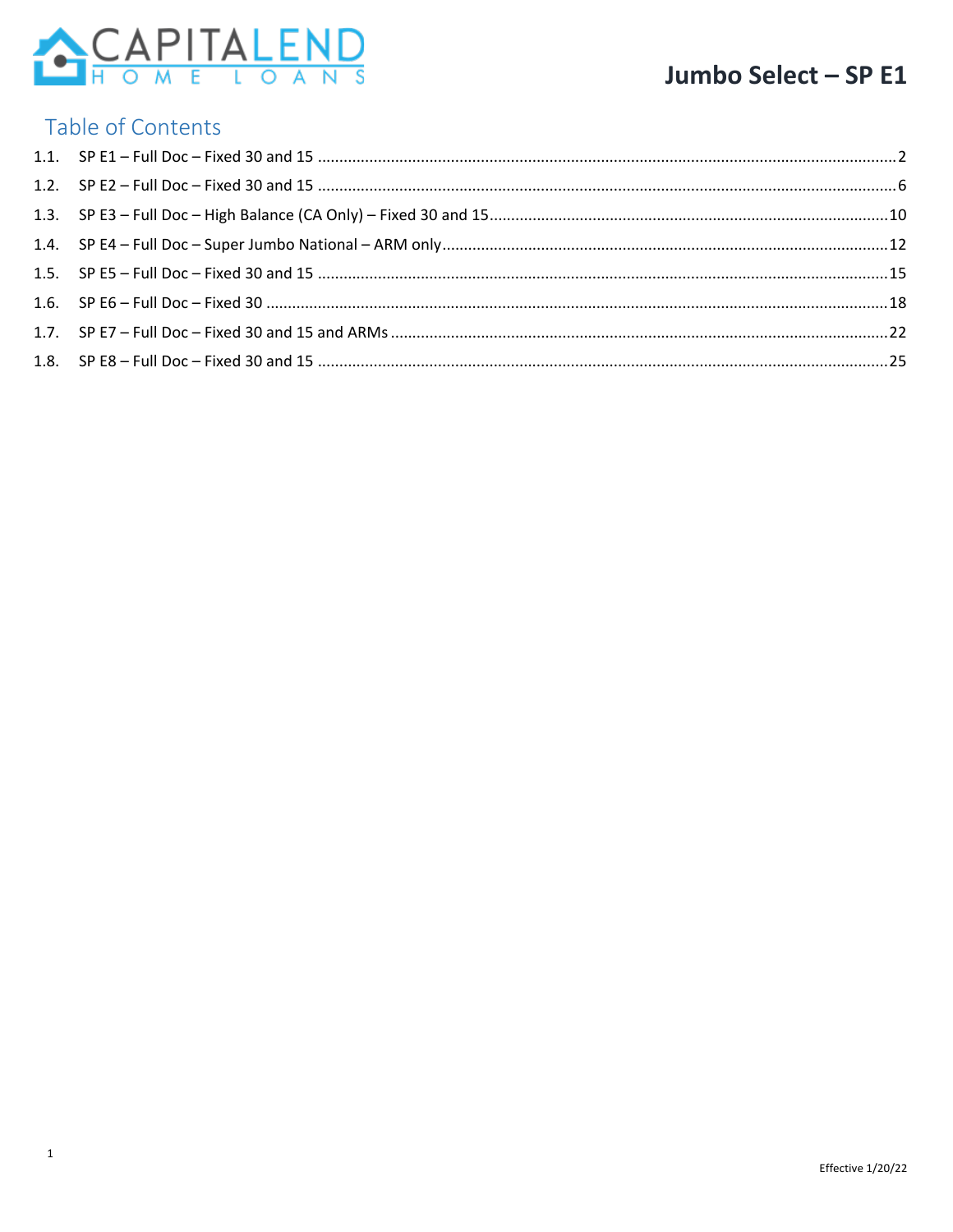

#### <span id="page-1-0"></span>1.1. SP E1 – Full Doc – Fixed 30 and 15

| $SP E1 - Full Doc$                                    |                            |                                       |                              |                            |  |
|-------------------------------------------------------|----------------------------|---------------------------------------|------------------------------|----------------------------|--|
| <b>Amortizing Fixed - Primary Residence</b>           |                            |                                       |                              |                            |  |
| Transaction Type <sup>1</sup>                         | Property Type <sup>2</sup> | <b>Minimum Credit</b><br><b>Score</b> | <b>Maximum</b><br><b>LTV</b> | <b>Maximum Loan Amount</b> |  |
|                                                       |                            |                                       | 90%                          | \$1,500,000                |  |
|                                                       |                            |                                       | 80%                          | \$2,000,000                |  |
|                                                       |                            | 740                                   | 75%                          | \$2,500,000                |  |
|                                                       |                            |                                       | 70%                          | \$3,000,000                |  |
|                                                       |                            |                                       | 65%                          | \$3,500,000                |  |
|                                                       | $1 - 4$ Unit               |                                       | 90%                          | \$1,000,000                |  |
| <b>Purchase and Rate &amp; Term</b><br>Refinance      | Condo<br>2-4 Units         | 720                                   | 80%                          | \$2,000,000                |  |
|                                                       |                            |                                       | 75%                          | \$2,500,000                |  |
|                                                       |                            | 700                                   | 90%                          | \$1,000,000                |  |
|                                                       |                            |                                       | 80%                          | \$2,000,000                |  |
|                                                       |                            | 680                                   | 90%                          | \$1,000,000                |  |
|                                                       |                            |                                       | 85%                          | \$1,500,000                |  |
|                                                       |                            | 660                                   | 80%                          | \$1,000,000                |  |
|                                                       |                            |                                       | 80%                          | \$1,500,000                |  |
|                                                       |                            | 740                                   | 75%                          | \$2,000,000                |  |
|                                                       |                            |                                       | 70%                          | \$2,500,000                |  |
|                                                       | $1 - 4$ Unit and Condo     |                                       | 80%                          | \$1,500,000                |  |
| <b>Cash Out Refinance</b>                             |                            | 720                                   | 75%                          | \$2,000,000                |  |
|                                                       | 2-4 Units                  |                                       | 75%                          | \$1,500,000                |  |
|                                                       |                            | 700                                   | 70%                          | \$2,000,000                |  |
|                                                       |                            | 680                                   | 80%                          | \$1,000,000                |  |
| <sup>1</sup> 90% LTV Limited to Purchase Transactions |                            |                                       |                              |                            |  |

**<sup>2</sup>** 2-4 Units Limited to 80% Loan to Value

| <b>Amortizing Fixed - Second Homes</b>           |                        |                                       |                              |                            |  |
|--------------------------------------------------|------------------------|---------------------------------------|------------------------------|----------------------------|--|
| Transaction Type <sup>1</sup>                    | <b>Property Type</b>   | <b>Minimum Credit</b><br><b>Score</b> | <b>Maximum</b><br><b>LTV</b> | <b>Maximum Loan Amount</b> |  |
|                                                  |                        |                                       | 90%                          | \$1,000,000                |  |
|                                                  |                        | 760                                   | 80%                          | \$1,500,000                |  |
|                                                  |                        |                                       | 75%                          | \$2,500,000                |  |
|                                                  |                        |                                       | 90%                          | \$1,000,000                |  |
|                                                  | 1 Unit<br>Condo        | 740                                   | 80%                          | \$1,500,000                |  |
| <b>Purchase and Rate &amp; Term</b><br>Refinance |                        |                                       | 75%                          | \$2,000,000                |  |
|                                                  |                        |                                       | 70%                          | \$2,500,000                |  |
|                                                  |                        | 720<br>680                            | 75%                          | \$2,000,000                |  |
|                                                  |                        |                                       | 70%                          | \$2,500,000                |  |
|                                                  |                        |                                       | 80%                          | \$1,000,000                |  |
|                                                  |                        |                                       | 75%                          | \$1,500,000                |  |
|                                                  |                        |                                       | 70%                          | \$2,000,000                |  |
|                                                  |                        | 760                                   | 65%                          | \$2,500,000                |  |
| <b>Cash Out Refinance</b>                        | $1 - 4$ Unit and Condo | 740                                   | 70%                          | \$2,000,000                |  |
|                                                  |                        | 700                                   | 70%                          | \$1,500,000                |  |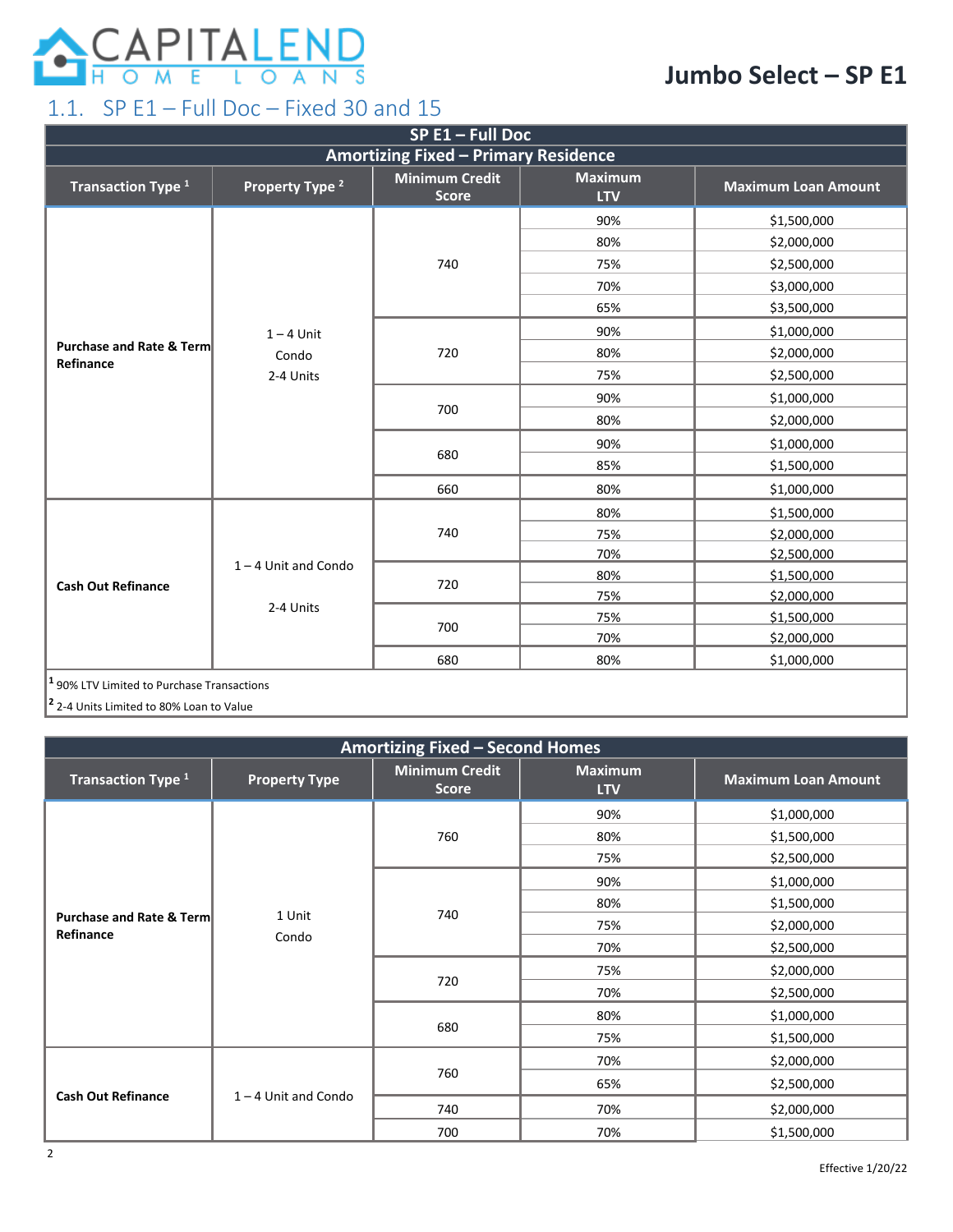

#### **<sup>1</sup>** 90% LTV Limited to Purchase Transactions

| Amortizing Fixed - Investment                    |                        |                                       |                              |                            |  |
|--------------------------------------------------|------------------------|---------------------------------------|------------------------------|----------------------------|--|
| <b>Transaction Type</b>                          | <b>Property Type</b>   | <b>Minimum Credit</b><br><b>Score</b> | <b>Maximum</b><br><b>LTV</b> | <b>Maximum Loan Amount</b> |  |
|                                                  |                        |                                       | 80%                          | \$1,000,000                |  |
|                                                  |                        | 740                                   | 70%                          | \$2,000,000                |  |
|                                                  |                        |                                       | 80%                          | \$1,000,000                |  |
|                                                  | 1 Unit<br>Condo        | 720                                   | 70%                          | \$1,500,000                |  |
| <b>Purchase and Rate &amp; Term</b><br>Refinance |                        |                                       | 60%                          | \$2,000,000                |  |
|                                                  |                        | 700                                   | 80%                          | \$1,000,000                |  |
|                                                  |                        |                                       | 70%                          | \$1,500,000                |  |
|                                                  |                        | 680                                   | 80%                          | \$1,000,000                |  |
|                                                  |                        | 660                                   | 80%                          | \$1,000,000                |  |
|                                                  |                        |                                       | 75%                          | \$1,000,000                |  |
|                                                  |                        | 720<br>60%                            |                              | \$1,500,000                |  |
| <b>Cash Out Refinance</b>                        | $1 - 4$ Unit and Condo |                                       | 75%                          | \$1,000,000                |  |
|                                                  |                        | 700                                   | 60%                          | \$1,500,000                |  |
|                                                  |                        | 680                                   | 70%                          | \$1,000,000                |  |

|                             | <b>UNDERWRITING SPECIFICATIONS</b>                                                                                                                                                                                                                                                                                                                                                                                                                                                                                                                                                                                                                                                                                                                                                                                                                                                                                                                                                                                                                                                                                                                                                                                                                                                                                                                                                                                                                                                                                                                                                                                                                                                                        |
|-----------------------------|-----------------------------------------------------------------------------------------------------------------------------------------------------------------------------------------------------------------------------------------------------------------------------------------------------------------------------------------------------------------------------------------------------------------------------------------------------------------------------------------------------------------------------------------------------------------------------------------------------------------------------------------------------------------------------------------------------------------------------------------------------------------------------------------------------------------------------------------------------------------------------------------------------------------------------------------------------------------------------------------------------------------------------------------------------------------------------------------------------------------------------------------------------------------------------------------------------------------------------------------------------------------------------------------------------------------------------------------------------------------------------------------------------------------------------------------------------------------------------------------------------------------------------------------------------------------------------------------------------------------------------------------------------------------------------------------------------------|
| <b>Available Products</b>   | 30 year fixed                                                                                                                                                                                                                                                                                                                                                                                                                                                                                                                                                                                                                                                                                                                                                                                                                                                                                                                                                                                                                                                                                                                                                                                                                                                                                                                                                                                                                                                                                                                                                                                                                                                                                             |
|                             | 15 year fixed                                                                                                                                                                                                                                                                                                                                                                                                                                                                                                                                                                                                                                                                                                                                                                                                                                                                                                                                                                                                                                                                                                                                                                                                                                                                                                                                                                                                                                                                                                                                                                                                                                                                                             |
| <b>Interest Only and</b>    | <b>30 Year Fixed: 30 Year Self-amortizing</b>                                                                                                                                                                                                                                                                                                                                                                                                                                                                                                                                                                                                                                                                                                                                                                                                                                                                                                                                                                                                                                                                                                                                                                                                                                                                                                                                                                                                                                                                                                                                                                                                                                                             |
| <b>Amortization Options</b> | 15 Year Fixed: 15 Year Self-amortizing                                                                                                                                                                                                                                                                                                                                                                                                                                                                                                                                                                                                                                                                                                                                                                                                                                                                                                                                                                                                                                                                                                                                                                                                                                                                                                                                                                                                                                                                                                                                                                                                                                                                    |
|                             | Interest only not eligible                                                                                                                                                                                                                                                                                                                                                                                                                                                                                                                                                                                                                                                                                                                                                                                                                                                                                                                                                                                                                                                                                                                                                                                                                                                                                                                                                                                                                                                                                                                                                                                                                                                                                |
| Citizenship/Visa            | <b>US Citizens</b><br>$\bullet$<br>Permanent resident Aliens-<br>$\bullet$<br>For the purposes hereof a Permanent Resident Alien is defined as a non-citizen of the United States, who<br>is currently employed in the United States and holds a green card. Acceptable evidence consists of a<br>completed Certification of Residency, certifying the Borrower's Alien Registration information has been<br>reviewed and meets one of the following criteria:<br>I-151 - Alien Registration Receipt Card (Green Card) that does not have an expiration date on the back; or<br>$\circ$<br>I-551 - Alien Registration Receipt Card (Resident Alien Card/Green Card) that does not have an expiration date<br>$\circ$<br>on the back; or<br>I-155 – Alien Registration Receipt Card (Conditional Resident Alien Card) that has an expiration date on the<br>$\circ$<br>back, as long as it is accompanied by a copy of USCIS form I-751; or<br>Un-expired Foreign Passport with an un-expired stamp reading: Processed for I-155 or I-551 Temporary<br>$\circ$<br>Evidence of Lawful Admission for Permanent Residence, valid until mm-dd-yy. Employment Authorized.<br>Non-Permanent Resident Aliens-<br>$\bullet$<br>For the purposes hereof a Non-Permanent Resident Alien is defined as a non-citizen of the United States,<br>but who is granted the right to live and work in the United States on a temporary basis. Non-Permanent<br>Resident Alien must have one the following visa's to be eligible:<br>E-1, E-2 and E-3<br>$\circ$<br>$H-1B$ and $H-1C$<br>$\circ$<br>$\circ$<br>L-1A and L-1B<br>$\circ$<br>$O-1$ and $O-2$<br>$\circ$<br>P-1, P-2 and P-3<br>$\circ$<br>TN (NAFTA)<br>$\circ$ |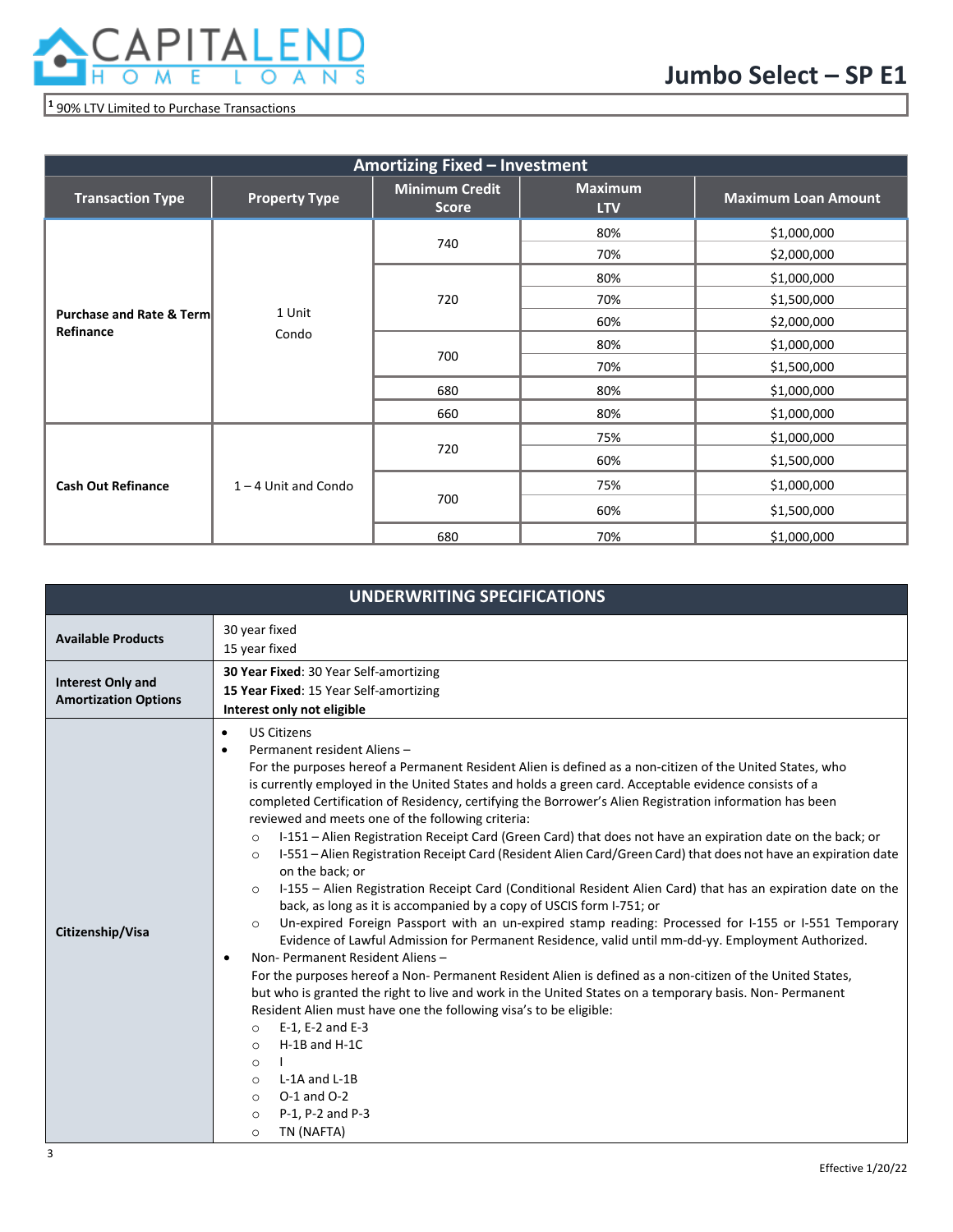# **ACAPITALEND**

| <b>Minimum Loan Amount</b>                   | \$1 over the FHFA Conforming Loan Limit including high-cost areas                                                                                                                                                                                                                                                                                                                                                                                                                                                                                                                                                                                                                                                                                                                                                                                                                                                                                    |                                                                                              |                                                                                                                   |  |  |
|----------------------------------------------|------------------------------------------------------------------------------------------------------------------------------------------------------------------------------------------------------------------------------------------------------------------------------------------------------------------------------------------------------------------------------------------------------------------------------------------------------------------------------------------------------------------------------------------------------------------------------------------------------------------------------------------------------------------------------------------------------------------------------------------------------------------------------------------------------------------------------------------------------------------------------------------------------------------------------------------------------|----------------------------------------------------------------------------------------------|-------------------------------------------------------------------------------------------------------------------|--|--|
| <b>Maximum Cash Out</b>                      | LTV / HCLTV ≤ 50% - \$500,000 Cash in Hand<br>LTV / HCLTV > 50% - \$350,000 Cash in Hand                                                                                                                                                                                                                                                                                                                                                                                                                                                                                                                                                                                                                                                                                                                                                                                                                                                             |                                                                                              |                                                                                                                   |  |  |
| <b>Minimum Credit Score</b>                  | 660                                                                                                                                                                                                                                                                                                                                                                                                                                                                                                                                                                                                                                                                                                                                                                                                                                                                                                                                                  |                                                                                              |                                                                                                                   |  |  |
| <b>Maximum DTI Ratio</b>                     |                                                                                                                                                                                                                                                                                                                                                                                                                                                                                                                                                                                                                                                                                                                                                                                                                                                                                                                                                      | ineligibility is solely due to the loan amount exceeding agency limits                       | 43% DTI except with AUS Express lesser of 50% or FNMA DU with Approved / Ineligible recommendation where the      |  |  |
| <b>Eligible Property Types</b>               | 1-4 Units and Warrantable Condos                                                                                                                                                                                                                                                                                                                                                                                                                                                                                                                                                                                                                                                                                                                                                                                                                                                                                                                     |                                                                                              |                                                                                                                   |  |  |
| <b>Permissible Occupancy</b>                 |                                                                                                                                                                                                                                                                                                                                                                                                                                                                                                                                                                                                                                                                                                                                                                                                                                                                                                                                                      |                                                                                              | Primary residences, second homes and investment properties (Business purpose not eligible)                        |  |  |
|                                              |                                                                                                                                                                                                                                                                                                                                                                                                                                                                                                                                                                                                                                                                                                                                                                                                                                                                                                                                                      | LTV / CLTV                                                                                   | <b>Reserves</b>                                                                                                   |  |  |
|                                              |                                                                                                                                                                                                                                                                                                                                                                                                                                                                                                                                                                                                                                                                                                                                                                                                                                                                                                                                                      | $\leq 80\%$                                                                                  | 6 Months                                                                                                          |  |  |
|                                              |                                                                                                                                                                                                                                                                                                                                                                                                                                                                                                                                                                                                                                                                                                                                                                                                                                                                                                                                                      | $> 80\%$ and $\leq 85\%$                                                                     | 9 Months                                                                                                          |  |  |
| <b>Required Reserves</b>                     |                                                                                                                                                                                                                                                                                                                                                                                                                                                                                                                                                                                                                                                                                                                                                                                                                                                                                                                                                      | > 85%, 2-4 Units, Second<br>Homes, Investment<br>Properties and Loan<br>Amount > \$1,000,000 | 12 Months                                                                                                         |  |  |
|                                              | Borrowers with other financed properties, which is not the subject property, are required to document an additional six<br>(6) months PITIA for each property.                                                                                                                                                                                                                                                                                                                                                                                                                                                                                                                                                                                                                                                                                                                                                                                       |                                                                                              |                                                                                                                   |  |  |
|                                              | Cash-out proceeds are not permitted                                                                                                                                                                                                                                                                                                                                                                                                                                                                                                                                                                                                                                                                                                                                                                                                                                                                                                                  |                                                                                              |                                                                                                                   |  |  |
| <b>Eligible States</b>                       |                                                                                                                                                                                                                                                                                                                                                                                                                                                                                                                                                                                                                                                                                                                                                                                                                                                                                                                                                      |                                                                                              | All 50 States and DC (territories not permitted); Wholesale verify currently licensed states                      |  |  |
| Gifts                                        | Gifts permitted after Borrower's minimum down payment of 3%.                                                                                                                                                                                                                                                                                                                                                                                                                                                                                                                                                                                                                                                                                                                                                                                                                                                                                         |                                                                                              |                                                                                                                   |  |  |
| <b>Income Documentation</b>                  | Refer to Section 21.5 of the Sales Guide                                                                                                                                                                                                                                                                                                                                                                                                                                                                                                                                                                                                                                                                                                                                                                                                                                                                                                             |                                                                                              |                                                                                                                   |  |  |
| <b>Credit History</b>                        | No Foreclosure, Bankruptcy, Deed in Lieu of Foreclosure in the past seven (7) years or Short Sale, Pre-Foreclosure Sale<br>or Loan Modification in the past four (4) years                                                                                                                                                                                                                                                                                                                                                                                                                                                                                                                                                                                                                                                                                                                                                                           |                                                                                              |                                                                                                                   |  |  |
| <b>Mortgage and Rental</b><br><b>History</b> | Maximum permitted delinquency:<br>0x30 previous 6 months<br>1x30 previous 24 months                                                                                                                                                                                                                                                                                                                                                                                                                                                                                                                                                                                                                                                                                                                                                                                                                                                                  |                                                                                              |                                                                                                                   |  |  |
| <b>Forbearance</b>                           | Refer to Section 21.4.5 of the Sales Guide                                                                                                                                                                                                                                                                                                                                                                                                                                                                                                                                                                                                                                                                                                                                                                                                                                                                                                           |                                                                                              |                                                                                                                   |  |  |
| <b>Subordinate Financing</b>                 | Subordinate financing permitted provided<br>(1) that the debt service on subordinate financing is included in the DTI calculation, and<br>(2) that the terms of the subordinate financing conform to Fannie Mae requirements.                                                                                                                                                                                                                                                                                                                                                                                                                                                                                                                                                                                                                                                                                                                        |                                                                                              |                                                                                                                   |  |  |
| <b>Appraisal Requirements</b>                | $\bullet$<br>$\bullet$                                                                                                                                                                                                                                                                                                                                                                                                                                                                                                                                                                                                                                                                                                                                                                                                                                                                                                                               | Loan amount $>$ \$1,500,000 requires 2 appraisals                                            | Loan amount ≤ \$1,500,000 requires 1 appraisal + Secondary Valuation (Refer to Section 21.9.7 of the Sales Guide) |  |  |
| <b>Escrows</b>                               | Investor requires that loans include a provision mandating escrow accounts (impound) for the payment of real estate<br>taxes, hazard insurance and flood insurance. Initial escrow balances must (i) include sufficient funds, so that, when<br>added to the collection of monthly escrow deposits, Investor will have funds to pay required tax and insurance<br>disbursements, plus (ii) the maximum escrow cushion permitted (1/6 of estimated annual escrow distributions).<br>The form of Investor's escrow waiver agreement (a template of which is set forth in section 18.2) is executed<br>by the Borrowers. Notwithstanding the foregoing, Investor will permit an escrow waiver:<br>> 80% LTV impounds required unless prohibited by state law (> 90% LTV in CA)<br>$\bullet$<br>< 80% LTV impounds not are required<br>Flood insurance premiums are required to be escrowed on mortgages made, increased, extended or renewed after Jan. |                                                                                              |                                                                                                                   |  |  |
|                                              | 1, 2016, for customers in special flood hazard areas, as designated on Federal Emergency Management Agency maps.<br>Loans secured by properties that are covered by a blanket condo, HOA or similar group policy are not subject to escrow<br>provided the policy meets the requirements under the BiggertWaters Flood Insurance Reform Act of 2012 ("Biggert-<br>Waters") and Homeowner Flood Insurance Affordability Act of 2014 ("HFIAA").                                                                                                                                                                                                                                                                                                                                                                                                                                                                                                        |                                                                                              |                                                                                                                   |  |  |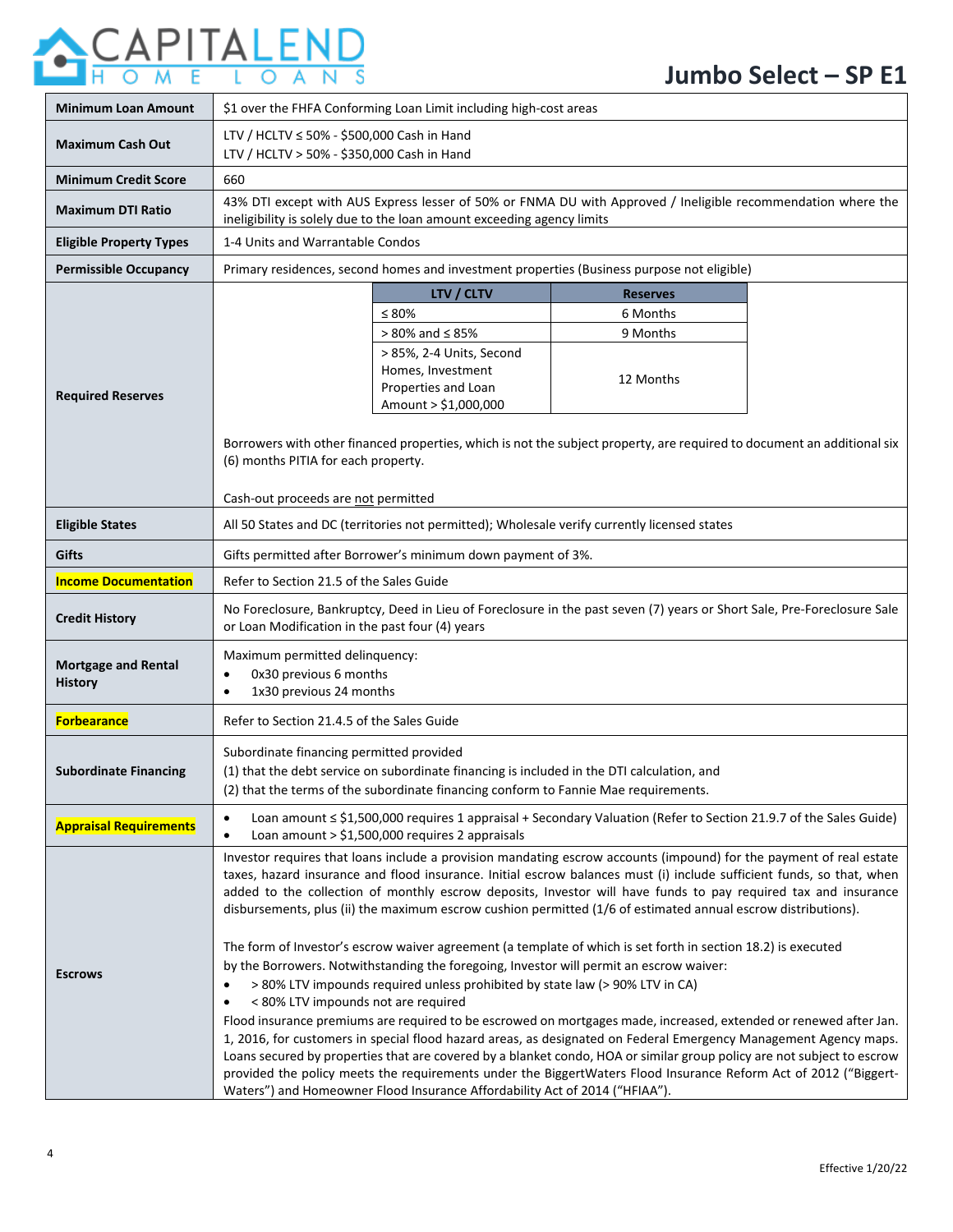

| <b>AUS</b>                 | For all Loan Programs except SP E8 - Premier Jumbo Full Doc, notwithstanding anything to the contrary any loan<br>with an application with an appraisal and credit report dated on or after March 1, 2021, that receives an Approved<br>/ Ineligible recommendation from Fannie Mae Desktop Underwriter (DU) where the ineligibility is solely due to the<br>following:<br>Loan amount exceeds agency guidelines<br>$\circ$<br><b>ACORN, investor AUS</b><br>Refer to Section 21.5.1 of the Sales Guide |
|----------------------------|---------------------------------------------------------------------------------------------------------------------------------------------------------------------------------------------------------------------------------------------------------------------------------------------------------------------------------------------------------------------------------------------------------------------------------------------------------------------------------------------------------|
| <b>Pre-Payment Penalty</b> | Ineligible                                                                                                                                                                                                                                                                                                                                                                                                                                                                                              |
| <b>ACH draft required</b>  | Not required                                                                                                                                                                                                                                                                                                                                                                                                                                                                                            |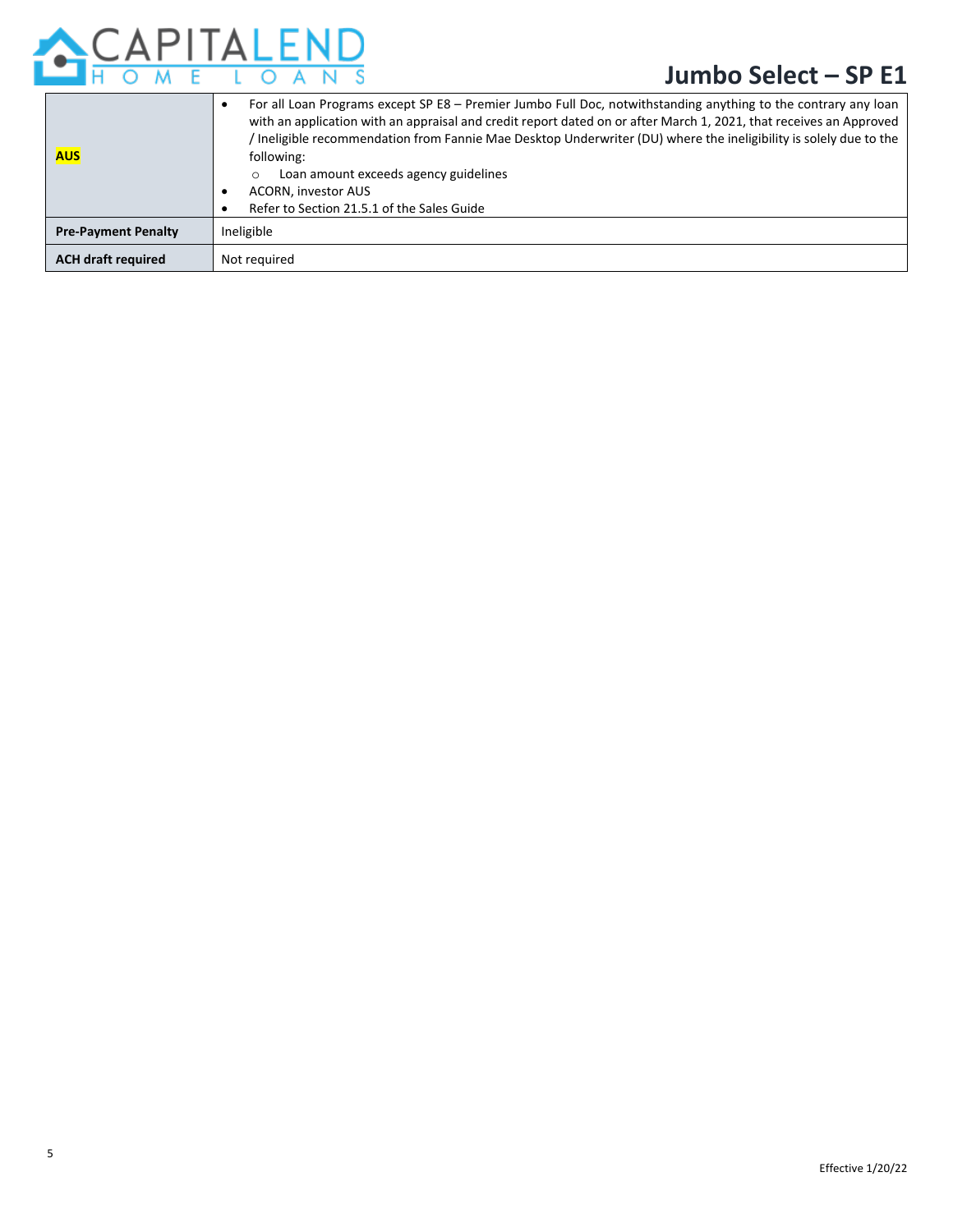### <span id="page-5-0"></span>1.2. SP E2 – Full Doc – Fixed 30 and 15

| SP E2 - Premier Jumbo Full Doc                |                                 |                                       |                              |                            |  |
|-----------------------------------------------|---------------------------------|---------------------------------------|------------------------------|----------------------------|--|
| <b>Amortizing Fixed - Primary Residence</b>   |                                 |                                       |                              |                            |  |
| Transaction Type <sup>1</sup>                 | Property Type <sup>2</sup>      | <b>Minimum Credit</b><br><b>Score</b> | <b>Maximum</b><br><b>LTV</b> | <b>Maximum Loan Amount</b> |  |
|                                               |                                 |                                       | 90%                          | \$1,500,000                |  |
|                                               |                                 |                                       | 80%                          | \$2,500,000                |  |
|                                               |                                 | 740                                   | 75%                          | \$3,000,000                |  |
|                                               |                                 |                                       | 70%                          | \$3,500,000                |  |
|                                               |                                 |                                       | 90%                          | \$1,000,000                |  |
| Purchase 1 and Rate &                         | $1 - 4$ Unit                    | 720                                   | 80%                          | \$2,000,000                |  |
| <b>Term Refinance</b>                         | Condo<br>2-4 Units <sup>2</sup> |                                       | 75%                          | \$2,500,000                |  |
|                                               |                                 | 700                                   | 90%                          | \$1,000,000                |  |
|                                               |                                 |                                       | 80%                          | \$2,000,000                |  |
|                                               |                                 | 680                                   | 90%                          | \$1,000,000                |  |
|                                               |                                 |                                       | 85%                          | \$1,500,000                |  |
|                                               |                                 | 660                                   | 80%                          | \$1,000,000                |  |
|                                               |                                 | 740                                   | 80%                          | \$1,500,000                |  |
|                                               |                                 |                                       | 75%                          | \$2,000,000                |  |
|                                               |                                 |                                       | 70%                          | \$2,500,000                |  |
|                                               | $1 - 4$ Unit                    | 720                                   | 80%                          | \$1,500,000                |  |
| <b>Cash Out Refinance</b>                     | Condo                           |                                       | 75%                          | \$2,000,000                |  |
|                                               | 2-4 Units <sup>2</sup>          |                                       | 75%                          | \$1,500,000                |  |
|                                               |                                 | 700                                   | 70%                          | \$2,000,000                |  |
|                                               |                                 | 680                                   | 80%                          | \$1,000,000                |  |
| $ 1$ 90% LTV Limited to Purchase Transactions |                                 |                                       |                              |                            |  |

**<sup>2</sup>** 2-4 Units Limited to 80% Loan to Value

| <b>Amortizing Fixed - Second Homes</b>           |                      |                                       |                              |                            |
|--------------------------------------------------|----------------------|---------------------------------------|------------------------------|----------------------------|
| Transaction Type <sup>1</sup>                    | <b>Property Type</b> | <b>Minimum Credit</b><br><b>Score</b> | <b>Maximum</b><br><b>LTV</b> | <b>Maximum Loan Amount</b> |
|                                                  |                      |                                       | 90%                          | \$1,000,000                |
|                                                  |                      | 760                                   | 80%                          | \$1,500,000                |
|                                                  |                      |                                       | 75%                          | \$2,500,000                |
|                                                  |                      |                                       | 90%                          | \$1,000,000                |
|                                                  | 1 Unit<br>Condo      | 740                                   | 80%                          | \$1,500,000                |
| Purchase $1$ and Rate &<br><b>Term Refinance</b> |                      |                                       | 75%                          | \$2,000,000                |
|                                                  |                      |                                       | 70%                          | \$2,500,000                |
|                                                  |                      | 720                                   | 75%                          | \$2,000,000                |
|                                                  |                      |                                       | 70%                          | \$2,500,000                |
|                                                  |                      | 680                                   | 80%                          | \$1,000,000                |
|                                                  |                      |                                       | 75%                          | \$1,500,000                |
|                                                  |                      |                                       | 70%                          | \$2,000,000                |
|                                                  | 1 Unit               | 760                                   | 65%                          | \$2,500,000                |
| <b>Cash Out Refinance</b>                        | Condo                | 740                                   | 70%                          | \$2,000,000                |
|                                                  |                      | 700                                   | 70%                          | \$1,500,000                |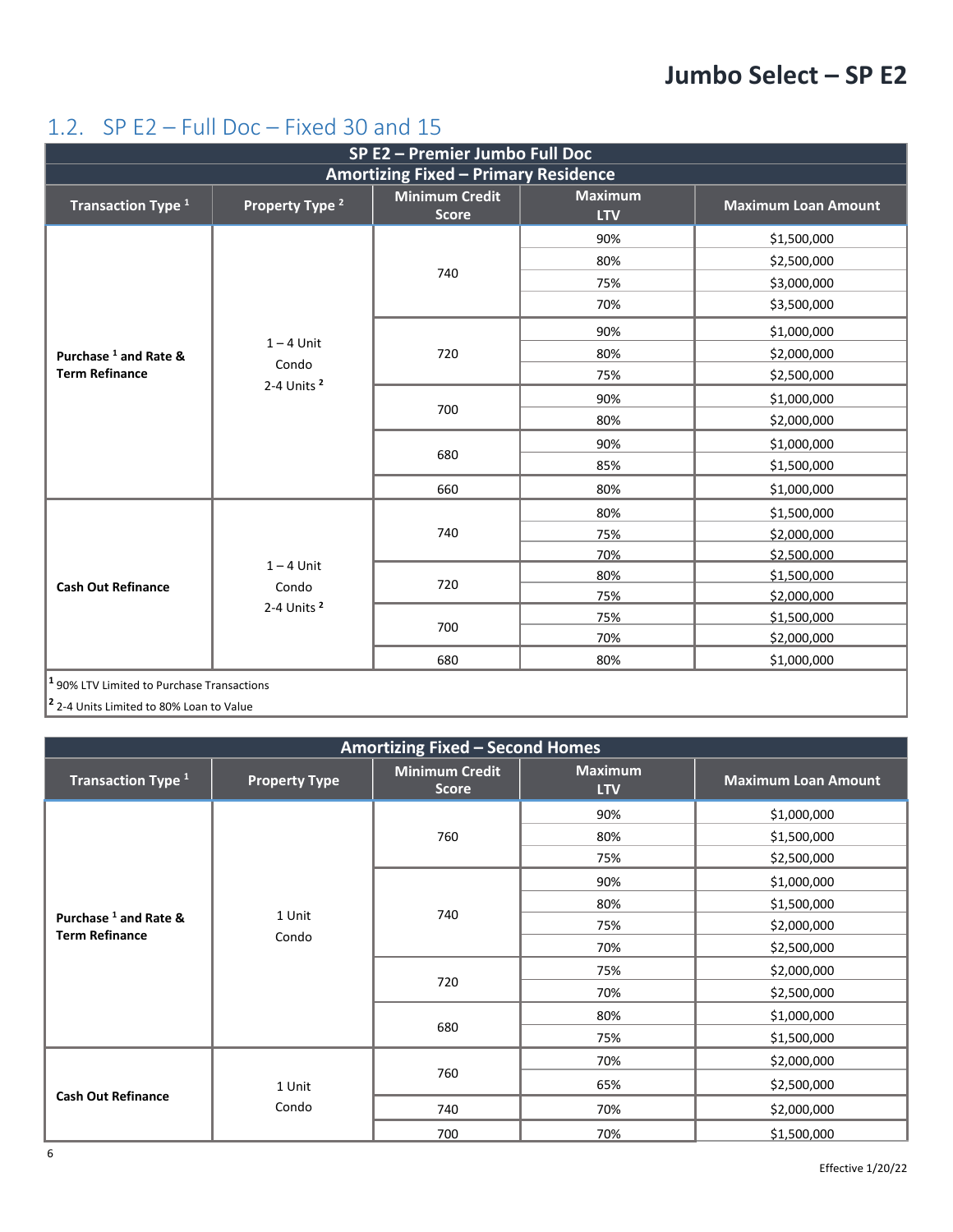# **<sup>1</sup>** 90% LTV Limited to Purchase Transactions

| <b>Amortizing Fixed - Investment</b>             |                      |                                       |                              |                            |  |
|--------------------------------------------------|----------------------|---------------------------------------|------------------------------|----------------------------|--|
| <b>Transaction Type</b>                          | <b>Property Type</b> | <b>Minimum Credit</b><br><b>Score</b> | <b>Maximum</b><br><b>LTV</b> | <b>Maximum Loan Amount</b> |  |
|                                                  |                      |                                       | 80%                          | \$1,000,000                |  |
|                                                  |                      | 740                                   | 70%                          | \$2,000,000                |  |
|                                                  |                      |                                       | 80%                          | \$1,000,000                |  |
|                                                  | 1 Unit<br>Condo      | 720                                   | 70%                          | \$1,500,000                |  |
| <b>Purchase and Rate &amp; Term</b><br>Refinance |                      |                                       | 60%                          | \$2,000,000                |  |
|                                                  |                      | 700                                   | 80%                          | \$1,000,000                |  |
|                                                  |                      |                                       | 70%                          | \$1,500,000                |  |
|                                                  |                      | 680                                   | 80%                          | \$1,000,000                |  |
|                                                  |                      | 660                                   | 80%                          | \$1,000,000                |  |
|                                                  |                      |                                       | 75%                          | \$1,000,000                |  |
|                                                  |                      | 720                                   | 60%                          | \$1,500,000                |  |
| <b>Cash Out Refinance</b>                        | 1 Unit               |                                       | 75%                          | \$1,000,000                |  |
|                                                  | Condo                | 700                                   | 60%                          | \$1,500,000                |  |
|                                                  |                      | 680                                   | 70%                          | \$1,000,000                |  |

| <b>UNDERWRITING SPECIFICATIONS</b>                      |                                                                                                                                                                                                                                                                                                                                                                                                                                                                                                                                                                                                                                                                                                                                                                                                                                                                                                                                                                                                                                                                                                                                                                                                                                                                                                                                                                                                                                                                                                                                                                                                                                                                                               |  |  |  |  |
|---------------------------------------------------------|-----------------------------------------------------------------------------------------------------------------------------------------------------------------------------------------------------------------------------------------------------------------------------------------------------------------------------------------------------------------------------------------------------------------------------------------------------------------------------------------------------------------------------------------------------------------------------------------------------------------------------------------------------------------------------------------------------------------------------------------------------------------------------------------------------------------------------------------------------------------------------------------------------------------------------------------------------------------------------------------------------------------------------------------------------------------------------------------------------------------------------------------------------------------------------------------------------------------------------------------------------------------------------------------------------------------------------------------------------------------------------------------------------------------------------------------------------------------------------------------------------------------------------------------------------------------------------------------------------------------------------------------------------------------------------------------------|--|--|--|--|
| <b>Available Products</b>                               | 30 year fixed<br>15 year fixed                                                                                                                                                                                                                                                                                                                                                                                                                                                                                                                                                                                                                                                                                                                                                                                                                                                                                                                                                                                                                                                                                                                                                                                                                                                                                                                                                                                                                                                                                                                                                                                                                                                                |  |  |  |  |
| <b>Interest Only and</b><br><b>Amortization Options</b> | 30 Year Fixed: 30 Year Self-amortizing<br>15 Year Fixed: 15 Year Self-amortizing<br>Interest only not eligible                                                                                                                                                                                                                                                                                                                                                                                                                                                                                                                                                                                                                                                                                                                                                                                                                                                                                                                                                                                                                                                                                                                                                                                                                                                                                                                                                                                                                                                                                                                                                                                |  |  |  |  |
| Citizenship/Visa                                        | <b>US Citizens</b><br>$\bullet$<br>Permanent resident Aliens-<br>$\bullet$<br>For the purposes hereof a Permanent Resident Alien is defined as a non-citizen of the United States, who<br>is currently employed in the United States and holds a green card. Acceptable evidence consists of a<br>completed Certification of Residency, certifying the Borrower's Alien Registration information has been<br>reviewed and meets one of the following criteria:<br>I-151 – Alien Registration Receipt Card (Green Card) that does not have an expiration date on the back; or<br>$\circ$<br>I-551 - Alien Registration Receipt Card (Resident Alien Card/Green Card) that does not have an expiration date<br>$\circ$<br>on the back; or<br>I-155 – Alien Registration Receipt Card (Conditional Resident Alien Card) that has an expiration date on the<br>$\circ$<br>back, as long as it is accompanied by a copy of USCIS form I-751; or<br>Un-expired Foreign Passport with an un-expired stamp reading: Processed for I-155 or I-551 Temporary<br>$\circ$<br>Evidence of Lawful Admission for Permanent Residence, valid until mm-dd-yy. Employment Authorized.<br>Non-Permanent Resident Aliens-<br>For the purposes hereof a Non-Permanent Resident Alien is defined as a non-citizen of the United States,<br>but who is granted the right to live and work in the United States on a temporary basis. Non-Permanent<br>Resident Alien must have one the following visa's to be eligible:<br>E-1, E-2 and E-3<br>$\Omega$<br>$H-1B$ and $H-1C$<br>$\circ$<br>$\circ$<br>L-1A and L-1B<br>$\circ$<br>$O-1$ and $O-2$<br>$\circ$<br>P-1, P-2 and P-3<br>$\circ$<br>TN (NAFTA)<br>$\circ$ |  |  |  |  |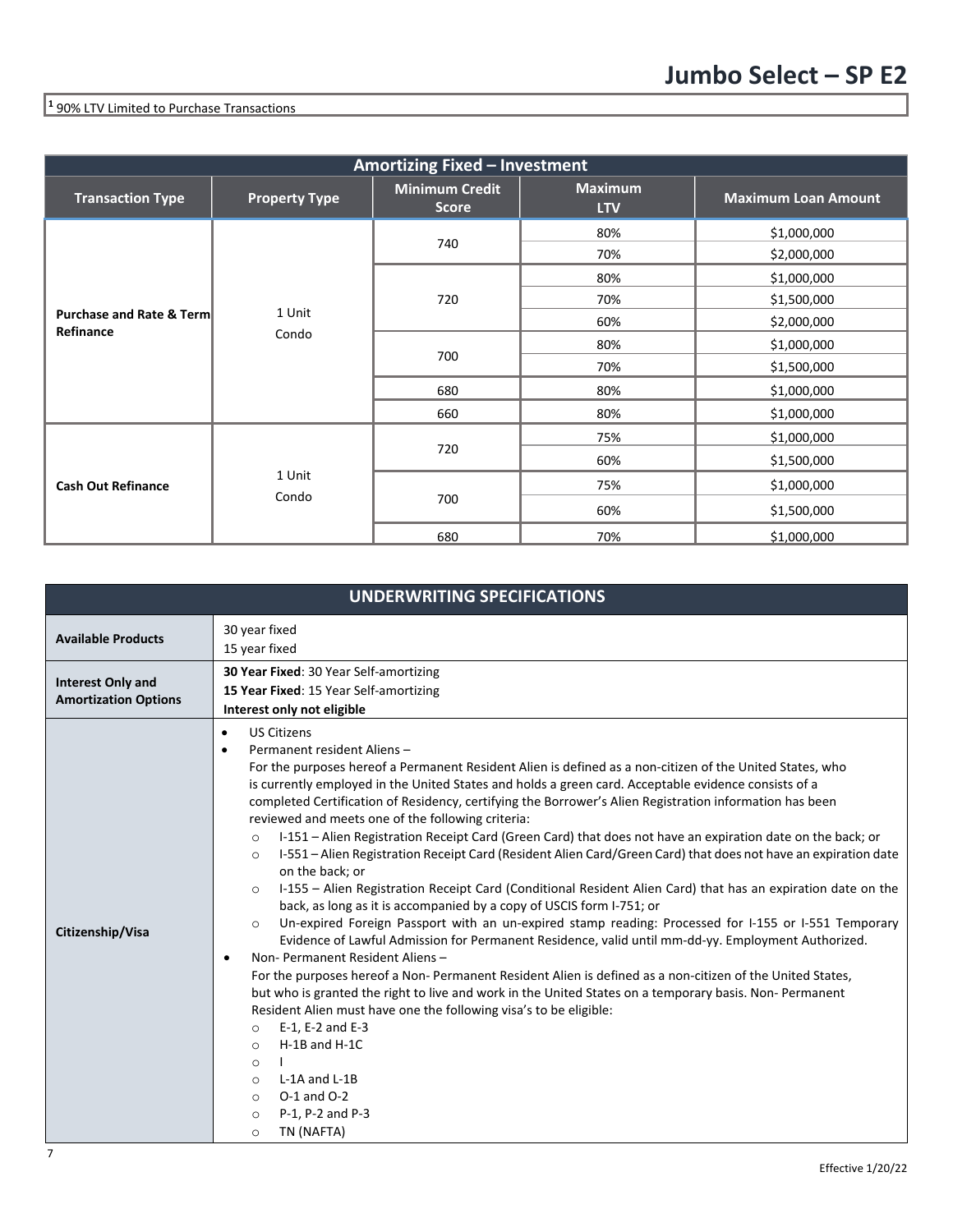| <b>Minimum Loan Amount</b>                                                                                                                          | \$1 over the FHFA Conforming Loan Limit including high-cost areas                                                                                                                                                                                                                                                                                                                                                                                                                                                                                                                                                                                                                                                                                                                                                                                                                                                                                                                                                                                                                                                                                                                                                                                                                                                                                                                                                                                                                                                         |                                                                                              |                                                                                                              |  |  |
|-----------------------------------------------------------------------------------------------------------------------------------------------------|---------------------------------------------------------------------------------------------------------------------------------------------------------------------------------------------------------------------------------------------------------------------------------------------------------------------------------------------------------------------------------------------------------------------------------------------------------------------------------------------------------------------------------------------------------------------------------------------------------------------------------------------------------------------------------------------------------------------------------------------------------------------------------------------------------------------------------------------------------------------------------------------------------------------------------------------------------------------------------------------------------------------------------------------------------------------------------------------------------------------------------------------------------------------------------------------------------------------------------------------------------------------------------------------------------------------------------------------------------------------------------------------------------------------------------------------------------------------------------------------------------------------------|----------------------------------------------------------------------------------------------|--------------------------------------------------------------------------------------------------------------|--|--|
| <b>Maximum Cash Out</b>                                                                                                                             | LTV / HCLTV ≤ 50% - \$500,000 Cash in Hand<br>LTV / HCLTV > 50% - \$350,000 Cash in Hand                                                                                                                                                                                                                                                                                                                                                                                                                                                                                                                                                                                                                                                                                                                                                                                                                                                                                                                                                                                                                                                                                                                                                                                                                                                                                                                                                                                                                                  |                                                                                              |                                                                                                              |  |  |
| <b>Minimum Credit Score</b>                                                                                                                         | 660                                                                                                                                                                                                                                                                                                                                                                                                                                                                                                                                                                                                                                                                                                                                                                                                                                                                                                                                                                                                                                                                                                                                                                                                                                                                                                                                                                                                                                                                                                                       |                                                                                              |                                                                                                              |  |  |
| <b>Maximum DTI Ratio</b>                                                                                                                            |                                                                                                                                                                                                                                                                                                                                                                                                                                                                                                                                                                                                                                                                                                                                                                                                                                                                                                                                                                                                                                                                                                                                                                                                                                                                                                                                                                                                                                                                                                                           | ineligibility is solely due to the loan amount exceeding agency limits                       | 43% DTI except with AUS Express lesser of 50% or FNMA DU with Approved / Ineligible recommendation where the |  |  |
| <b>Eligible Property Types</b>                                                                                                                      | 1-4 Units and Warrantable Condos                                                                                                                                                                                                                                                                                                                                                                                                                                                                                                                                                                                                                                                                                                                                                                                                                                                                                                                                                                                                                                                                                                                                                                                                                                                                                                                                                                                                                                                                                          |                                                                                              |                                                                                                              |  |  |
| <b>Permissible Occupancy</b>                                                                                                                        |                                                                                                                                                                                                                                                                                                                                                                                                                                                                                                                                                                                                                                                                                                                                                                                                                                                                                                                                                                                                                                                                                                                                                                                                                                                                                                                                                                                                                                                                                                                           |                                                                                              | Primary residences, second homes and investment properties (Business purpose not eligible)                   |  |  |
|                                                                                                                                                     |                                                                                                                                                                                                                                                                                                                                                                                                                                                                                                                                                                                                                                                                                                                                                                                                                                                                                                                                                                                                                                                                                                                                                                                                                                                                                                                                                                                                                                                                                                                           | LTV / CLTV                                                                                   | <b>Reserves</b>                                                                                              |  |  |
|                                                                                                                                                     |                                                                                                                                                                                                                                                                                                                                                                                                                                                                                                                                                                                                                                                                                                                                                                                                                                                                                                                                                                                                                                                                                                                                                                                                                                                                                                                                                                                                                                                                                                                           | $\leq 80\%$                                                                                  | 6 Months                                                                                                     |  |  |
|                                                                                                                                                     |                                                                                                                                                                                                                                                                                                                                                                                                                                                                                                                                                                                                                                                                                                                                                                                                                                                                                                                                                                                                                                                                                                                                                                                                                                                                                                                                                                                                                                                                                                                           | $> 80\%$ and $\leq 85\%$                                                                     | 9 Months                                                                                                     |  |  |
| <b>Required Reserves</b>                                                                                                                            |                                                                                                                                                                                                                                                                                                                                                                                                                                                                                                                                                                                                                                                                                                                                                                                                                                                                                                                                                                                                                                                                                                                                                                                                                                                                                                                                                                                                                                                                                                                           | > 85%, 2-4 Units, Second<br>Homes, Investment<br>Properties and Loan<br>Amount > \$1,000,000 | 12 Months                                                                                                    |  |  |
|                                                                                                                                                     | Borrowers with other financed properties, which is not the subject property, are required to document an additional six<br>(6) months PITIA for each property.                                                                                                                                                                                                                                                                                                                                                                                                                                                                                                                                                                                                                                                                                                                                                                                                                                                                                                                                                                                                                                                                                                                                                                                                                                                                                                                                                            |                                                                                              |                                                                                                              |  |  |
|                                                                                                                                                     | Cash-out proceeds are not permitted                                                                                                                                                                                                                                                                                                                                                                                                                                                                                                                                                                                                                                                                                                                                                                                                                                                                                                                                                                                                                                                                                                                                                                                                                                                                                                                                                                                                                                                                                       |                                                                                              |                                                                                                              |  |  |
| <b>Eligible States</b>                                                                                                                              |                                                                                                                                                                                                                                                                                                                                                                                                                                                                                                                                                                                                                                                                                                                                                                                                                                                                                                                                                                                                                                                                                                                                                                                                                                                                                                                                                                                                                                                                                                                           |                                                                                              | All 50 States and DC (territories not permitted); Wholesale verify currently licensed states                 |  |  |
| <b>Gifts</b>                                                                                                                                        | Gifts permitted after Borrower's minimum down payment of 3%.                                                                                                                                                                                                                                                                                                                                                                                                                                                                                                                                                                                                                                                                                                                                                                                                                                                                                                                                                                                                                                                                                                                                                                                                                                                                                                                                                                                                                                                              |                                                                                              |                                                                                                              |  |  |
| <b>Income Documentation</b>                                                                                                                         | Refer to Section 21.5 of the Sales Guide                                                                                                                                                                                                                                                                                                                                                                                                                                                                                                                                                                                                                                                                                                                                                                                                                                                                                                                                                                                                                                                                                                                                                                                                                                                                                                                                                                                                                                                                                  |                                                                                              |                                                                                                              |  |  |
| <b>Credit History</b>                                                                                                                               | No Foreclosure, Bankruptcy, Deed in Lieu of Foreclosure in the past seven (7) years or Short Sale, Pre-Foreclosure Sale<br>or Loan Modification in the past four (4) years                                                                                                                                                                                                                                                                                                                                                                                                                                                                                                                                                                                                                                                                                                                                                                                                                                                                                                                                                                                                                                                                                                                                                                                                                                                                                                                                                |                                                                                              |                                                                                                              |  |  |
| <b>Mortgage and Rental</b><br><b>History</b>                                                                                                        | Maximum permitted delinquency:<br>0x30 previous 6 months<br>1x30 previous 24 months                                                                                                                                                                                                                                                                                                                                                                                                                                                                                                                                                                                                                                                                                                                                                                                                                                                                                                                                                                                                                                                                                                                                                                                                                                                                                                                                                                                                                                       |                                                                                              |                                                                                                              |  |  |
| <b>Forbearance</b>                                                                                                                                  | Refer to Section 21.4.5 of the Sales Guide                                                                                                                                                                                                                                                                                                                                                                                                                                                                                                                                                                                                                                                                                                                                                                                                                                                                                                                                                                                                                                                                                                                                                                                                                                                                                                                                                                                                                                                                                |                                                                                              |                                                                                                              |  |  |
| <b>Subordinate Financing</b>                                                                                                                        | Subordinate financing permitted provided<br>(1) that the debt service on subordinate financing is included in the DTI calculation, and<br>(2) that the terms of the subordinate financing conform to Fannie Mae requirements.                                                                                                                                                                                                                                                                                                                                                                                                                                                                                                                                                                                                                                                                                                                                                                                                                                                                                                                                                                                                                                                                                                                                                                                                                                                                                             |                                                                                              |                                                                                                              |  |  |
| Loan amount ≤ \$1,500,000 requires 1 appraisal + Secondary Valuation<br>$\bullet$<br>Loan amount $>$ \$1,500,000 requires 2 appraisals<br>$\bullet$ |                                                                                                                                                                                                                                                                                                                                                                                                                                                                                                                                                                                                                                                                                                                                                                                                                                                                                                                                                                                                                                                                                                                                                                                                                                                                                                                                                                                                                                                                                                                           |                                                                                              |                                                                                                              |  |  |
| <b>Appraisal Requirements</b>                                                                                                                       | <b>Secondary Valuation</b><br>Under SP E - Series Programs Investor requires the subject property appraisal to be ran through both Fannie Mae's<br>Collateral Underwriter (CU) and Freddie Mac's Loan Collateral Adviser (LCA) and obtain a Submission Summary Report<br>(SSR). IF the risk score is greater than 2.5 or the loan program is SP E8 - Premier Jumbo Full Doc the appraisal of the<br>Subject Property must be reviewed through either a collateral desktop review ("CDA") from Clear Capital, or an Appraisal<br>Risk Review ("ARR") from Pro Teck. Lenders must order the review, which must be received by Investor directly from<br>Clear Capital or Pro Teck, and independent of the Lender (Lenders ordering reports should specify Investor as the<br>recipient, upon which Clear Capital and Pro Teck will deliver the reports electronically to Investor).<br>If the value on the CDA or ARR is less than 90% but greater than 80% of appraised value of the Subject Property, then<br>Investor will require approval by Investor's appraisal review department - If the value on the CDA or ARR is less than<br>80% of the appraised value, the Loan is ineligible for sale to Investor.<br>If two appraisals were performed on the Subject Property, except for SP E8 - Premier Jumbo Full Doc, which always<br>requires a collateral desktop review ("CDA") from Clear Capital, or an Appraisal Risk Review ("ARR") from Pro Teck, the<br>requirement for the CDA or ARR is no longer required. |                                                                                              |                                                                                                              |  |  |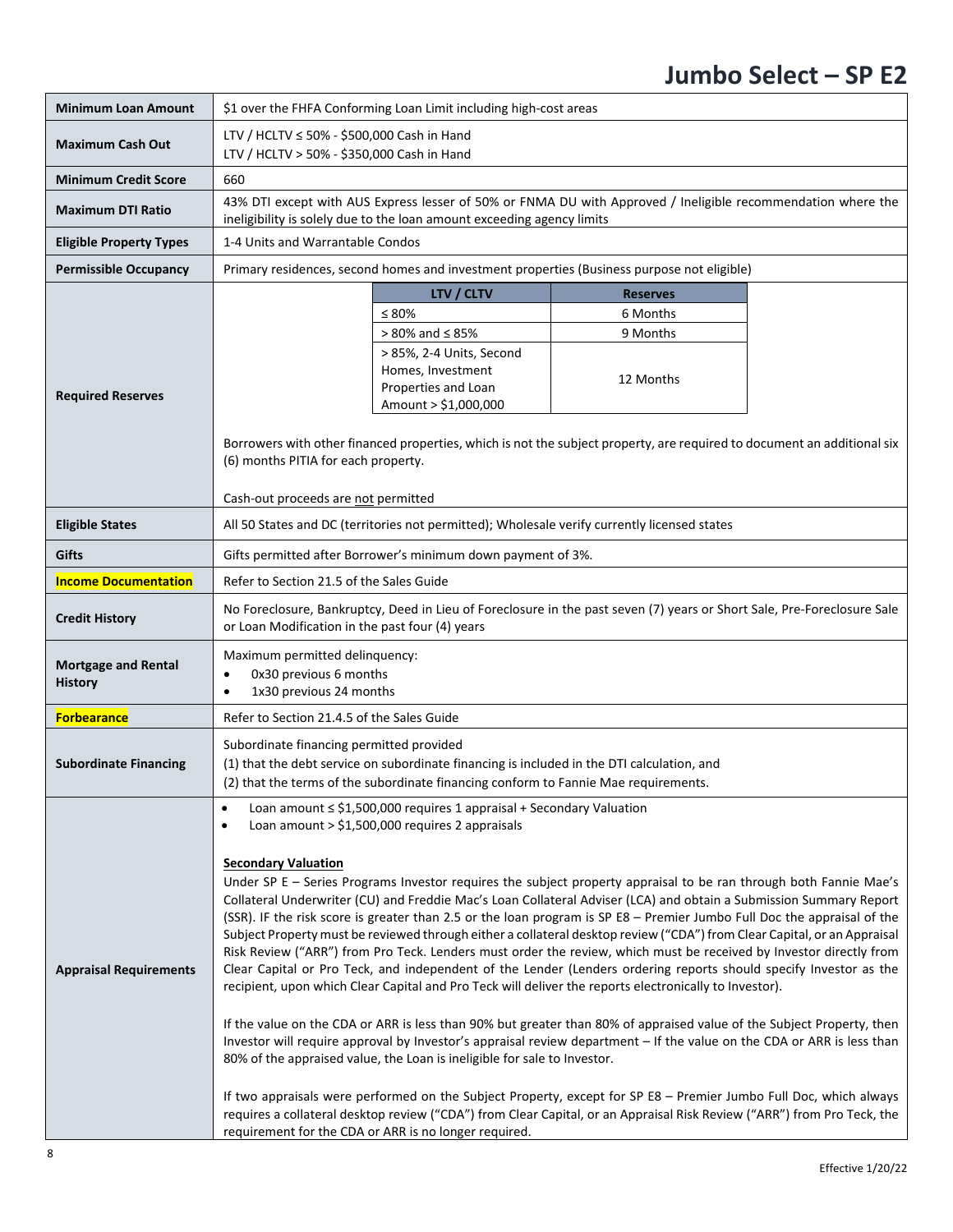| <b>Escrows</b>             | Investor requires that loans include a provision mandating escrow accounts (impound) for the payment of real estate<br>taxes, hazard insurance and flood insurance. Initial escrow balances must (i) include sufficient funds, so that, when<br>added to the collection of monthly escrow deposits, Investor will have funds to pay required tax and insurance<br>disbursements, plus (ii) the maximum escrow cushion permitted (1/6 of estimated annual escrow distributions).<br>The form of Investor's escrow waiver agreement (a template of which is set forth in section 18.2) is executed by the<br>Borrowers. Notwithstanding the foregoing, Investor will permit an escrow waiver:<br>> 80% LTV impounds required unless prohibited by state law (> 90% LTV in CA)<br>< 80% LTV impounds not are required<br>Flood insurance premiums are required to be escrowed on mortgages made, increased, extended or renewed after Jan.<br>1, 2016, for customers in special flood hazard areas, as designated on Federal Emergency Management Agency maps.<br>Loans secured by properties that are covered by a blanket condo, HOA or similar group policy are not subject to escrow<br>provided the policy meets the requirements under the BiggertWaters Flood Insurance Reform Act of 2012 ("Biggert-<br>Waters") and Homeowner Flood Insurance Affordability Act of 2014 ("HFIAA"). |
|----------------------------|------------------------------------------------------------------------------------------------------------------------------------------------------------------------------------------------------------------------------------------------------------------------------------------------------------------------------------------------------------------------------------------------------------------------------------------------------------------------------------------------------------------------------------------------------------------------------------------------------------------------------------------------------------------------------------------------------------------------------------------------------------------------------------------------------------------------------------------------------------------------------------------------------------------------------------------------------------------------------------------------------------------------------------------------------------------------------------------------------------------------------------------------------------------------------------------------------------------------------------------------------------------------------------------------------------------------------------------------------------------------------------------|
| <b>AUS</b>                 | For all Loan Programs except SP E8 - Premier Jumbo Full Doc, notwithstanding anything to the contrary any loan<br>$\bullet$<br>with an application with an appraisal and credit report dated on or after March 1, 2021, that receives an Approved<br>Ineligible recommendation from Fannie Mae Desktop Underwriter (DU) where the ineligibility is solely due to the<br>following:<br>Loan amount exceeds agency guidelines<br>$\circ$<br><b>ACORN</b><br>٠<br>Refer to Section 21.5.1 of the Sales Guide                                                                                                                                                                                                                                                                                                                                                                                                                                                                                                                                                                                                                                                                                                                                                                                                                                                                                |
| <b>Pre-Payment Penalty</b> | Ineligible                                                                                                                                                                                                                                                                                                                                                                                                                                                                                                                                                                                                                                                                                                                                                                                                                                                                                                                                                                                                                                                                                                                                                                                                                                                                                                                                                                               |
| <b>ACH draft required</b>  | Not required                                                                                                                                                                                                                                                                                                                                                                                                                                                                                                                                                                                                                                                                                                                                                                                                                                                                                                                                                                                                                                                                                                                                                                                                                                                                                                                                                                             |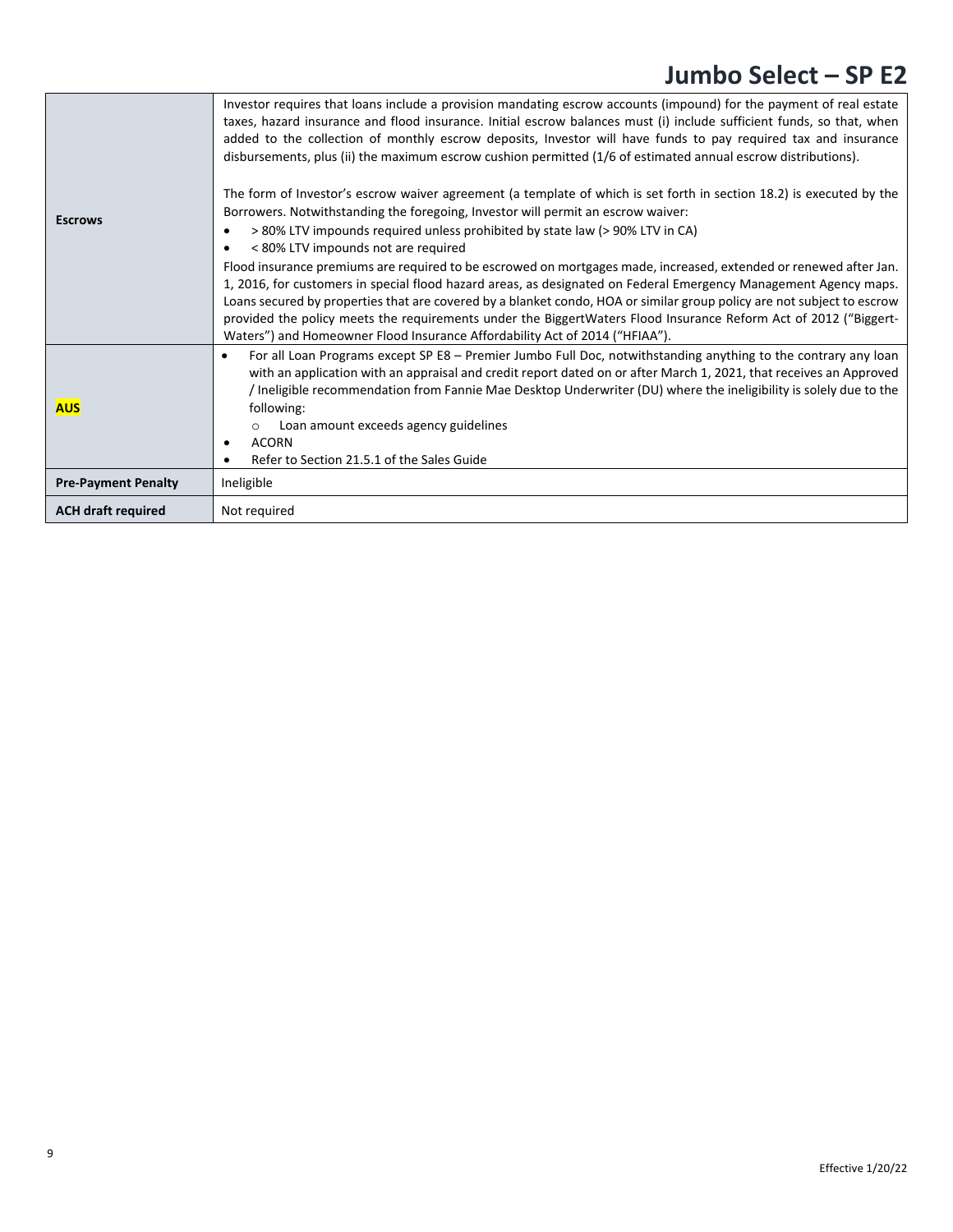#### <span id="page-9-0"></span>1.3. SP E3 – Full Doc – High Balance (CA Only) – Fixed 30 and 15

| SP E3 - Premier Jumbo Full Doc - High Balance (CA Only)                                                                                                |                 |                                             |     |             |  |
|--------------------------------------------------------------------------------------------------------------------------------------------------------|-----------------|---------------------------------------------|-----|-------------|--|
|                                                                                                                                                        |                 | <b>Amortizing Fixed - Primary Residence</b> |     |             |  |
| <b>Maximum</b><br><b>Minimum Credit</b><br><b>Maximum Loan Amount</b><br><b>Transaction Type</b><br><b>Property Type</b><br><b>Score</b><br><b>LTV</b> |                 |                                             |     |             |  |
|                                                                                                                                                        |                 |                                             | 65% | \$5,000,000 |  |
| <b>Purchase and Rate &amp; Term</b><br>Refinance                                                                                                       |                 | 720                                         | 60% | \$7,000,000 |  |
|                                                                                                                                                        | 1 Unit<br>Condo |                                             | 50% | \$8,500,000 |  |
|                                                                                                                                                        |                 |                                             | 55% | \$5,000,000 |  |
| <b>Cash Out Refinance</b>                                                                                                                              |                 | 720                                         | 50% | \$6,000,000 |  |

| <b>Amortizing Fixed - Second Homes</b>           |                      |                                       |                              |                            |
|--------------------------------------------------|----------------------|---------------------------------------|------------------------------|----------------------------|
| <b>Transaction Type</b>                          | <b>Property Type</b> | <b>Minimum Credit</b><br><b>Score</b> | <b>Maximum</b><br><b>LTV</b> | <b>Maximum Loan Amount</b> |
|                                                  |                      |                                       | 60%                          | \$5,000,000                |
| <b>Purchase and Rate &amp; Term</b><br>Refinance | 1 Unit               | 720                                   | 55%                          | \$7,000,000                |
|                                                  | Condo                |                                       | 50%                          | \$8,500,000                |
| <b>Cash Out Refinance</b>                        |                      | 720                                   | 50%                          | \$5,000,000                |

|                           | <b>UNDERWRITING SPECIFICATIONS</b>                                                                                                                                                                                                                                                                                                                                                                                                                                                                                                                                                                                                                                                                                                                                                                                                                                                                                                                                                                                                                                                                                                                                                                                                                                                                                                                                                                                                                                                                                                                                                                                                                                                           |
|---------------------------|----------------------------------------------------------------------------------------------------------------------------------------------------------------------------------------------------------------------------------------------------------------------------------------------------------------------------------------------------------------------------------------------------------------------------------------------------------------------------------------------------------------------------------------------------------------------------------------------------------------------------------------------------------------------------------------------------------------------------------------------------------------------------------------------------------------------------------------------------------------------------------------------------------------------------------------------------------------------------------------------------------------------------------------------------------------------------------------------------------------------------------------------------------------------------------------------------------------------------------------------------------------------------------------------------------------------------------------------------------------------------------------------------------------------------------------------------------------------------------------------------------------------------------------------------------------------------------------------------------------------------------------------------------------------------------------------|
| <b>Available Products</b> | 30 year fixed<br>15 year fixed<br>Interest only not eligible                                                                                                                                                                                                                                                                                                                                                                                                                                                                                                                                                                                                                                                                                                                                                                                                                                                                                                                                                                                                                                                                                                                                                                                                                                                                                                                                                                                                                                                                                                                                                                                                                                 |
| Citizenship/Visa          | <b>US Citizens</b><br>$\bullet$<br>Permanent resident Aliens-<br>$\bullet$<br>For the purposes hereof a Permanent Resident Alien is defined as a non-citizen of the United States, who<br>is currently employed in the United States and holds a green card. Acceptable evidence consists of a<br>completed Certification of Residency, certifying the Borrower's Alien Registration information has been<br>reviewed and meets one of the following criteria:<br>I-151 - Alien Registration Receipt Card (Green Card) that does not have an expiration date on the back; or<br>$\circ$<br>I-551 – Alien Registration Receipt Card (Resident Alien Card/Green Card) that does not have an expiration date<br>$\circ$<br>on the back; or<br>I-155 – Alien Registration Receipt Card (Conditional Resident Alien Card) that has an expiration date on the<br>$\circ$<br>back, as long as it is accompanied by a copy of USCIS form I-751; or<br>Un-expired Foreign Passport with an un-expired stamp reading: Processed for I-155 or I-551 Temporary<br>$\circ$<br>Evidence of Lawful Admission for Permanent Residence, valid until mm-dd-yy. Employment Authorized.<br>Non-Permanent Resident Aliens-<br>For the purposes hereof a Non-Permanent Resident Alien is defined as a non-citizen of the United States,<br>but who is granted the right to live and work in the United States on a temporary basis. Non-Permanent<br>Resident Alien must have one the following visa's to be eligible:<br>E-1, E-2 and E-3<br>$\circ$<br>$H-1B$ and $H-1C$<br>$\circ$<br>$\circ$<br>L-1A and L-1B<br>$\circ$<br>$O-1$ and $O-2$<br>$\circ$<br>P-1, P-2 and P-3<br>$\circ$<br>TN (NAFTA)<br>$\circ$ |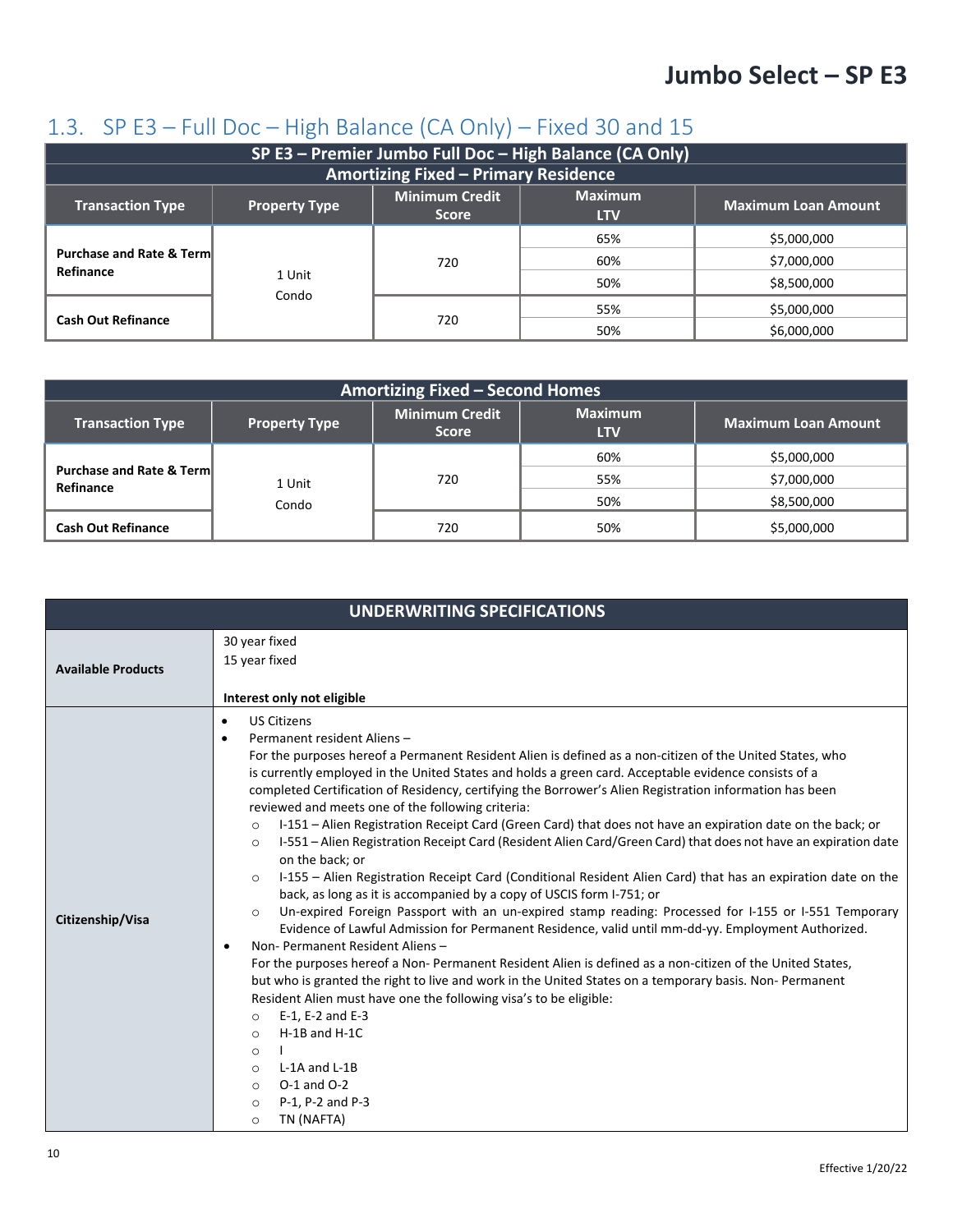| <b>Minimum Loan Amount</b>                   | \$2,000,000                                                                                                                                                                                                                                                                                                                                                                                                                                                                                                                                                                                                                                                                                                                                                                                                                                                                                                                                                                                                                                                                                                                                                                                                                                                                                                                                                                              |  |  |
|----------------------------------------------|------------------------------------------------------------------------------------------------------------------------------------------------------------------------------------------------------------------------------------------------------------------------------------------------------------------------------------------------------------------------------------------------------------------------------------------------------------------------------------------------------------------------------------------------------------------------------------------------------------------------------------------------------------------------------------------------------------------------------------------------------------------------------------------------------------------------------------------------------------------------------------------------------------------------------------------------------------------------------------------------------------------------------------------------------------------------------------------------------------------------------------------------------------------------------------------------------------------------------------------------------------------------------------------------------------------------------------------------------------------------------------------|--|--|
| <b>Maximum Cash Out</b>                      | \$2,000,000                                                                                                                                                                                                                                                                                                                                                                                                                                                                                                                                                                                                                                                                                                                                                                                                                                                                                                                                                                                                                                                                                                                                                                                                                                                                                                                                                                              |  |  |
| <b>Minimum Credit Score</b>                  | 720                                                                                                                                                                                                                                                                                                                                                                                                                                                                                                                                                                                                                                                                                                                                                                                                                                                                                                                                                                                                                                                                                                                                                                                                                                                                                                                                                                                      |  |  |
| <b>Maximum DTI Ratio</b>                     | 50% DTI                                                                                                                                                                                                                                                                                                                                                                                                                                                                                                                                                                                                                                                                                                                                                                                                                                                                                                                                                                                                                                                                                                                                                                                                                                                                                                                                                                                  |  |  |
| <b>Eligible Property Types</b>               | 1 units and Warrantable and Non-warrantable Condos                                                                                                                                                                                                                                                                                                                                                                                                                                                                                                                                                                                                                                                                                                                                                                                                                                                                                                                                                                                                                                                                                                                                                                                                                                                                                                                                       |  |  |
| <b>Permissible Occupancy</b>                 | Primary residences, second homes                                                                                                                                                                                                                                                                                                                                                                                                                                                                                                                                                                                                                                                                                                                                                                                                                                                                                                                                                                                                                                                                                                                                                                                                                                                                                                                                                         |  |  |
| <b>Required Reserves</b>                     | <b>Reserves</b><br>18 months PITIA<br>If (i) the Borrowers own one or more investment properties which are not the Subject Property, and (ii) the Subject<br>Property is a primary residence or second home, then required reserves must be increased by one month of the PITIA<br>for the Subject Property for each mortgaged investment property owned by any of the Borrowers.<br>Proceeds from cash out refinance cannot be used to meet the reserve requirement.                                                                                                                                                                                                                                                                                                                                                                                                                                                                                                                                                                                                                                                                                                                                                                                                                                                                                                                    |  |  |
| <b>Eligible States</b>                       | <b>California Only</b>                                                                                                                                                                                                                                                                                                                                                                                                                                                                                                                                                                                                                                                                                                                                                                                                                                                                                                                                                                                                                                                                                                                                                                                                                                                                                                                                                                   |  |  |
| <b>Gifts</b>                                 | Not permitted                                                                                                                                                                                                                                                                                                                                                                                                                                                                                                                                                                                                                                                                                                                                                                                                                                                                                                                                                                                                                                                                                                                                                                                                                                                                                                                                                                            |  |  |
| <b>Income Documentation</b>                  | Refer to Section 6 of the Sales Guide                                                                                                                                                                                                                                                                                                                                                                                                                                                                                                                                                                                                                                                                                                                                                                                                                                                                                                                                                                                                                                                                                                                                                                                                                                                                                                                                                    |  |  |
| <b>Credit History</b>                        | No Foreclosure, Bankruptcy, Deed in Lieu of Foreclosure in the past seven (7) years or Short Sale, Pre-Foreclosure Sale<br>or Loan Modification in the past four (4) years                                                                                                                                                                                                                                                                                                                                                                                                                                                                                                                                                                                                                                                                                                                                                                                                                                                                                                                                                                                                                                                                                                                                                                                                               |  |  |
| <b>Mortgage and Rental</b><br><b>History</b> | 0 x 30 x 24 from Note Date                                                                                                                                                                                                                                                                                                                                                                                                                                                                                                                                                                                                                                                                                                                                                                                                                                                                                                                                                                                                                                                                                                                                                                                                                                                                                                                                                               |  |  |
| <b>Forbearance</b>                           | Refer to Section 5.5.4, Section 5.6.2, and Section 5.8 of the Sales Guide                                                                                                                                                                                                                                                                                                                                                                                                                                                                                                                                                                                                                                                                                                                                                                                                                                                                                                                                                                                                                                                                                                                                                                                                                                                                                                                |  |  |
| <b>Subordinate Financing</b>                 | Not Permitted                                                                                                                                                                                                                                                                                                                                                                                                                                                                                                                                                                                                                                                                                                                                                                                                                                                                                                                                                                                                                                                                                                                                                                                                                                                                                                                                                                            |  |  |
| <b>Appraisal Requirements</b>                | 2 Full Appraisals                                                                                                                                                                                                                                                                                                                                                                                                                                                                                                                                                                                                                                                                                                                                                                                                                                                                                                                                                                                                                                                                                                                                                                                                                                                                                                                                                                        |  |  |
| <b>Escrows</b>                               | Investor requires that loans include a provision mandating escrow accounts (impound) for the payment of real estate<br>taxes, hazard insurance and flood insurance. Initial escrow balances must (i) include sufficient funds, so that, when<br>added to the collection of monthly escrow deposits, Investor will have funds to pay required tax and insurance<br>disbursements, plus (ii) the maximum escrow cushion permitted (1/6 of estimated annual escrow distributions).<br>The form of Investor's escrow waiver agreement (a template of which is set forth in section 18.2) is executed by the<br>Borrowers. Notwithstanding the foregoing, Investor will permit an escrow waiver:<br>> 80% LTV impounds required unless prohibited by state law (> 90% LTV in CA)<br>< 80% LTV impounds not are required<br>Flood insurance premiums are required to be escrowed on mortgages made, increased, extended or renewed after Jan.<br>1, 2016, for customers in special flood hazard areas, as designated on Federal Emergency Management Agency maps.<br>Loans secured by properties that are covered by a blanket condo, HOA or similar group policy are not subject to escrow<br>provided the policy meets the requirements under the BiggertWaters Flood Insurance Reform Act of 2012 ("Biggert-<br>Waters") and Homeowner Flood Insurance Affordability Act of 2014 ("HFIAA"). |  |  |
| <b>AUS</b>                                   | For all Loan Programs except SP E8 - Premier Jumbo Full Doc, notwithstanding anything to the contrary any loan<br>$\bullet$<br>with an application with an appraisal and credit report dated on or after March 1, 2021, that receives an Approved<br>/ Ineligible recommendation from Fannie Mae Desktop Underwriter (DU) where the ineligibility is solely due to the<br>following:<br>Loan amount exceeds agency guidelines<br><b>ACORN</b><br>$\bullet$<br>Refer to Section 21.5.1 of the Sales Guide<br>Certain loan programs, for investor occupancy, offer lower interest rates for loans with prepayment penalties where<br>permitted by applicable law and regulation. If a Loan is sold to Investor that is subject to a prepayment penalty, then the                                                                                                                                                                                                                                                                                                                                                                                                                                                                                                                                                                                                                           |  |  |
| <b>Pre-Payment Penalty</b>                   | term of the prepayment penalty must be 3 years, and the prepayment must be for 6 months of interest on such portion<br>of the loan principal that is (i) prepaid within the term of the prepayment penalty, and (ii) exceeds 20% of the original<br>principal amount of the Loan. Prepayment penalties are applicable regardless of the reason for the prepayment of<br>principal and are applicable to prepayments resulting from the sale of the Subject Property (unless prohibited by law or<br>regulation).                                                                                                                                                                                                                                                                                                                                                                                                                                                                                                                                                                                                                                                                                                                                                                                                                                                                         |  |  |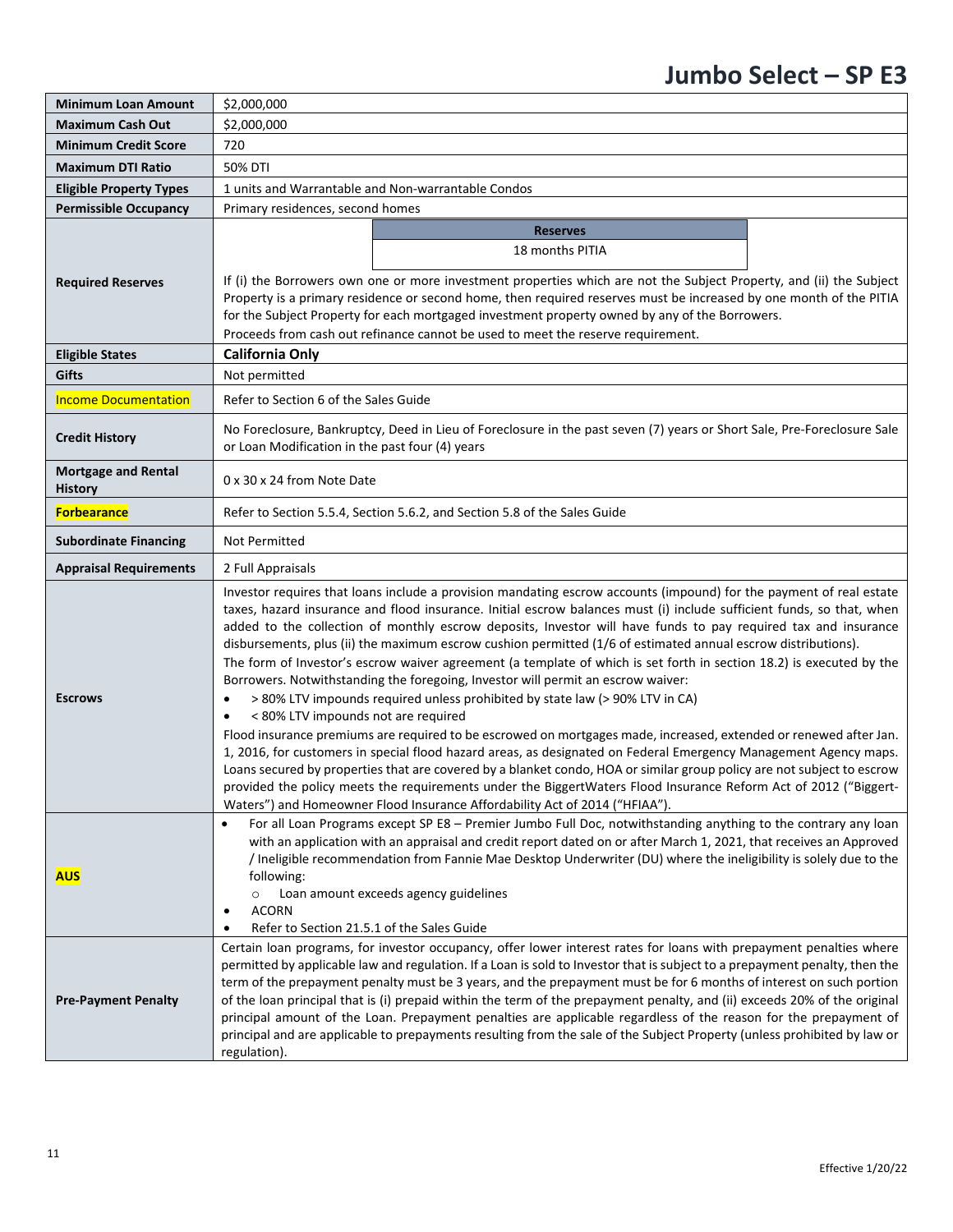#### <span id="page-11-0"></span>1.4. SP E4 – Full Doc – Super Jumbo National – ARM only

| SP E4 - Premier Jumbo Full Doc - Super Jumbo National                                       |                      |                                       |                                    |                            |
|---------------------------------------------------------------------------------------------|----------------------|---------------------------------------|------------------------------------|----------------------------|
|                                                                                             |                      | <b>ARMs - Primary Residence 1</b>     |                                    |                            |
| <b>Transaction Type</b>                                                                     | <b>Property Type</b> | <b>Minimum Credit</b><br><b>Score</b> | <b>Maximum</b><br>LTV <sup>2</sup> | <b>Maximum Loan Amount</b> |
|                                                                                             | 1-4 Unit             |                                       | 65%                                | \$3,000,000                |
| Purchase                                                                                    | Condo                |                                       | 60%                                | \$5,000,000                |
|                                                                                             | Luxury Condotels     |                                       | 55%                                | \$10,000,000               |
|                                                                                             | 1-4 Unit             |                                       | 65%                                | \$3,000,000                |
|                                                                                             |                      | 680                                   | 60%                                | \$5,000,000                |
| Rate & Term Refinance                                                                       |                      |                                       | 55%                                | \$10,000,000               |
|                                                                                             | Condo                |                                       | 60%                                | \$5,000,000                |
|                                                                                             |                      |                                       | 55%                                | \$10,000,000               |
|                                                                                             | 1-4 Unit             |                                       | 60%                                | \$3,000,000                |
|                                                                                             |                      |                                       | 55%                                | \$10,000,000               |
| <b>Cash Out Refinance</b>                                                                   |                      |                                       | 60%                                | \$3,000,000                |
|                                                                                             | Condo                |                                       | 50%                                | \$10,000,000               |
| <sup>1</sup> Loans with one or more foreign Borrowers are ineligible for primary residences |                      |                                       |                                    |                            |
| <sup>2</sup> Interest only are limited to 60% LTV; Luxury Condotels are limited to 50% LTV  |                      |                                       |                                    |                            |

| <b>ARMs - Second Home</b>           |                      |                                       |                              |                            |
|-------------------------------------|----------------------|---------------------------------------|------------------------------|----------------------------|
| <b>Transaction Type</b>             | <b>Property Type</b> | <b>Minimum Credit</b><br><b>Score</b> | <b>Maximum</b><br><b>LTV</b> | <b>Maximum Loan Amount</b> |
|                                     |                      |                                       | 65%                          | \$3,000,000                |
|                                     | 1-4 Unit             | 680                                   | 60%                          | \$5,000,000                |
| <b>Purchase and Rate &amp; Term</b> |                      |                                       | 55%                          | \$10,000,000               |
| Refinance                           | Condo                |                                       | 60%                          | \$3,000,000                |
|                                     |                      |                                       | 55%                          | \$10,000,000               |
| <b>Cash Out Refinance</b>           | 1-4 Unit             |                                       | 60%                          | \$3,000,000                |
|                                     | Condo                |                                       | 55%                          | \$10,000,000               |

| <b>ARMs - Investment</b>                         |                      |                                       |                              |                            |
|--------------------------------------------------|----------------------|---------------------------------------|------------------------------|----------------------------|
| <b>Transaction Type</b>                          | <b>Property Type</b> | <b>Minimum Credit</b><br><b>Score</b> | <b>Maximum</b><br><b>LTV</b> | <b>Maximum Loan Amount</b> |
| <b>Purchase and Rate &amp; Term</b><br>Refinance | 1-4 Unit             | 680                                   | 60%                          | \$5,000,000                |
|                                                  |                      |                                       | 55%                          | \$10,000,000               |
|                                                  | Condo                |                                       | 55%                          | \$10,000,000               |
| <b>Cash Out Refinance</b>                        | 1-4 Unit             |                                       | 60%                          | \$3,000,000                |
|                                                  |                      |                                       | 55%                          | \$10,000,000               |
|                                                  | Condo                |                                       | 55%                          | \$10,000,000               |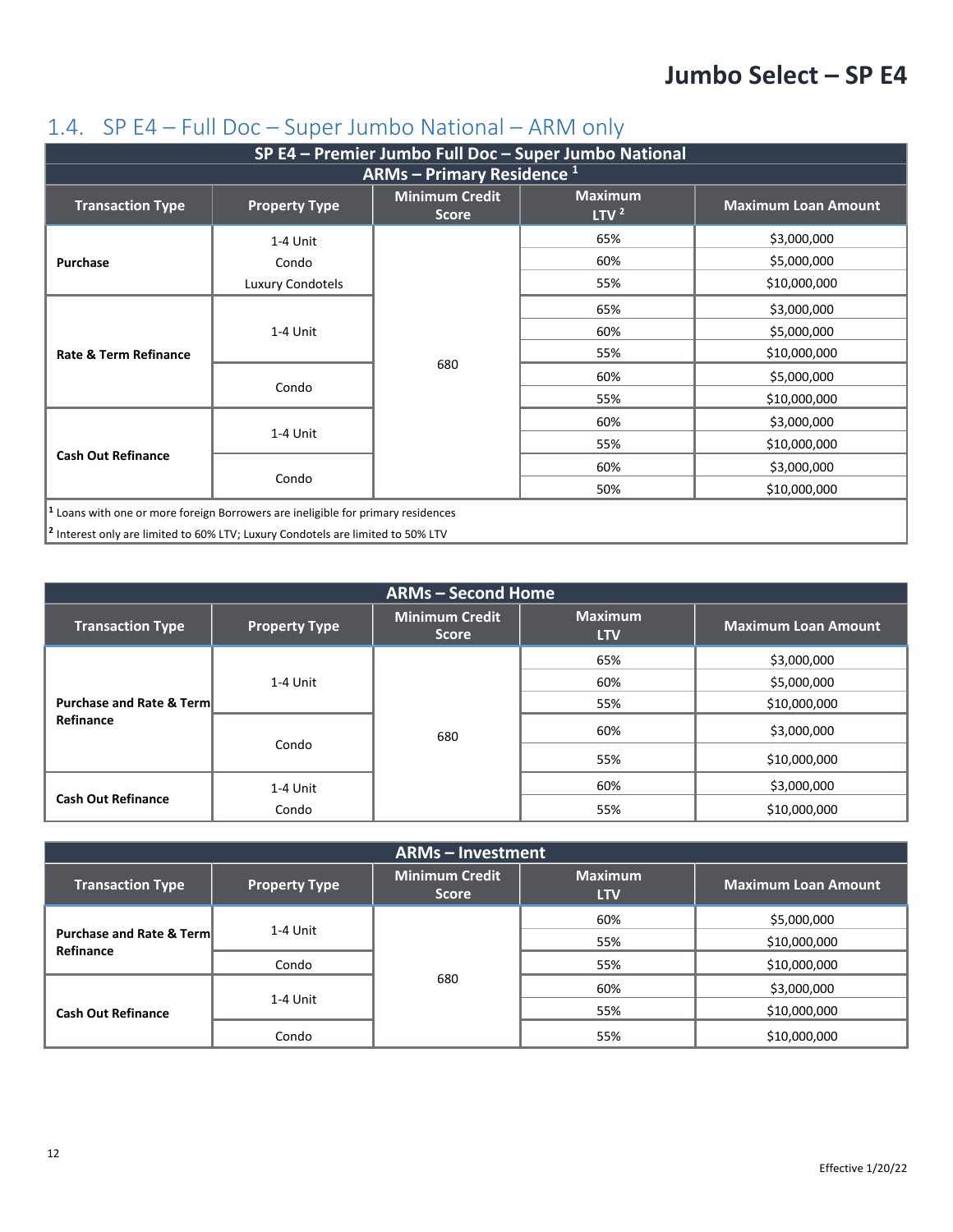|                                                         | <b>UNDERWRITING SPECIFICATIONS</b>                                                                                                                                                                                                                                                                                                                                                                                                                                                                                                                                                                                                                                                                                                                                                                                                                                               |  |  |  |
|---------------------------------------------------------|----------------------------------------------------------------------------------------------------------------------------------------------------------------------------------------------------------------------------------------------------------------------------------------------------------------------------------------------------------------------------------------------------------------------------------------------------------------------------------------------------------------------------------------------------------------------------------------------------------------------------------------------------------------------------------------------------------------------------------------------------------------------------------------------------------------------------------------------------------------------------------|--|--|--|
| <b>Available Products</b>                               | 5/1 ARM - Caps 6% initial, 2% each year and 6% lifetime<br>7/1 ARM - Caps 6% initial, 2% each year and 6% lifetime<br>10/1 ARM - Caps 6% initial, 2% each year and 6% lifetime<br><b>Margins: 3.25%</b><br>Index: 1 Year LIBOR (per CFPB rules, index must be set not earlier than 45 days prior to the Date of the Loan)<br>Floor (lifetime minimum rate): Initial note rate                                                                                                                                                                                                                                                                                                                                                                                                                                                                                                    |  |  |  |
| <b>Interest Only and</b><br><b>Amortization Options</b> | 5/1 and 7/1 ARM: Based on the initial adjustment period<br>Self-amortizing loans are for 30-year terms. Interest only loans are for 5/1 and 7/1 ARM (after the Interest Only period<br>the loan must amortize over the remaining term, 25 and 23 years respectively). Borrower must qualify on fully amortized<br>period. Interest only not available in Illinois.                                                                                                                                                                                                                                                                                                                                                                                                                                                                                                               |  |  |  |
| Citizenship/Visa                                        | US Citizens / US Persons,<br>$\bullet$<br>Foreigners<br>$\bullet$                                                                                                                                                                                                                                                                                                                                                                                                                                                                                                                                                                                                                                                                                                                                                                                                                |  |  |  |
| <b>Minimum Loan Amount</b>                              | \$3,000,000                                                                                                                                                                                                                                                                                                                                                                                                                                                                                                                                                                                                                                                                                                                                                                                                                                                                      |  |  |  |
| <b>Maximum Cash Out</b>                                 | \$10,000,000                                                                                                                                                                                                                                                                                                                                                                                                                                                                                                                                                                                                                                                                                                                                                                                                                                                                     |  |  |  |
| <b>Minimum Credit Score</b>                             | 680                                                                                                                                                                                                                                                                                                                                                                                                                                                                                                                                                                                                                                                                                                                                                                                                                                                                              |  |  |  |
| <b>Maximum DTI Ratio</b>                                | 50% DTI                                                                                                                                                                                                                                                                                                                                                                                                                                                                                                                                                                                                                                                                                                                                                                                                                                                                          |  |  |  |
| <b>Eligible Property Types</b>                          | 1-4 unit, and Warrantable and Non-warrantable Condos, and luxury condotels                                                                                                                                                                                                                                                                                                                                                                                                                                                                                                                                                                                                                                                                                                                                                                                                       |  |  |  |
| <b>Permissible Occupancy</b>                            | Primary residences, second homes and investment                                                                                                                                                                                                                                                                                                                                                                                                                                                                                                                                                                                                                                                                                                                                                                                                                                  |  |  |  |
| <b>Required Reserves</b>                                | <b>Reserves</b><br>18 months PITIA<br>If (i) the Borrowers own one or more investment properties which are not the Subject Property, and (ii) the Subject<br>Property is a primary residence or second home, then required reserves must be increased by one month of the PITIA<br>for the Subject Property for each mortgaged investment property owned by any of the Borrowers. If (i) the Borrowers<br>own one or more investment properties which are not the Subject Property, and (ii) the Subject Property is an<br>investment property, then required reserves must be increased by two months of the PITIA for the Subject Property for<br>each mortgaged investment property owned by any of the Borrowers.<br>Proceeds from cash out refinance cannot be used to meet the reserve requirement.                                                                        |  |  |  |
| <b>Eligible States</b>                                  | All 50 States and DC (territories not permitted; Wholesale verify currently licensed states                                                                                                                                                                                                                                                                                                                                                                                                                                                                                                                                                                                                                                                                                                                                                                                      |  |  |  |
| Gifts                                                   | Not permitted                                                                                                                                                                                                                                                                                                                                                                                                                                                                                                                                                                                                                                                                                                                                                                                                                                                                    |  |  |  |
| <b>Income Documentation</b>                             | Refer to Section 6 of the Sales Guide                                                                                                                                                                                                                                                                                                                                                                                                                                                                                                                                                                                                                                                                                                                                                                                                                                            |  |  |  |
| <b>Credit History</b>                                   | No foreclosure, bankruptcy, deed in lieu or short sale permitted in the past 24 months. If foreclosure, bankruptcy, deed<br>in lieu or short sale between 24 and 48 months, then increase reserves for subject property 6 months                                                                                                                                                                                                                                                                                                                                                                                                                                                                                                                                                                                                                                                 |  |  |  |
| <b>Mortgage and Rental</b><br><b>History</b>            | 0 x 30 x 24 from Note Date                                                                                                                                                                                                                                                                                                                                                                                                                                                                                                                                                                                                                                                                                                                                                                                                                                                       |  |  |  |
| <b>Forbearance</b>                                      | Refer to Section 5.5.4, Section 5.6.2, and Section 5.8 of the Sales Guide                                                                                                                                                                                                                                                                                                                                                                                                                                                                                                                                                                                                                                                                                                                                                                                                        |  |  |  |
| <b>Subordinate Financing</b>                            | Not Permitted                                                                                                                                                                                                                                                                                                                                                                                                                                                                                                                                                                                                                                                                                                                                                                                                                                                                    |  |  |  |
| <b>Appraisal Requirements</b><br><b>Escrows</b>         | 2 Full Appraisals + Investor Appraisal Review<br>Investor requires that loans include a provision mandating escrow accounts (impound) for the payment of real estate<br>taxes, hazard insurance and flood insurance. Initial escrow balances must (i) include sufficient funds, so that, when<br>added to the collection of monthly escrow deposits, Investor will have funds to pay required tax and insurance<br>disbursements, plus (ii) the maximum escrow cushion permitted (1/6 of estimated annual escrow distributions).<br>The form of Investor's escrow waiver agreement (a template of which is set forth in section 18.2) is executed by the<br>Borrowers. Notwithstanding the foregoing, Investor will permit an escrow waiver:<br>> 80% LTV impounds required unless prohibited by state law (> 90% LTV in CA)<br>< 80% LTV impounds not are required<br>$\bullet$ |  |  |  |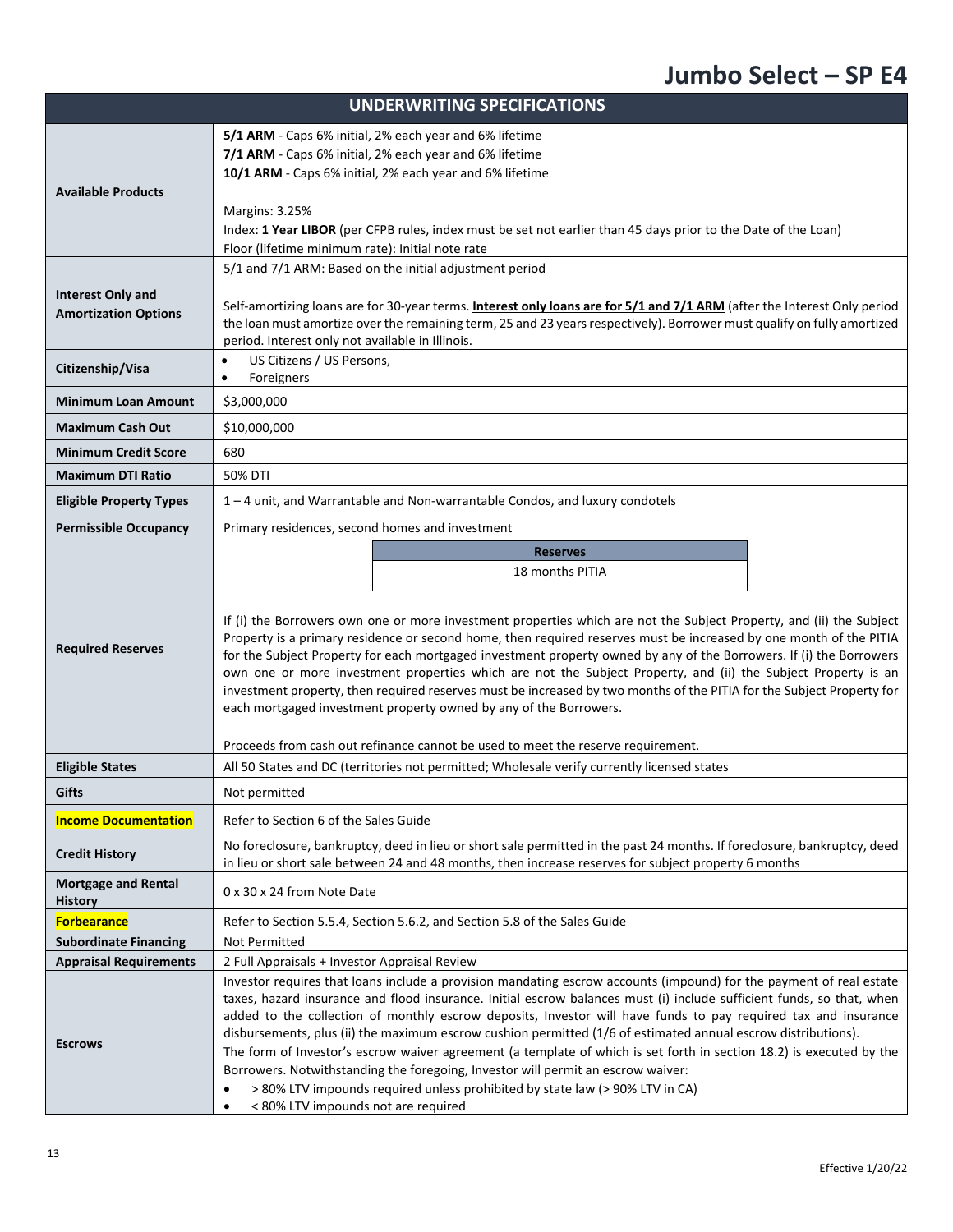|                            | Flood insurance premiums are required to be escrowed on mortgages made, increased, extended or renewed after Jan.<br>1, 2016, for customers in special flood hazard areas, as designated on Federal Emergency Management Agency maps.<br>Loans secured by properties that are covered by a blanket condo, HOA or similar group policy are not subject to escrow<br>provided the policy meets the requirements under the BiggertWaters Flood Insurance Reform Act of 2012 ("Biggert-<br>Waters") and Homeowner Flood Insurance Affordability Act of 2014 ("HFIAA").                                                                                                                                                                                                     |
|----------------------------|------------------------------------------------------------------------------------------------------------------------------------------------------------------------------------------------------------------------------------------------------------------------------------------------------------------------------------------------------------------------------------------------------------------------------------------------------------------------------------------------------------------------------------------------------------------------------------------------------------------------------------------------------------------------------------------------------------------------------------------------------------------------|
| <b>AUS</b>                 | For all Loan Programs except SP E8 - Premier Jumbo Full Doc, notwithstanding anything to the contrary any loan<br>٠<br>with an application with an appraisal and credit report dated on or after March 1, 2021, that receives an Approved<br>Ineligible recommendation from Fannie Mae Desktop Underwriter (DU) where the ineligibility is solely due to the<br>following:<br>Loan amount exceeds agency guidelines<br>$\circ$<br><b>ACORN</b><br>٠<br>Refer to Section 21.5.1 of the Sales Guide                                                                                                                                                                                                                                                                      |
| <b>Pre-Payment Penalty</b> | Certain loan programs, for investor occupancy, offer lower interest rates for loans with prepayment penalties where<br>permitted by applicable law and regulation. If a Loan is sold to Investor that is subject to a prepayment penalty, then the<br>term of the prepayment penalty must be 3 years, and the prepayment must be for 6 months of interest on such portion<br>of the loan principal that is (i) prepaid within the term of the prepayment penalty, and (ii) exceeds 20% of the original<br>principal amount of the Loan. Prepayment penalties are applicable regardless of the reason for the prepayment of<br>principal and are applicable to prepayments resulting from the sale of the Subject Property (unless prohibited by law or<br>regulation). |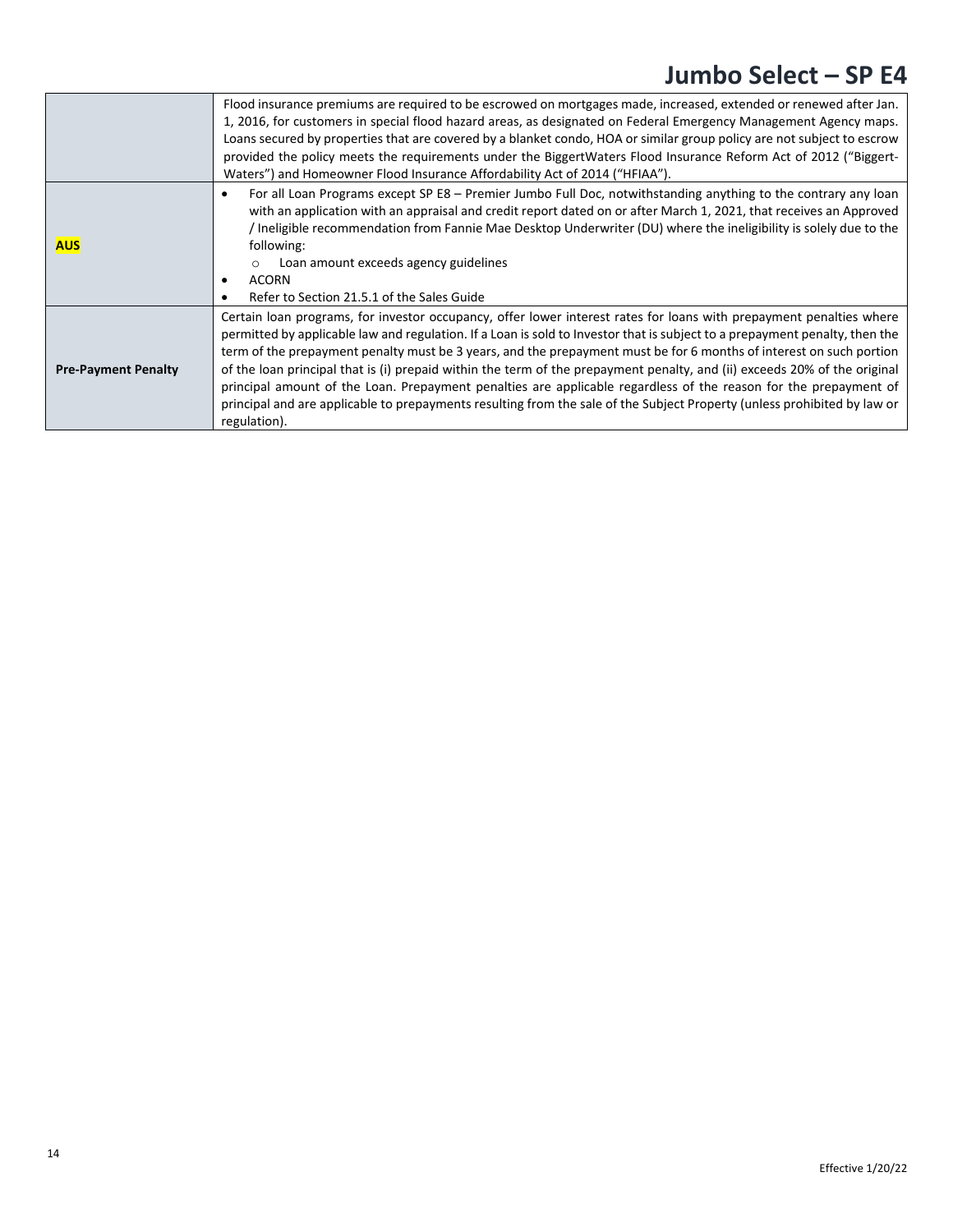## <span id="page-14-0"></span>1.5. SP E5 – Full Doc – Fixed 30 and 15

| <b>SP E5 - Premier Jumbo Full Doc</b>                                                                                                                   |          |                                            |     |             |  |  |
|---------------------------------------------------------------------------------------------------------------------------------------------------------|----------|--------------------------------------------|-----|-------------|--|--|
|                                                                                                                                                         |          | <b>Amortized Fixed - Primary Residence</b> |     |             |  |  |
| <b>Maximum</b><br><b>Minimum Credit</b><br>Property Type 1<br><b>Maximum Loan Amount</b><br><b>Transaction Type</b><br>LTV <sup>2</sup><br><b>Score</b> |          |                                            |     |             |  |  |
| <b>Purchase and Rate &amp; Term</b>                                                                                                                     | 1-4 Unit | 680                                        | 89% | \$2,000,000 |  |  |
| Refinance                                                                                                                                               | Condo    | 660                                        | 80% | \$2,000,000 |  |  |
|                                                                                                                                                         | 1-4 Unit | 740                                        | 89% | \$2,000,000 |  |  |
| <b>Cash Out Refinance</b>                                                                                                                               | Condo    | 680                                        | 80% | \$2,000,000 |  |  |
| $1$ 2-4 – units are limited to:                                                                                                                         |          |                                            |     |             |  |  |
| 80% LTV for Purchase and Rate & Term and<br>$\bullet$                                                                                                   |          |                                            |     |             |  |  |
| 75% LTV for Cash Out Refinance and                                                                                                                      |          |                                            |     |             |  |  |

• 700 Minimum Fico score

**<sup>2</sup>** First Time Homebuyers are limited to 80% LTV

| Amortized Fixed - Second Home                             |                      |                                       |                                    |                            |
|-----------------------------------------------------------|----------------------|---------------------------------------|------------------------------------|----------------------------|
| <b>Transaction Type</b>                                   | <b>Property Type</b> | <b>Minimum Credit</b><br><b>Score</b> | <b>Maximum</b><br>LTV <sup>1</sup> | <b>Maximum Loan Amount</b> |
| <b>Purchase and Rate &amp; Term</b>                       | 1 Unit               | 680                                   | 89%                                | \$2,000,000                |
| Refinance                                                 | Condo                | 660                                   | 80%                                | \$2,000,000                |
| <b>Cash Out Refinance</b>                                 | 1 Unit               |                                       |                                    |                            |
|                                                           | Condo                | 700                                   | 75%                                | \$2,000,000                |
| <sup>1</sup> First Time Homebuyers are limited to 80% LTV |                      |                                       |                                    |                            |

| Amortized Fixed - Investment                                                                                                                                                                                                                                                                                                                                                                                                             |                            |                                       |                                    |                            |
|------------------------------------------------------------------------------------------------------------------------------------------------------------------------------------------------------------------------------------------------------------------------------------------------------------------------------------------------------------------------------------------------------------------------------------------|----------------------------|---------------------------------------|------------------------------------|----------------------------|
| <b>Transaction Type</b>                                                                                                                                                                                                                                                                                                                                                                                                                  | Property Type <sup>2</sup> | <b>Minimum Credit</b><br><b>Score</b> | <b>Maximum</b><br>LTV <sup>1</sup> | <b>Maximum Loan Amount</b> |
| <b>Purchase and Rate &amp; Terml</b>                                                                                                                                                                                                                                                                                                                                                                                                     | 1-4 Unit                   | 680                                   | 80%                                | \$2,000,000                |
| Refinance                                                                                                                                                                                                                                                                                                                                                                                                                                | Condo                      | 660                                   | 70%                                | \$2,000,000                |
|                                                                                                                                                                                                                                                                                                                                                                                                                                          |                            | 720                                   | 75%                                | \$2,000,000                |
| <b>Cash Out Refinance</b>                                                                                                                                                                                                                                                                                                                                                                                                                | 1-4 Unit                   |                                       | 75%                                | \$1,000,000                |
|                                                                                                                                                                                                                                                                                                                                                                                                                                          | Condo                      | 680                                   | 70%                                | \$2,000,000                |
| $1$ First Time Homebuyers are limited to 80% LTV<br>$\overline{2}$ $\overline{2}$ $\overline{2}$ $\overline{2}$ $\overline{2}$ $\overline{2}$ $\overline{2}$ $\overline{2}$ $\overline{2}$ $\overline{2}$ $\overline{2}$ $\overline{2}$ $\overline{2}$ $\overline{2}$ $\overline{2}$ $\overline{2}$ $\overline{2}$ $\overline{2}$ $\overline{2}$ $\overline{2}$ $\overline{2}$ $\overline{2}$ $\overline{2}$ $\overline{2}$ $\overline{$ |                            |                                       |                                    |                            |

**<sup>2</sup>** 2-4 – units reduce LTV by 5%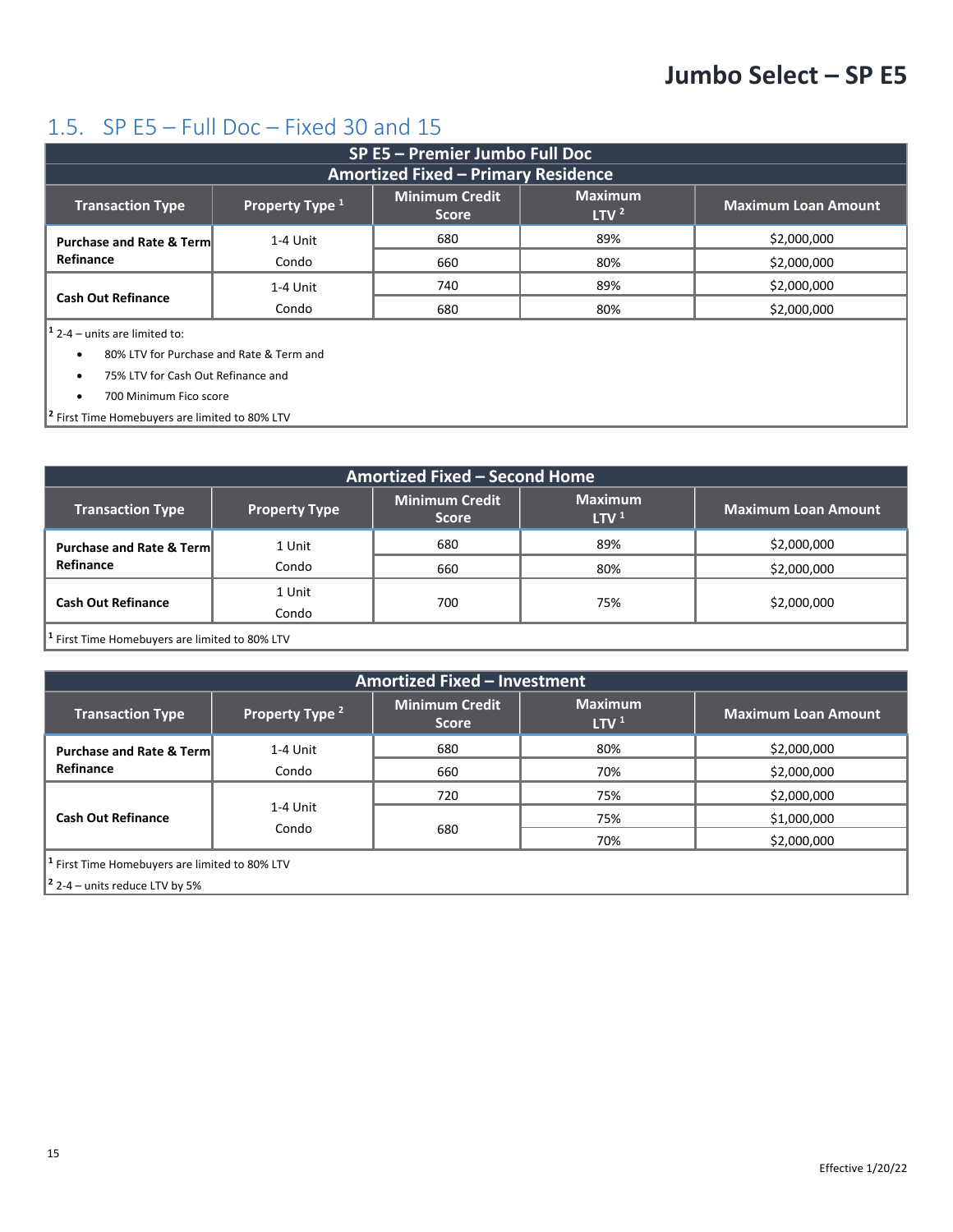| <b>UNDERWRITING SPECIFICATIONS</b> |                                                                                                                                                                                                                                                                                                                                                                                                                                                                                                                                                                                                                                                                                                                                                                                                                                                                                                                                                                                                                                                                                                                                                                                                                                                                                                                                                                                                                                                                                                                                                                                                                                                                                                             |  |  |  |
|------------------------------------|-------------------------------------------------------------------------------------------------------------------------------------------------------------------------------------------------------------------------------------------------------------------------------------------------------------------------------------------------------------------------------------------------------------------------------------------------------------------------------------------------------------------------------------------------------------------------------------------------------------------------------------------------------------------------------------------------------------------------------------------------------------------------------------------------------------------------------------------------------------------------------------------------------------------------------------------------------------------------------------------------------------------------------------------------------------------------------------------------------------------------------------------------------------------------------------------------------------------------------------------------------------------------------------------------------------------------------------------------------------------------------------------------------------------------------------------------------------------------------------------------------------------------------------------------------------------------------------------------------------------------------------------------------------------------------------------------------------|--|--|--|
| <b>Available Products</b>          | 30 year fixed                                                                                                                                                                                                                                                                                                                                                                                                                                                                                                                                                                                                                                                                                                                                                                                                                                                                                                                                                                                                                                                                                                                                                                                                                                                                                                                                                                                                                                                                                                                                                                                                                                                                                               |  |  |  |
|                                    | 15 year fixed                                                                                                                                                                                                                                                                                                                                                                                                                                                                                                                                                                                                                                                                                                                                                                                                                                                                                                                                                                                                                                                                                                                                                                                                                                                                                                                                                                                                                                                                                                                                                                                                                                                                                               |  |  |  |
| <b>Interest Only and</b>           | 30 Year Fixed: 30 Year Self-amortizing                                                                                                                                                                                                                                                                                                                                                                                                                                                                                                                                                                                                                                                                                                                                                                                                                                                                                                                                                                                                                                                                                                                                                                                                                                                                                                                                                                                                                                                                                                                                                                                                                                                                      |  |  |  |
| <b>Amortization Options</b>        | 15 Year Fixed: 15 Year Self-amortizing                                                                                                                                                                                                                                                                                                                                                                                                                                                                                                                                                                                                                                                                                                                                                                                                                                                                                                                                                                                                                                                                                                                                                                                                                                                                                                                                                                                                                                                                                                                                                                                                                                                                      |  |  |  |
|                                    | Interest only not eligible                                                                                                                                                                                                                                                                                                                                                                                                                                                                                                                                                                                                                                                                                                                                                                                                                                                                                                                                                                                                                                                                                                                                                                                                                                                                                                                                                                                                                                                                                                                                                                                                                                                                                  |  |  |  |
| Citizenship/Visa                   | <b>US Citizens</b><br>$\bullet$<br>Permanent resident Aliens-<br>$\bullet$<br>For the purposes hereof a Permanent Resident Alien is defined as a non-citizen of the United States, who<br>is currently employed in the United States and holds a green card. Acceptable evidence consists of a<br>completed Certification of Residency, certifying the Borrower's Alien Registration information has been<br>reviewed and meets one of the following criteria:<br>I-151 - Alien Registration Receipt Card (Green Card) that does not have an expiration date on the back; or<br>$\circ$<br>I-551 - Alien Registration Receipt Card (Resident Alien Card/Green Card) that does not have an expiration date<br>$\circ$<br>on the back; or<br>I-155 - Alien Registration Receipt Card (Conditional Resident Alien Card) that has an expiration date on the<br>$\circ$<br>back, as long as it is accompanied by a copy of USCIS form I-751; or<br>Un-expired Foreign Passport with an un-expired stamp reading: Processed for I-155 or I-551 Temporary<br>$\circ$<br>Evidence of Lawful Admission for Permanent Residence, valid until mm-dd-yy. Employment Authorized.<br>Non- Permanent Resident Aliens -<br>$\bullet$<br>For the purposes hereof a Non- Permanent Resident Alien is defined as a non-citizen of the United States,<br>but who is granted the right to live and work in the United States on a temporary basis. Non- Permanent<br>Resident Alien must have one the following visa's to be eligible:<br>E-1, E-2 and E-3<br>$\circ$<br>H-1B and H-1C<br>$\circ$<br>$\circ$<br>L-1A and L-1B<br>$\circ$<br>$O-1$ and $O-2$<br>$\circ$<br>P-1, P-2 and P-3<br>$\circ$<br>TN (NAFTA)<br>$\bullet$ |  |  |  |
| <b>First Time Homebuyers</b>       | Owner Occupied and Second home; maximum 80% LTV / CLTV                                                                                                                                                                                                                                                                                                                                                                                                                                                                                                                                                                                                                                                                                                                                                                                                                                                                                                                                                                                                                                                                                                                                                                                                                                                                                                                                                                                                                                                                                                                                                                                                                                                      |  |  |  |
| <b>Eligible Income Types</b>       | Wage Earners only; Self-employed borrower are ineligible                                                                                                                                                                                                                                                                                                                                                                                                                                                                                                                                                                                                                                                                                                                                                                                                                                                                                                                                                                                                                                                                                                                                                                                                                                                                                                                                                                                                                                                                                                                                                                                                                                                    |  |  |  |
| <b>Number of Borrowers</b>         | Maximum of four (4) borrowers per loan                                                                                                                                                                                                                                                                                                                                                                                                                                                                                                                                                                                                                                                                                                                                                                                                                                                                                                                                                                                                                                                                                                                                                                                                                                                                                                                                                                                                                                                                                                                                                                                                                                                                      |  |  |  |
| <b>Declining Markets</b>           | Reduce maximum LTV/CLTV by 10% for any property located in an area of declining property values are reported on the<br>appraisal                                                                                                                                                                                                                                                                                                                                                                                                                                                                                                                                                                                                                                                                                                                                                                                                                                                                                                                                                                                                                                                                                                                                                                                                                                                                                                                                                                                                                                                                                                                                                                            |  |  |  |
| <b>Minimum Loan Amount</b>         | \$1 over the FHFA Conforming Loan Limit including high-cost areas                                                                                                                                                                                                                                                                                                                                                                                                                                                                                                                                                                                                                                                                                                                                                                                                                                                                                                                                                                                                                                                                                                                                                                                                                                                                                                                                                                                                                                                                                                                                                                                                                                           |  |  |  |
| <b>Maximum Cash Out</b>            | Investment properties max \$350,000 Cash in Hand                                                                                                                                                                                                                                                                                                                                                                                                                                                                                                                                                                                                                                                                                                                                                                                                                                                                                                                                                                                                                                                                                                                                                                                                                                                                                                                                                                                                                                                                                                                                                                                                                                                            |  |  |  |
| <b>Minimum Credit Score</b>        | 660                                                                                                                                                                                                                                                                                                                                                                                                                                                                                                                                                                                                                                                                                                                                                                                                                                                                                                                                                                                                                                                                                                                                                                                                                                                                                                                                                                                                                                                                                                                                                                                                                                                                                                         |  |  |  |
| <b>Maximum DTI Ratio</b>           | 45% with FNMA DU Approved / Ineligible recommendation where the ineligibility is solely due to the loan amount<br>exceeding agency limits                                                                                                                                                                                                                                                                                                                                                                                                                                                                                                                                                                                                                                                                                                                                                                                                                                                                                                                                                                                                                                                                                                                                                                                                                                                                                                                                                                                                                                                                                                                                                                   |  |  |  |
| <b>Eligible Property Types</b>     | 1-4 Units and Warrantable Condos; Leaseholds are ineligible                                                                                                                                                                                                                                                                                                                                                                                                                                                                                                                                                                                                                                                                                                                                                                                                                                                                                                                                                                                                                                                                                                                                                                                                                                                                                                                                                                                                                                                                                                                                                                                                                                                 |  |  |  |
| <b>Permissible Occupancy</b>       | Primary residences, second homes and investment properties (Business purpose not eligible)                                                                                                                                                                                                                                                                                                                                                                                                                                                                                                                                                                                                                                                                                                                                                                                                                                                                                                                                                                                                                                                                                                                                                                                                                                                                                                                                                                                                                                                                                                                                                                                                                  |  |  |  |
|                                    | Greater of the DU reserve requirements or below:                                                                                                                                                                                                                                                                                                                                                                                                                                                                                                                                                                                                                                                                                                                                                                                                                                                                                                                                                                                                                                                                                                                                                                                                                                                                                                                                                                                                                                                                                                                                                                                                                                                            |  |  |  |
|                                    | <b>LTV/CLTV</b><br><b>Reserves</b>                                                                                                                                                                                                                                                                                                                                                                                                                                                                                                                                                                                                                                                                                                                                                                                                                                                                                                                                                                                                                                                                                                                                                                                                                                                                                                                                                                                                                                                                                                                                                                                                                                                                          |  |  |  |
|                                    | $\leq 80\%$<br>6 Months                                                                                                                                                                                                                                                                                                                                                                                                                                                                                                                                                                                                                                                                                                                                                                                                                                                                                                                                                                                                                                                                                                                                                                                                                                                                                                                                                                                                                                                                                                                                                                                                                                                                                     |  |  |  |
|                                    | $> 80\%$ and $\leq 85\%$<br>9 Months                                                                                                                                                                                                                                                                                                                                                                                                                                                                                                                                                                                                                                                                                                                                                                                                                                                                                                                                                                                                                                                                                                                                                                                                                                                                                                                                                                                                                                                                                                                                                                                                                                                                        |  |  |  |
| <b>Required Reserves</b>           | > 85%, 2-4 Units, Second<br>12 Months<br>Homes, Investment                                                                                                                                                                                                                                                                                                                                                                                                                                                                                                                                                                                                                                                                                                                                                                                                                                                                                                                                                                                                                                                                                                                                                                                                                                                                                                                                                                                                                                                                                                                                                                                                                                                  |  |  |  |
|                                    | Properties and Loan Amount                                                                                                                                                                                                                                                                                                                                                                                                                                                                                                                                                                                                                                                                                                                                                                                                                                                                                                                                                                                                                                                                                                                                                                                                                                                                                                                                                                                                                                                                                                                                                                                                                                                                                  |  |  |  |
|                                    | $>$ \$1,000,000                                                                                                                                                                                                                                                                                                                                                                                                                                                                                                                                                                                                                                                                                                                                                                                                                                                                                                                                                                                                                                                                                                                                                                                                                                                                                                                                                                                                                                                                                                                                                                                                                                                                                             |  |  |  |
|                                    | Borrowers with other financed properties, which is not the subject property, are required to document an additional six                                                                                                                                                                                                                                                                                                                                                                                                                                                                                                                                                                                                                                                                                                                                                                                                                                                                                                                                                                                                                                                                                                                                                                                                                                                                                                                                                                                                                                                                                                                                                                                     |  |  |  |
|                                    | (6) months PITIA for each property.                                                                                                                                                                                                                                                                                                                                                                                                                                                                                                                                                                                                                                                                                                                                                                                                                                                                                                                                                                                                                                                                                                                                                                                                                                                                                                                                                                                                                                                                                                                                                                                                                                                                         |  |  |  |
|                                    | Cash-out proceeds are not permitted                                                                                                                                                                                                                                                                                                                                                                                                                                                                                                                                                                                                                                                                                                                                                                                                                                                                                                                                                                                                                                                                                                                                                                                                                                                                                                                                                                                                                                                                                                                                                                                                                                                                         |  |  |  |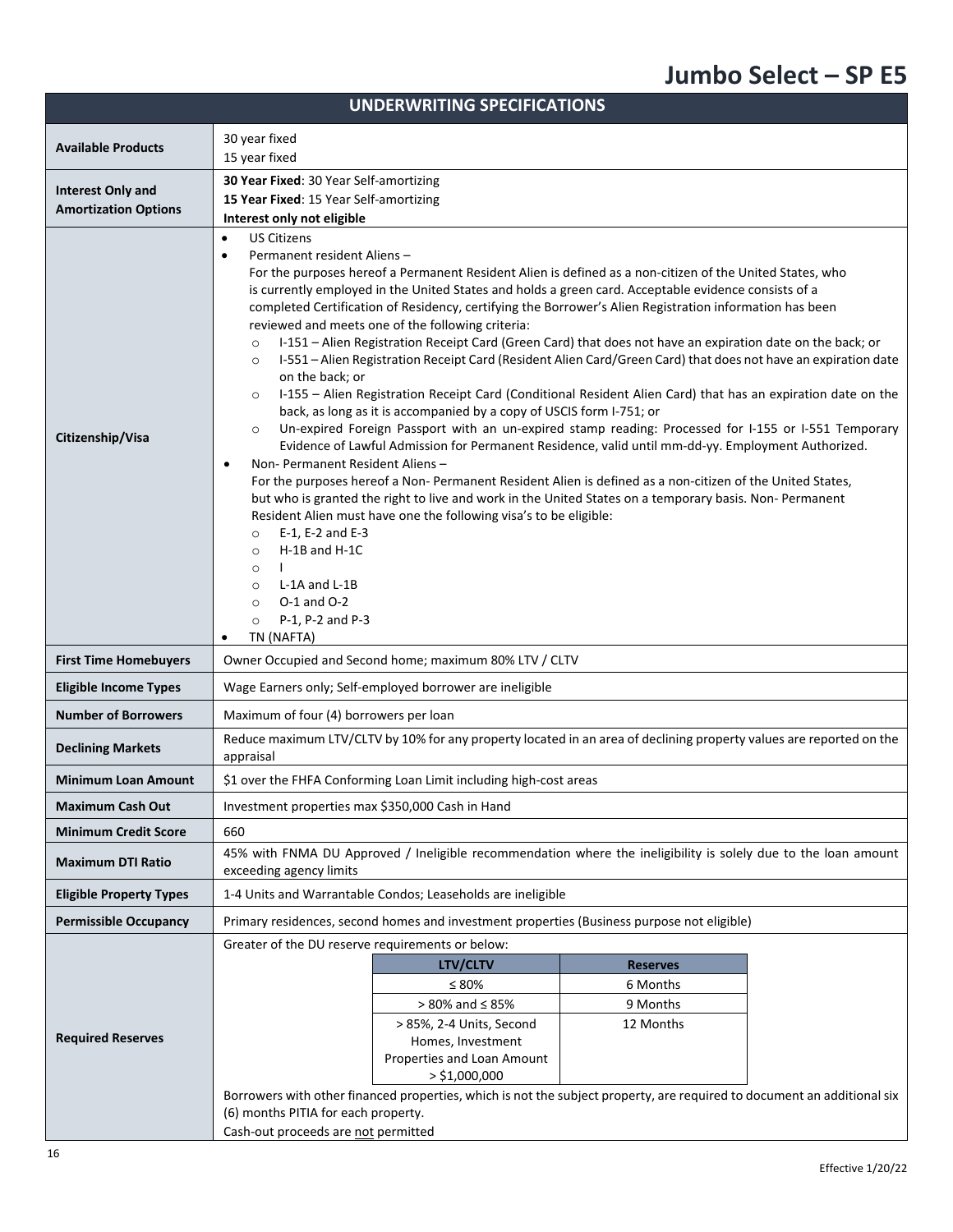| <b>Eligible States</b>                       | All 50 States and DC (territories not permitted; Wholesale verify currently licensed states                                                                                                                                                                                                                                                                                                                                                                                                                                                                                                                                                                                                                                                                                                                                                                                                                                                                                                                                                                                                                                                                                                                                                                                                                                                                                              |
|----------------------------------------------|------------------------------------------------------------------------------------------------------------------------------------------------------------------------------------------------------------------------------------------------------------------------------------------------------------------------------------------------------------------------------------------------------------------------------------------------------------------------------------------------------------------------------------------------------------------------------------------------------------------------------------------------------------------------------------------------------------------------------------------------------------------------------------------------------------------------------------------------------------------------------------------------------------------------------------------------------------------------------------------------------------------------------------------------------------------------------------------------------------------------------------------------------------------------------------------------------------------------------------------------------------------------------------------------------------------------------------------------------------------------------------------|
| <b>Gifts</b>                                 | Gifts permitted after Borrower's minimum down payment of 3%.                                                                                                                                                                                                                                                                                                                                                                                                                                                                                                                                                                                                                                                                                                                                                                                                                                                                                                                                                                                                                                                                                                                                                                                                                                                                                                                             |
| <b>Income Documentation</b>                  | Refer to Section 21.5 of the Sales Guide                                                                                                                                                                                                                                                                                                                                                                                                                                                                                                                                                                                                                                                                                                                                                                                                                                                                                                                                                                                                                                                                                                                                                                                                                                                                                                                                                 |
| <b>Credit History</b>                        | No Foreclosure, Bankruptcy, Deed in Lieu of Foreclosure, Short Sale, Pre-Foreclosure Sale or Loan Modification in the<br>past seven (7) years                                                                                                                                                                                                                                                                                                                                                                                                                                                                                                                                                                                                                                                                                                                                                                                                                                                                                                                                                                                                                                                                                                                                                                                                                                            |
| <b>Mortgage and Rental</b><br><b>History</b> | Maximum permitted delinquency: 0x30x24                                                                                                                                                                                                                                                                                                                                                                                                                                                                                                                                                                                                                                                                                                                                                                                                                                                                                                                                                                                                                                                                                                                                                                                                                                                                                                                                                   |
| <b>Forbearance</b>                           | Refer to Section 21.4.5 of the Sales Guide                                                                                                                                                                                                                                                                                                                                                                                                                                                                                                                                                                                                                                                                                                                                                                                                                                                                                                                                                                                                                                                                                                                                                                                                                                                                                                                                               |
| <b>Subordinate Financing</b>                 | Subordinate financing permitted provided (1) that the debt service on subordinate financing is included in the DTI<br>calculation, and (2) that the terms of the subordinate financing conform to Fannie Mae requirements.                                                                                                                                                                                                                                                                                                                                                                                                                                                                                                                                                                                                                                                                                                                                                                                                                                                                                                                                                                                                                                                                                                                                                               |
| <b>Appraisal Requirements</b>                | Loan amount < \$1,500,000 requires 1 appraisal + Secondary Valuation (Refer to Section 21.9.7 of the Sales Guide)<br>$\bullet$<br>Loan amount > \$1,500,000 requires 2 appraisals<br>$\bullet$<br>Transferred appraisals are ineligible                                                                                                                                                                                                                                                                                                                                                                                                                                                                                                                                                                                                                                                                                                                                                                                                                                                                                                                                                                                                                                                                                                                                                  |
| <b>Escrows</b>                               | Investor requires that loans include a provision mandating escrow accounts (impound) for the payment of real estate<br>taxes, hazard insurance and flood insurance. Initial escrow balances must (i) include sufficient funds, so that, when<br>added to the collection of monthly escrow deposits, Investor will have funds to pay required tax and insurance<br>disbursements, plus (ii) the maximum escrow cushion permitted (1/6 of estimated annual escrow distributions).<br>The form of Investor's escrow waiver agreement (a template of which is set forth in section 18.2) is executed by the<br>Borrowers. Notwithstanding the foregoing, Investor will permit an escrow waiver:<br>> 80% LTV impounds required unless prohibited by state law (> 90% LTV in CA)<br>< 80% LTV impounds not are required<br>Flood insurance premiums are required to be escrowed on mortgages made, increased, extended or renewed after Jan.<br>1, 2016, for customers in special flood hazard areas, as designated on Federal Emergency Management Agency maps.<br>Loans secured by properties that are covered by a blanket condo, HOA or similar group policy are not subject to escrow<br>provided the policy meets the requirements under the BiggertWaters Flood Insurance Reform Act of 2012 ("Biggert-<br>Waters") and Homeowner Flood Insurance Affordability Act of 2014 ("HFIAA"). |
| <b>AUS</b>                                   | DU and ACORN                                                                                                                                                                                                                                                                                                                                                                                                                                                                                                                                                                                                                                                                                                                                                                                                                                                                                                                                                                                                                                                                                                                                                                                                                                                                                                                                                                             |
| <b>Pre-Payment Penalty</b>                   | Ineligible                                                                                                                                                                                                                                                                                                                                                                                                                                                                                                                                                                                                                                                                                                                                                                                                                                                                                                                                                                                                                                                                                                                                                                                                                                                                                                                                                                               |
| <b>ACH draft required</b>                    | Not required                                                                                                                                                                                                                                                                                                                                                                                                                                                                                                                                                                                                                                                                                                                                                                                                                                                                                                                                                                                                                                                                                                                                                                                                                                                                                                                                                                             |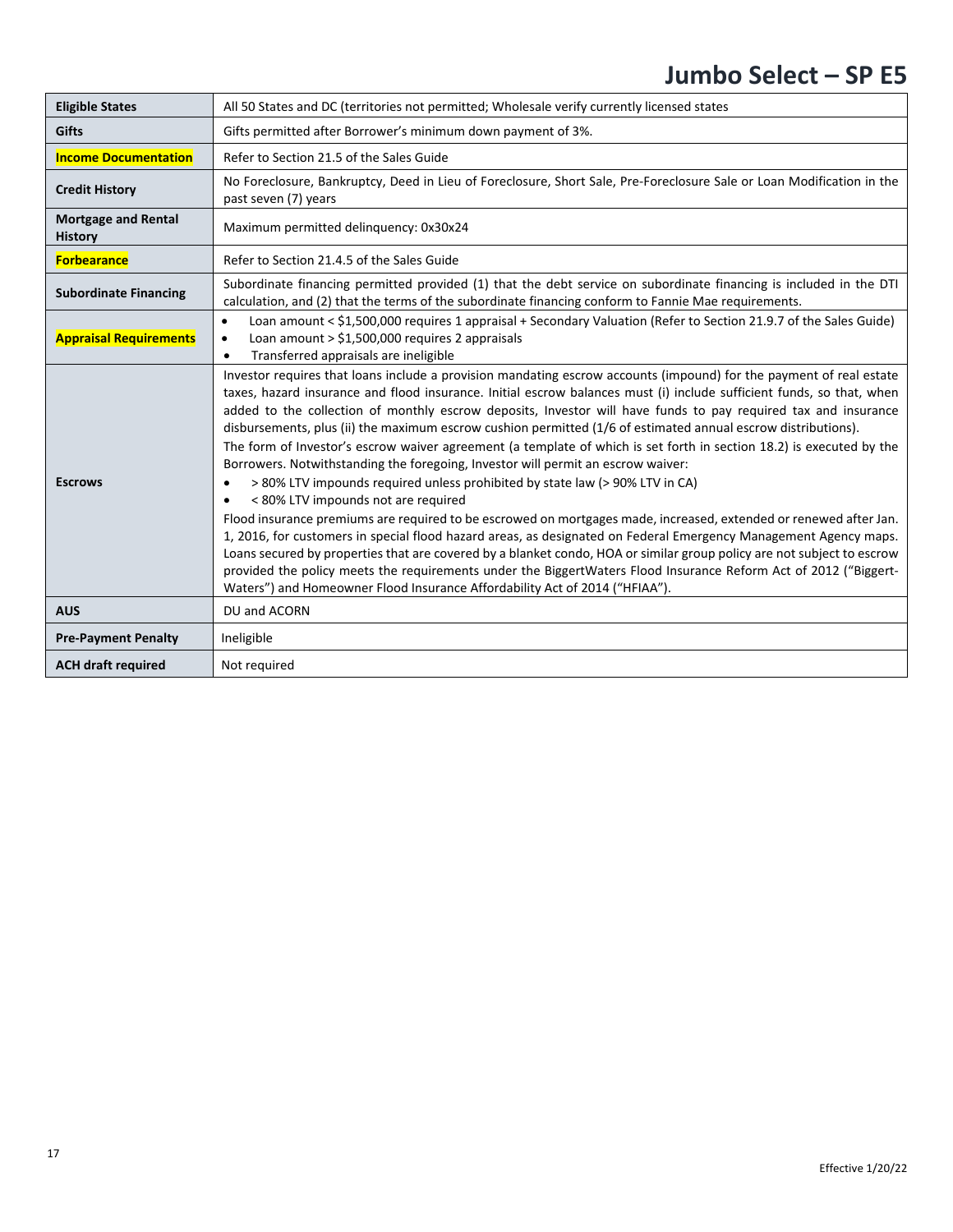#### <span id="page-17-0"></span>1.6. SP E6 – Full Doc – Fixed 30

| SP E6 - Premier Jumbo Full Doc             |                      |                                       |                              |                            |  |
|--------------------------------------------|----------------------|---------------------------------------|------------------------------|----------------------------|--|
| <b>Amortized Fixed - Primary Residence</b> |                      |                                       |                              |                            |  |
| <b>Transaction Type</b>                    | <b>Property Type</b> | <b>Minimum Credit</b><br><b>Score</b> | <b>Maximum</b><br><b>LTV</b> | <b>Maximum Loan Amount</b> |  |
|                                            |                      |                                       | 80%                          | \$2,000,000                |  |
|                                            |                      | 740                                   | 75%                          | \$2,500,000                |  |
|                                            |                      |                                       | 70%                          | \$3,000,000                |  |
| <b>Purchase and Rate &amp; Term</b>        | 1-4 Unit             |                                       | 65%                          | \$3,500,000                |  |
| Refinance                                  | Condo                |                                       | 80%                          | \$2,000,000                |  |
|                                            |                      | 720                                   | 75%                          | \$2,500,000                |  |
|                                            |                      | 700                                   | 80%                          | \$2,000,000                |  |
|                                            |                      | 660                                   | 80%                          | \$1,000,000                |  |
|                                            |                      | 740                                   | 80%                          | \$1,500,000                |  |
|                                            |                      |                                       | 75%                          | \$2,000,000                |  |
|                                            |                      |                                       | 70%                          | \$2,500,000                |  |
|                                            |                      |                                       | 80%                          | \$1,500,000                |  |
| <b>Cash Out Refinance</b>                  | 1-4 Unit             | 720                                   | 75%                          | \$2,000,000                |  |
|                                            | Condo                |                                       | 80%                          | \$1,000,000                |  |
|                                            |                      | 700<br>680                            | 75%                          | \$1,500,000                |  |
|                                            |                      |                                       | 70%                          | \$2,000,000                |  |
|                                            |                      |                                       | 80%                          | \$1,000,000                |  |

| Amortized Fixed - Second Home |                      |                                       |                              |                            |  |
|-------------------------------|----------------------|---------------------------------------|------------------------------|----------------------------|--|
| <b>Transaction Type</b>       | <b>Property Type</b> | <b>Minimum Credit</b><br><b>Score</b> | <b>Maximum</b><br><b>LTV</b> | <b>Maximum Loan Amount</b> |  |
|                               |                      |                                       | 80%                          | \$1,500,000                |  |
|                               |                      | 760                                   | 75%                          | \$2,500,000                |  |
|                               |                      |                                       | 80%                          | \$1,500,000                |  |
|                               |                      | 740                                   | 75%                          | \$2,000,000                |  |
| Purchase and Rate & Term      | 1 Unit               |                                       | 70%                          | \$2,500,000                |  |
| Refinance                     | Condo                | 720<br>680                            | 80%                          | \$1,000,000                |  |
|                               |                      |                                       | 75%                          | \$2,000,000                |  |
|                               |                      |                                       | 70%                          | \$2,500,000                |  |
|                               |                      |                                       | 80%                          | \$1,000,000                |  |
|                               |                      |                                       | 75%                          | \$1,500,000                |  |
|                               |                      |                                       | 70%                          | \$2,000,000                |  |
|                               | 1 Unit               | 760                                   | 65%                          | \$2,500,000                |  |
| <b>Cash Out Refinance</b>     | Condo                | 740                                   | 70%                          | \$2,000,000                |  |
|                               |                      | 700                                   | 70%                          | \$1,500,000                |  |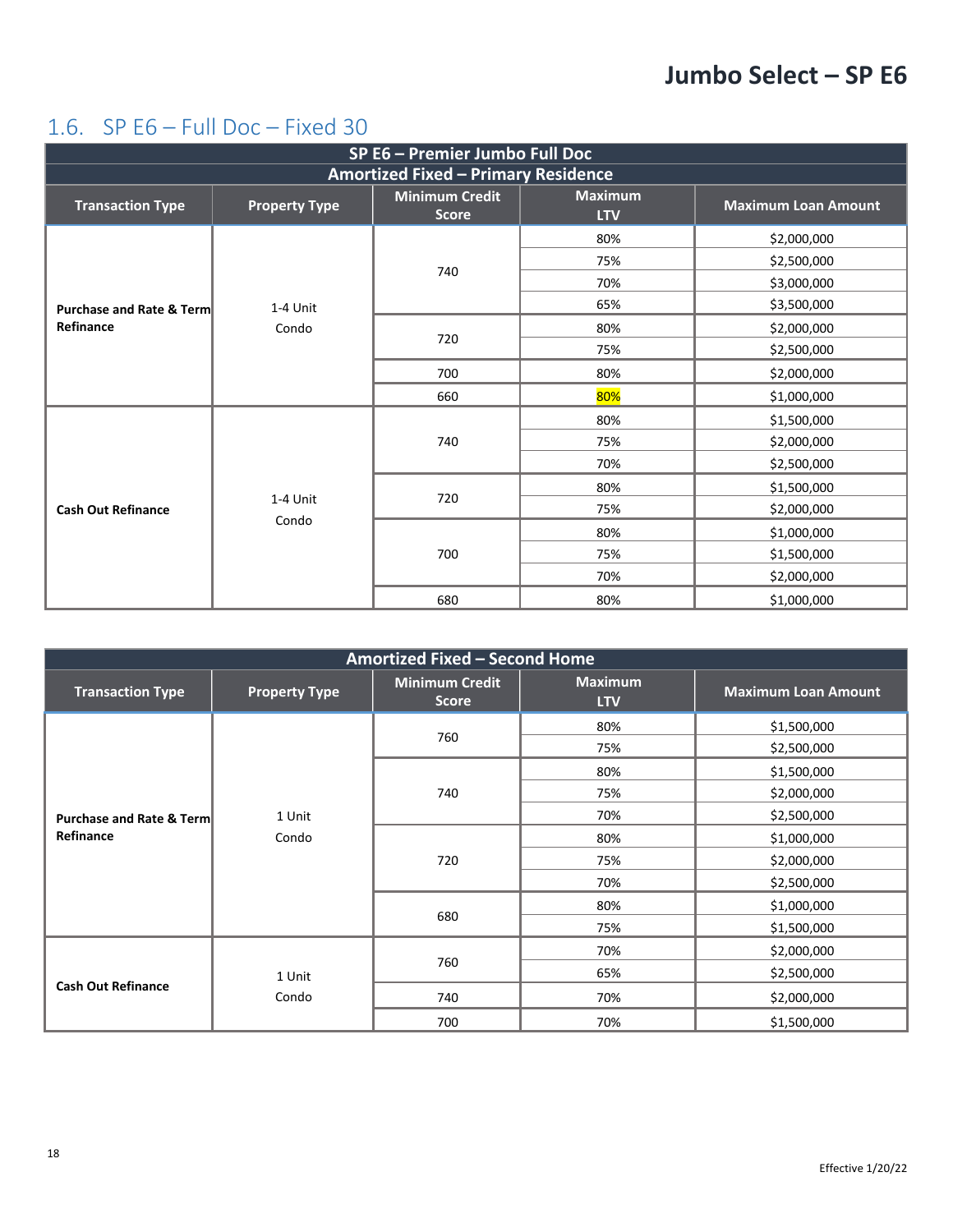| Amortized Fixed - Investment        |                      |                                       |                              |                            |  |
|-------------------------------------|----------------------|---------------------------------------|------------------------------|----------------------------|--|
| <b>Transaction Type</b>             | <b>Property Type</b> | <b>Minimum Credit</b><br><b>Score</b> | <b>Maximum</b><br><b>LTV</b> | <b>Maximum Loan Amount</b> |  |
|                                     |                      |                                       | 80%                          | \$1,000,000                |  |
|                                     |                      | 740                                   | 70%                          | \$2,000,000                |  |
|                                     |                      |                                       | 80%                          | \$1,000,000                |  |
| <b>Purchase and Rate &amp; Term</b> | 1-4 Unit             | 720                                   | 70%                          | \$1,500,000                |  |
| Refinance                           | Condo                | 700                                   | 60%                          | \$2,000,000                |  |
|                                     |                      |                                       | 80%                          | \$1,000,000                |  |
|                                     |                      |                                       | 70%                          | \$1,500,000                |  |
|                                     |                      | 660                                   | 75%                          | \$1,000,000                |  |
|                                     |                      | 720                                   | 75%                          | \$1,000,000                |  |
| <b>Cash Out Refinance</b>           |                      |                                       | 60%                          | \$1,500,000                |  |
|                                     | 1-4 Unit             |                                       | 75%                          | \$1,000,000                |  |
|                                     | Condo                | 700                                   | 60%                          | \$1,500,000                |  |
|                                     |                      | 680                                   | 70%                          | \$1,000,000                |  |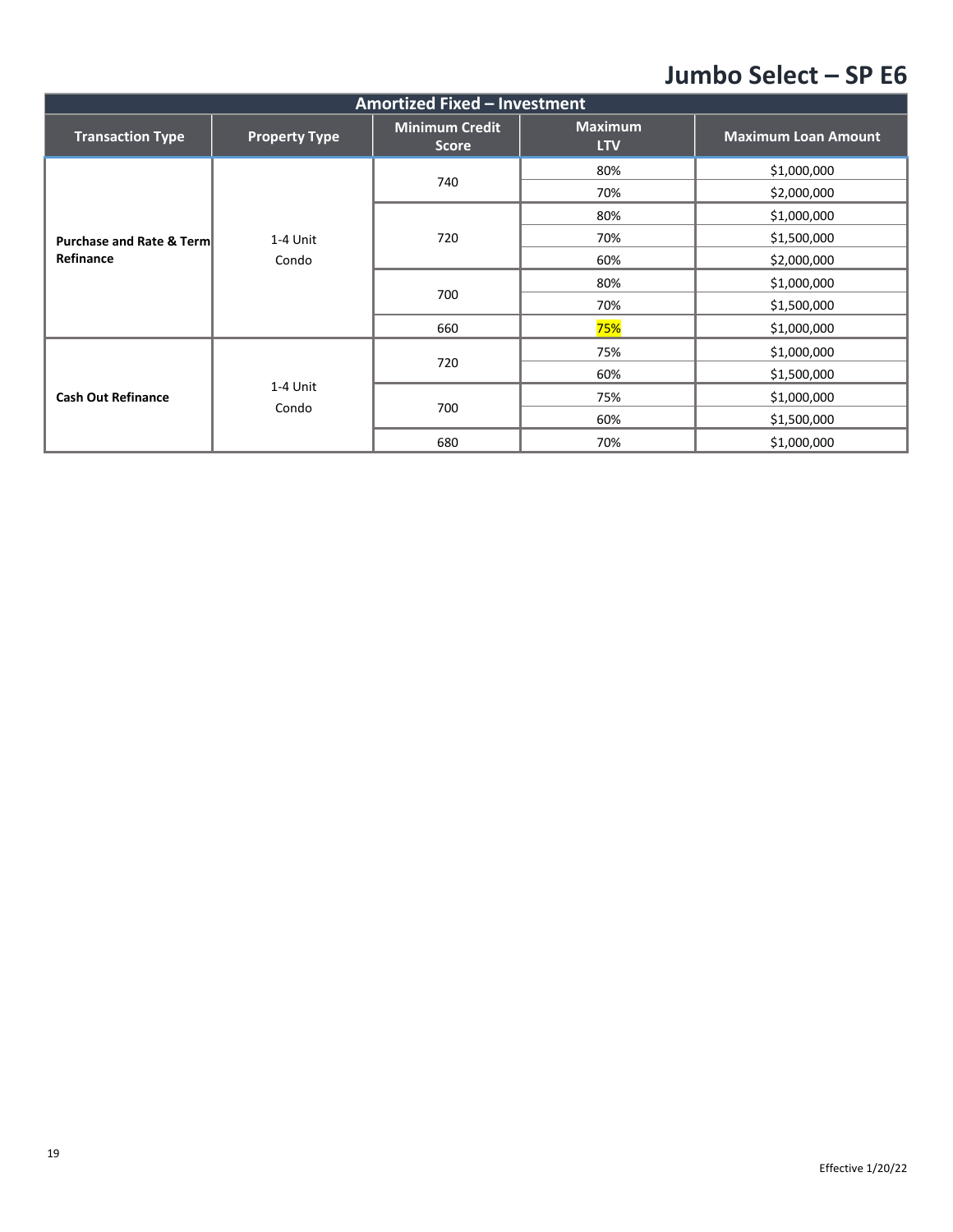| <b>UNDERWRITING SPECIFICATIONS</b> |                                                                                                                                                                                                                                                                                                                                                                                                                                                                                                                                                                                                                                                                                                                                                                                                                                                                                                                                                                                                                                                                                                                                                                                                                                                                                                                                                                                                                                                                                                                                                                                                                                                                                                  |  |  |  |
|------------------------------------|--------------------------------------------------------------------------------------------------------------------------------------------------------------------------------------------------------------------------------------------------------------------------------------------------------------------------------------------------------------------------------------------------------------------------------------------------------------------------------------------------------------------------------------------------------------------------------------------------------------------------------------------------------------------------------------------------------------------------------------------------------------------------------------------------------------------------------------------------------------------------------------------------------------------------------------------------------------------------------------------------------------------------------------------------------------------------------------------------------------------------------------------------------------------------------------------------------------------------------------------------------------------------------------------------------------------------------------------------------------------------------------------------------------------------------------------------------------------------------------------------------------------------------------------------------------------------------------------------------------------------------------------------------------------------------------------------|--|--|--|
| <b>Available Products</b>          | 30 year fixed                                                                                                                                                                                                                                                                                                                                                                                                                                                                                                                                                                                                                                                                                                                                                                                                                                                                                                                                                                                                                                                                                                                                                                                                                                                                                                                                                                                                                                                                                                                                                                                                                                                                                    |  |  |  |
| <b>Interest Only and</b>           | 30 Year Fixed: 30 Year Self-amortizing                                                                                                                                                                                                                                                                                                                                                                                                                                                                                                                                                                                                                                                                                                                                                                                                                                                                                                                                                                                                                                                                                                                                                                                                                                                                                                                                                                                                                                                                                                                                                                                                                                                           |  |  |  |
| <b>Amortization Options</b>        | Interest only not eligible                                                                                                                                                                                                                                                                                                                                                                                                                                                                                                                                                                                                                                                                                                                                                                                                                                                                                                                                                                                                                                                                                                                                                                                                                                                                                                                                                                                                                                                                                                                                                                                                                                                                       |  |  |  |
| Citizenship/Visa                   | <b>US Citizens</b><br>$\bullet$<br>Permanent resident Aliens-<br>$\bullet$<br>For the purposes hereof a Permanent Resident Alien is defined as a non-citizen of the United States, who<br>is currently employed in the United States and holds a green card. Acceptable evidence consists of a<br>completed Certification of Residency, certifying the Borrower's Alien Registration information has been<br>reviewed and meets one of the following criteria:<br>I-151 - Alien Registration Receipt Card (Green Card) that does not have an expiration date on the back; or<br>$\circ$<br>I-551 - Alien Registration Receipt Card (Resident Alien Card/Green Card) that does not have an expiration date<br>$\circ$<br>on the back; or<br>I-155 - Alien Registration Receipt Card (Conditional Resident Alien Card) that has an expiration date on the<br>$\circ$<br>back, as long as it is accompanied by a copy of USCIS form I-751; or<br>Un-expired Foreign Passport with an un-expired stamp reading: Processed for I-155 or I-551 Temporary<br>$\circ$<br>Evidence of Lawful Admission for Permanent Residence, valid until mm-dd-yy. Employment Authorized.<br>Non-Permanent Resident Aliens-<br>$\bullet$<br>For the purposes hereof a Non- Permanent Resident Alien is defined as a non-citizen of the United States,<br>but who is granted the right to live and work in the United States on a temporary basis. Non-Permanent<br>Resident Alien must have one the following visa's to be eligible:<br>E-1, E-2 and E-3<br>$\circ$<br>H-1B and H-1C<br>$\circ$<br>$\circ$<br>L-1A and L-1B<br>$\circ$<br>$O-1$ and $O-2$<br>$\circ$<br>P-1, P-2 and P-3<br>$\circ$<br>TN (NAFTA)<br>٠ |  |  |  |
| <b>Minimum Loan Amount</b>         | \$1 over the FHFA Conforming Loan Limit                                                                                                                                                                                                                                                                                                                                                                                                                                                                                                                                                                                                                                                                                                                                                                                                                                                                                                                                                                                                                                                                                                                                                                                                                                                                                                                                                                                                                                                                                                                                                                                                                                                          |  |  |  |
| <b>Maximum Cash Out</b>            | LTV / HCLTV $\leq$ 50% - \$500,000 Cash in Hand<br>LTV / HCLTV > 50% - \$350,000 Cash in Hand                                                                                                                                                                                                                                                                                                                                                                                                                                                                                                                                                                                                                                                                                                                                                                                                                                                                                                                                                                                                                                                                                                                                                                                                                                                                                                                                                                                                                                                                                                                                                                                                    |  |  |  |
| <b>Minimum Credit Score</b>        | 660                                                                                                                                                                                                                                                                                                                                                                                                                                                                                                                                                                                                                                                                                                                                                                                                                                                                                                                                                                                                                                                                                                                                                                                                                                                                                                                                                                                                                                                                                                                                                                                                                                                                                              |  |  |  |
| <b>Maximum DTI Ratio</b>           | 43% DTI except with AUS Express lesser of 50% or FNMA DU with Approved / Ineligible recommendation where the<br>ineligibility is solely due to the loan amount exceeding agency limits                                                                                                                                                                                                                                                                                                                                                                                                                                                                                                                                                                                                                                                                                                                                                                                                                                                                                                                                                                                                                                                                                                                                                                                                                                                                                                                                                                                                                                                                                                           |  |  |  |
| <b>Eligible Property Types</b>     | 1-4 Units and Warrantable Condos                                                                                                                                                                                                                                                                                                                                                                                                                                                                                                                                                                                                                                                                                                                                                                                                                                                                                                                                                                                                                                                                                                                                                                                                                                                                                                                                                                                                                                                                                                                                                                                                                                                                 |  |  |  |
| <b>Permissible Occupancy</b>       | Primary residences, second homes and investment properties (Business purpose not eligible)                                                                                                                                                                                                                                                                                                                                                                                                                                                                                                                                                                                                                                                                                                                                                                                                                                                                                                                                                                                                                                                                                                                                                                                                                                                                                                                                                                                                                                                                                                                                                                                                       |  |  |  |
| <b>Required Reserves</b>           | <b>Reserves</b><br>1 Unit and Owner Occupied<br>6 Months<br>12 Months<br>2-4 Units, Second Homes,<br>Investment Properties and<br>Loan Amount > \$1,000,000<br>Borrowers with other financed properties, which is not the subject property, are required to document an additional six<br>(6) months PITIA for each property.<br>Cash-out proceeds are not permitted                                                                                                                                                                                                                                                                                                                                                                                                                                                                                                                                                                                                                                                                                                                                                                                                                                                                                                                                                                                                                                                                                                                                                                                                                                                                                                                             |  |  |  |
| <b>Eligible States</b>             | AZ, CA, CO, ID, MN, NM, OR, UT and WA                                                                                                                                                                                                                                                                                                                                                                                                                                                                                                                                                                                                                                                                                                                                                                                                                                                                                                                                                                                                                                                                                                                                                                                                                                                                                                                                                                                                                                                                                                                                                                                                                                                            |  |  |  |
| Gifts                              | Gifts permitted after Borrower's minimum down payment of 3%.                                                                                                                                                                                                                                                                                                                                                                                                                                                                                                                                                                                                                                                                                                                                                                                                                                                                                                                                                                                                                                                                                                                                                                                                                                                                                                                                                                                                                                                                                                                                                                                                                                     |  |  |  |
| <b>Income Documentation</b>        | Refer to Section 21.5 of the Sales Guide                                                                                                                                                                                                                                                                                                                                                                                                                                                                                                                                                                                                                                                                                                                                                                                                                                                                                                                                                                                                                                                                                                                                                                                                                                                                                                                                                                                                                                                                                                                                                                                                                                                         |  |  |  |
| <b>Credit History</b>              | No Foreclosure, Bankruptcy, Deed in Lieu of Foreclosure in the past seven (7) years or Short Sale, Pre-Foreclosure Sale<br>or Loan Modification in the past four (4) years                                                                                                                                                                                                                                                                                                                                                                                                                                                                                                                                                                                                                                                                                                                                                                                                                                                                                                                                                                                                                                                                                                                                                                                                                                                                                                                                                                                                                                                                                                                       |  |  |  |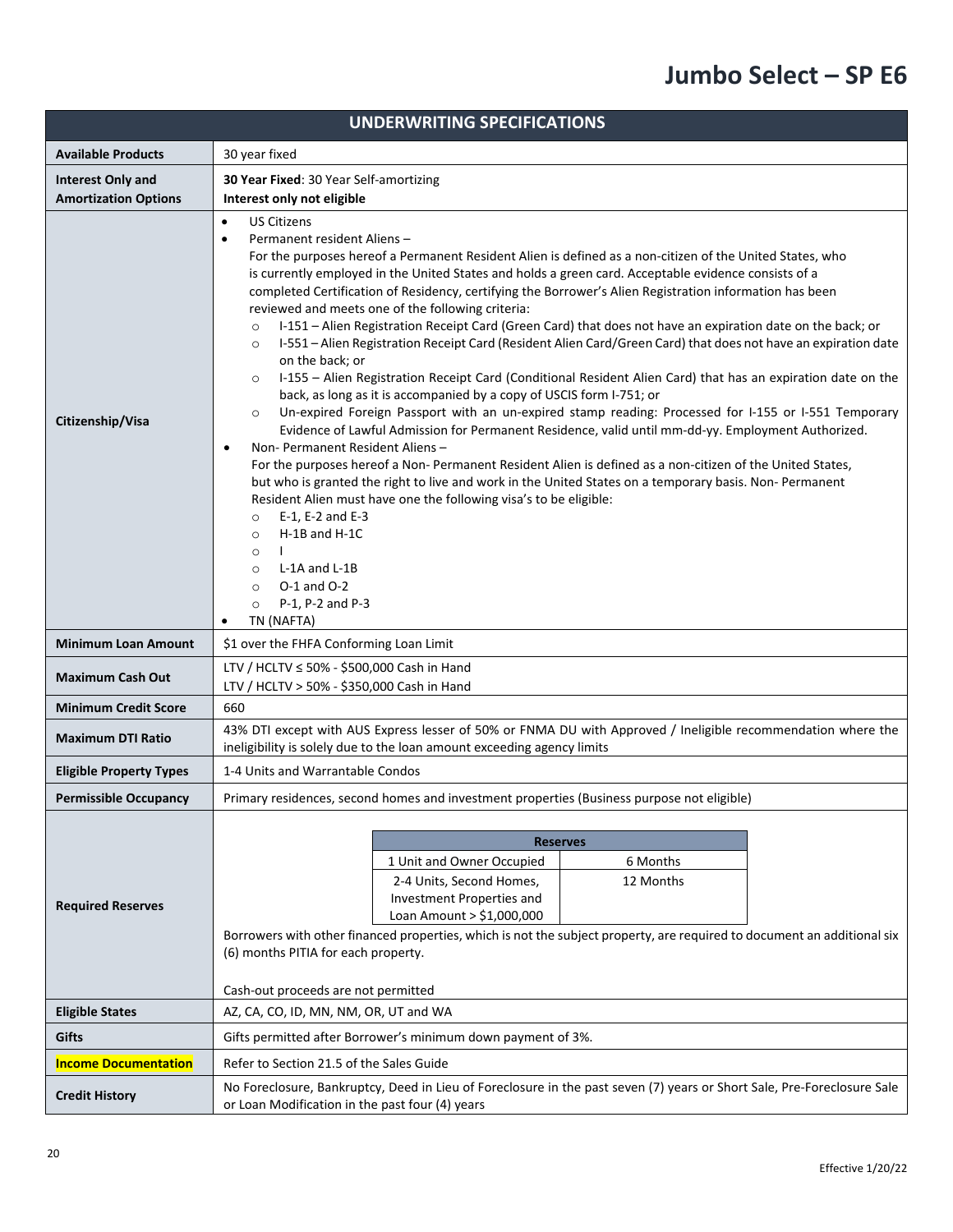| <b>Mortgage and Rental</b><br><b>History</b> | Maximum permitted delinguency:<br>0x30 previous 6 months<br>1x30 previous 24 months                                                                                                                                                                                                                                                                                                                                                                                                                                                                                                                                                                                                                                                                                                                                                                                                                                                                                                                                                                                                                                                                                                                                                                                                                                                                                                                                |
|----------------------------------------------|--------------------------------------------------------------------------------------------------------------------------------------------------------------------------------------------------------------------------------------------------------------------------------------------------------------------------------------------------------------------------------------------------------------------------------------------------------------------------------------------------------------------------------------------------------------------------------------------------------------------------------------------------------------------------------------------------------------------------------------------------------------------------------------------------------------------------------------------------------------------------------------------------------------------------------------------------------------------------------------------------------------------------------------------------------------------------------------------------------------------------------------------------------------------------------------------------------------------------------------------------------------------------------------------------------------------------------------------------------------------------------------------------------------------|
| <b>Forbearance</b>                           | Refer to Section 21.4.5 of the Sales Guide                                                                                                                                                                                                                                                                                                                                                                                                                                                                                                                                                                                                                                                                                                                                                                                                                                                                                                                                                                                                                                                                                                                                                                                                                                                                                                                                                                         |
| <b>Subordinate Financing</b>                 | Subordinate financing permitted provided (1) that the debt service on subordinate financing is included in the DTI<br>calculation, and (2) that the terms of the subordinate financing conform to Fannie Mae requirements.                                                                                                                                                                                                                                                                                                                                                                                                                                                                                                                                                                                                                                                                                                                                                                                                                                                                                                                                                                                                                                                                                                                                                                                         |
| <b>Appraisal Requirements</b>                | Loan amount < \$1,500,000 requires 1 appraisal + Secondary Valuation (Refer to Section 21.9.7 of the Sales Guide)<br>$\bullet$<br>Loan amount $>$ \$1,500,000 requires 2 appraisals<br>٠                                                                                                                                                                                                                                                                                                                                                                                                                                                                                                                                                                                                                                                                                                                                                                                                                                                                                                                                                                                                                                                                                                                                                                                                                           |
| <b>Escrows</b>                               | Investor requires that loans include a provision mandating escrow accounts (impound) for the payment of real estate<br>taxes, hazard insurance and flood insurance. Initial escrow balances must (i) include sufficient funds, so that, when<br>added to the collection of monthly escrow deposits, Investor will have funds to pay required tax and insurance<br>disbursements, plus (ii) the maximum escrow cushion permitted (1/6 of estimated annual escrow distributions).<br>The form of Investor's escrow waiver agreement (a template of which is set forth in section 18.2) is executed by the<br>Borrowers. Notwithstanding the foregoing, Investor will permit an escrow waiver:<br>> 80% LTV impounds required unless prohibited by state law (> 90% LTV in CA)<br>$\bullet$<br>< 80% LTV impounds not are required<br>$\bullet$<br>Flood insurance premiums are required to be escrowed on mortgages made, increased, extended or renewed after Jan.<br>1, 2016, for customers in special flood hazard areas, as designated on Federal Emergency Management Agency maps.<br>Loans secured by properties that are covered by a blanket condo, HOA or similar group policy are not subject to escrow<br>provided the policy meets the requirements under the BiggertWaters Flood Insurance Reform Act of 2012 ("Biggert-<br>Waters") and Homeowner Flood Insurance Affordability Act of 2014 ("HFIAA"). |
| <b>AUS</b>                                   | For all Loan Programs except SP E8 - Premier Jumbo Full Doc, notwithstanding anything to the contrary any loan<br>$\bullet$<br>with an application with an appraisal and credit report dated on or after March 1, 2021, that receives an Approved<br>/ Ineligible recommendation from Fannie Mae Desktop Underwriter (DU) where the ineligibility is solely due to the<br>following:<br>Loan amount exceeds agency guidelines<br>$\circ$<br><b>ACORN</b><br>$\bullet$<br>Refer to Section 21.5.1 of the Sales Guide<br>$\bullet$                                                                                                                                                                                                                                                                                                                                                                                                                                                                                                                                                                                                                                                                                                                                                                                                                                                                                   |
| <b>Pre-Payment Penalty</b>                   | Ineligible                                                                                                                                                                                                                                                                                                                                                                                                                                                                                                                                                                                                                                                                                                                                                                                                                                                                                                                                                                                                                                                                                                                                                                                                                                                                                                                                                                                                         |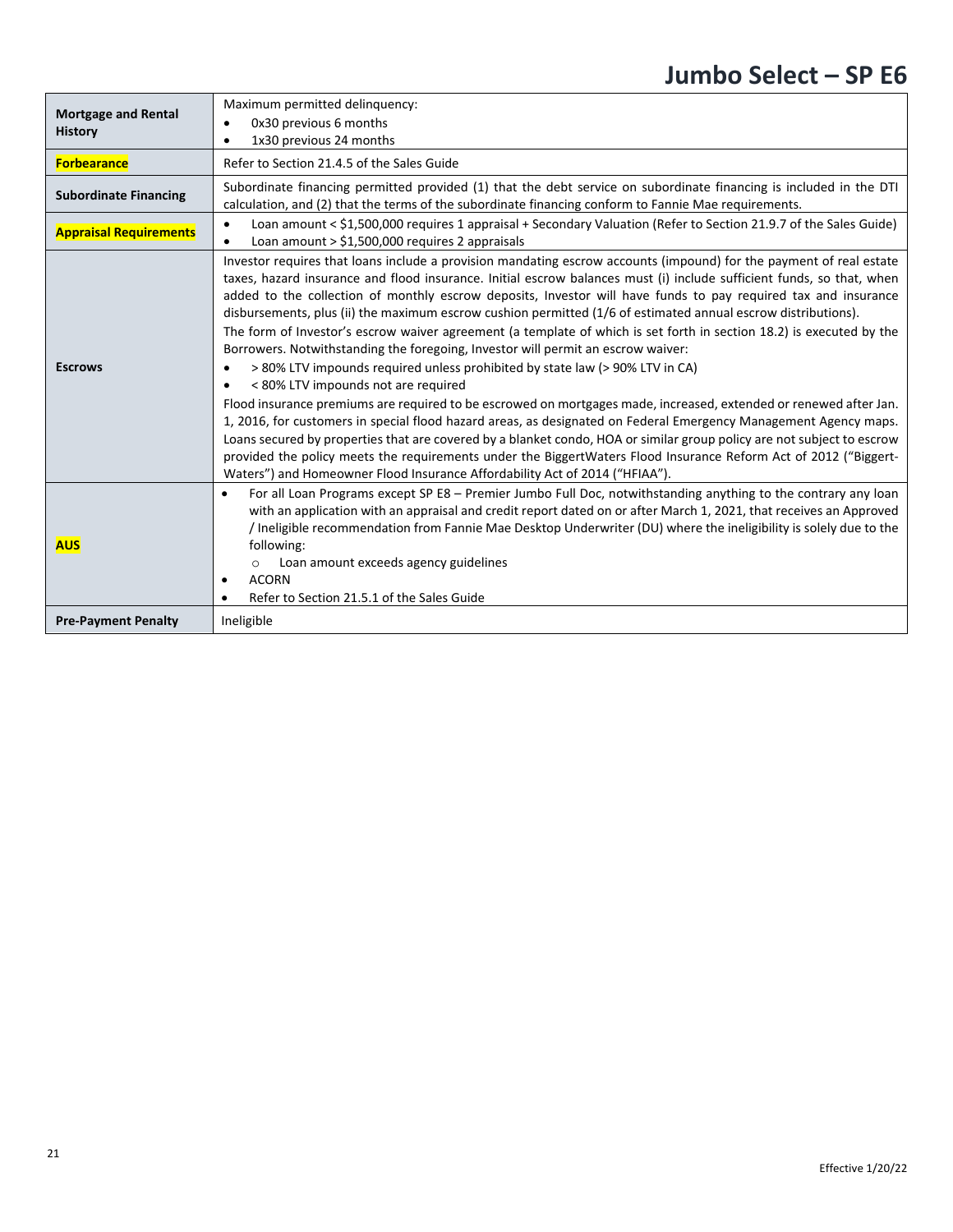#### <span id="page-21-0"></span>1.7. SP E7 – Full Doc – Fixed 30 and 15 and ARMs

| SP E7 - Premier Jumbo Full Doc                                                                                                                                     |                                                              |     |     |             |  |  |
|--------------------------------------------------------------------------------------------------------------------------------------------------------------------|--------------------------------------------------------------|-----|-----|-------------|--|--|
|                                                                                                                                                                    | <b>ARMs</b> – Primary Residence and Second Home <sup>2</sup> |     |     |             |  |  |
| <b>Maximum</b><br><b>Minimum Credit</b><br>Property Type <sup>3</sup><br><b>Maximum Loan Amount</b><br><b>Transaction Type</b><br>LTV <sup>1</sup><br><b>Score</b> |                                                              |     |     |             |  |  |
|                                                                                                                                                                    |                                                              | 740 | 80% | \$3,000,000 |  |  |
| <b>Purchase and Rate &amp; Term</b>                                                                                                                                | 1-4 Unit                                                     | 720 | 80% | \$2,500,000 |  |  |
| Refinance                                                                                                                                                          | Co-ops<br>Condo                                              | 680 | 90% | \$2,000,000 |  |  |
|                                                                                                                                                                    |                                                              | 660 | 80% | \$2,000,000 |  |  |
|                                                                                                                                                                    |                                                              |     | 90% | \$2,000,000 |  |  |
| <b>Cash Out Refinance</b>                                                                                                                                          | 1-4 Unit                                                     | 740 | 80% | \$3,000,000 |  |  |
|                                                                                                                                                                    | Condo                                                        | 680 | 80% | \$2,000,000 |  |  |
| $ $ <sup>1</sup> 90% LTV are Limited to Purchase Transactions                                                                                                      |                                                              |     |     |             |  |  |
| <sup>2</sup> Second Homes are Limited to 1 unit                                                                                                                    |                                                              |     |     |             |  |  |

**<sup>3</sup>**2-4 Units and Co-ops are Limited to 80% Loan to Value

| <b>ARMs - Investment</b>                         |                      |                                       |                              |                            |
|--------------------------------------------------|----------------------|---------------------------------------|------------------------------|----------------------------|
| <b>Transaction Type</b>                          | <b>Property Type</b> | <b>Minimum Credit</b><br><b>Score</b> | <b>Maximum</b><br><b>LTV</b> | <b>Maximum Loan Amount</b> |
| <b>Purchase and Rate &amp; Term</b><br>Refinance | 1 Unit               | 720                                   | 75%                          | \$2,500,000                |
|                                                  | Co-ops               | 680                                   | 80%                          | \$2,000,000                |
|                                                  | Condos               | 660                                   | 80%                          | \$2,000,000                |
| <b>Cash Out Refinance</b>                        |                      | 720                                   | 75%                          | \$2,000,000                |
|                                                  | 1-4 Unit             |                                       | 75%                          | \$1,000,000                |
|                                                  | Condo                | 680                                   | 70%                          | \$2,000,000                |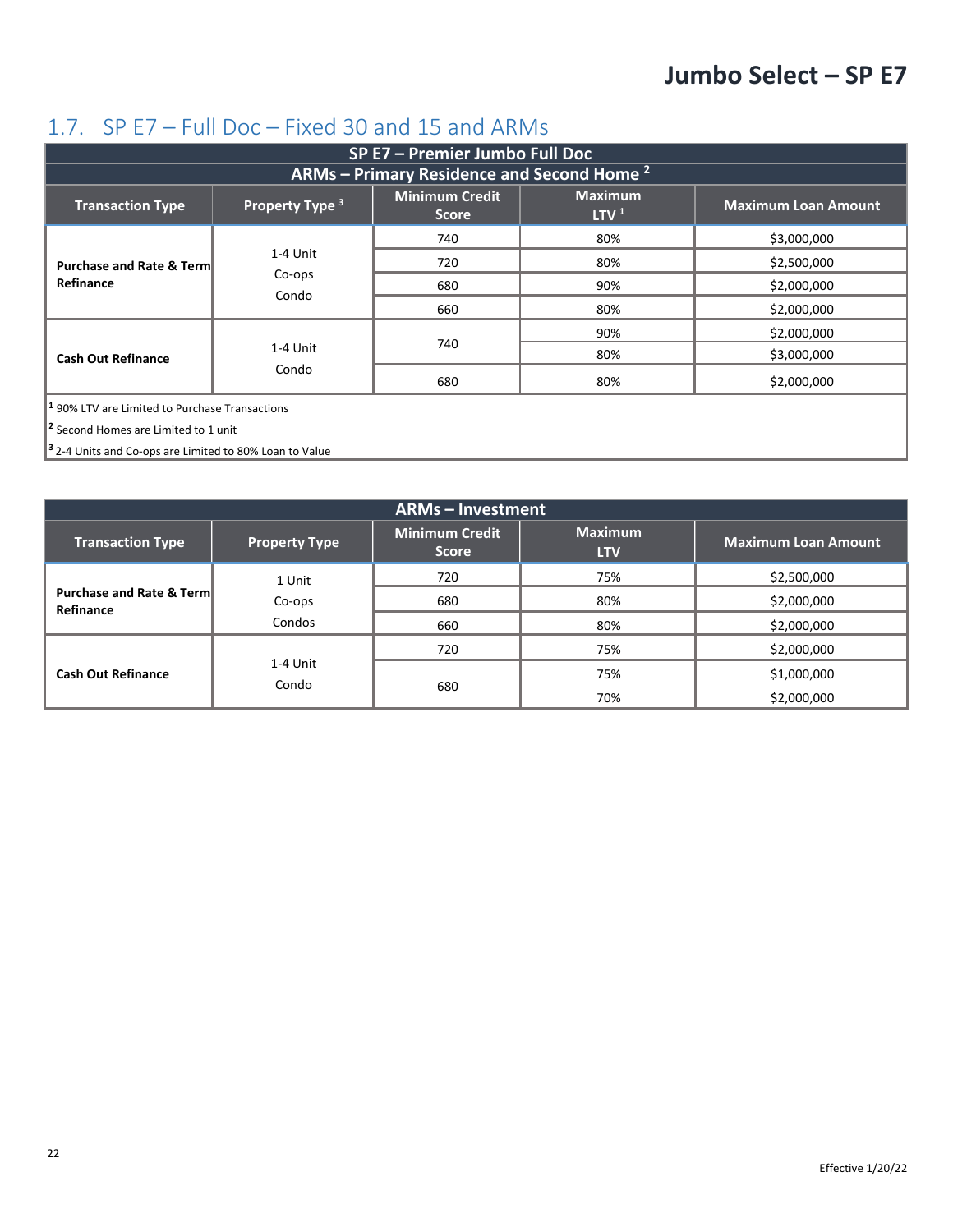|                                                         | <b>UNDERWRITING SPECIFICATIONS</b>                                                                                                                                                                                                                                                                                                                                                                                                                                                                                                                                                                                                                                                                                                                                                                                                                                                                                                                                                                                                                                                                                                                                                                                                                                                                                                                                                                                                                                                                                                                                                                                                                                                          |
|---------------------------------------------------------|---------------------------------------------------------------------------------------------------------------------------------------------------------------------------------------------------------------------------------------------------------------------------------------------------------------------------------------------------------------------------------------------------------------------------------------------------------------------------------------------------------------------------------------------------------------------------------------------------------------------------------------------------------------------------------------------------------------------------------------------------------------------------------------------------------------------------------------------------------------------------------------------------------------------------------------------------------------------------------------------------------------------------------------------------------------------------------------------------------------------------------------------------------------------------------------------------------------------------------------------------------------------------------------------------------------------------------------------------------------------------------------------------------------------------------------------------------------------------------------------------------------------------------------------------------------------------------------------------------------------------------------------------------------------------------------------|
| <b>Available Products</b>                               | 5/6 month - Caps 2% initial, 1% every 6 months and 5% lifetime<br>7/6 month - Caps 5% initial, 1% every 6 months and 5% lifetime<br>10/6 month - Caps 5% initial, 1% every 6 months and 5% lifetime<br>30 year fixed<br>15 year fixed<br><b>Margins: 2.75%</b><br>Index: 30-day average of SOFR (per CFPB rules, index must be set not earlier than 45 days prior to the Date of the Loan)<br>Floor (lifetime minimum rate): Initial note rate                                                                                                                                                                                                                                                                                                                                                                                                                                                                                                                                                                                                                                                                                                                                                                                                                                                                                                                                                                                                                                                                                                                                                                                                                                              |
| <b>Interest Only and</b><br><b>Amortization Options</b> | 30 Year Fixed: 30 Year Self-amortizing<br>15 Year Fixed: 15 Year Self-amortizing<br>5/6 month: 30 Year Self-amortizing<br>7/6 month: 30 Year Self-amortizing<br>10/6 month: 30 Year Self-amortizing<br>Interest only not eligible                                                                                                                                                                                                                                                                                                                                                                                                                                                                                                                                                                                                                                                                                                                                                                                                                                                                                                                                                                                                                                                                                                                                                                                                                                                                                                                                                                                                                                                           |
| Citizenship/Visa                                        | <b>US Citizens</b><br>$\bullet$<br>Permanent resident Aliens -<br>$\bullet$<br>For the purposes hereof a Permanent Resident Alien is defined as a non-citizen of the United States, who<br>is currently employed in the United States and holds a green card. Acceptable evidence consists of a<br>completed Certification of Residency, certifying the Borrower's Alien Registration information has been<br>reviewed and meets one of the following criteria:<br>I-151 - Alien Registration Receipt Card (Green Card) that does not have an expiration date on the back; or<br>$\circ$<br>I-551 - Alien Registration Receipt Card (Resident Alien Card/Green Card) that does not have an expiration date<br>$\circ$<br>on the back; or<br>I-155 - Alien Registration Receipt Card (Conditional Resident Alien Card) that has an expiration date on the<br>$\circ$<br>back, as long as it is accompanied by a copy of USCIS form I-751; or<br>Un-expired Foreign Passport with an un-expired stamp reading: Processed for I-155 or I-551 Temporary<br>$\circ$<br>Evidence of Lawful Admission for Permanent Residence, valid until mm-dd-yy. Employment Authorized.<br>Non-Permanent Resident Aliens-<br>$\bullet$<br>For the purposes hereof a Non-Permanent Resident Alien is defined as a non-citizen of the United States,<br>but who is granted the right to live and work in the United States on a temporary basis. Non-Permanent<br>Resident Alien must have one the following visa's to be eligible:<br>E-1, E-2 and E-3<br>$\circ$<br>H-1B and H-1C<br>$\circ$<br>$\circ$<br>L-1A and L-1B<br>$\circ$<br>$O-1$ and $O-2$<br>$\circ$<br>P-1, P-2 and P-3<br>$\circ$<br>TN (NAFTA) |
| <b>Minimum Loan Amount</b>                              | \$1 over the FHFA Conforming Loan Limit                                                                                                                                                                                                                                                                                                                                                                                                                                                                                                                                                                                                                                                                                                                                                                                                                                                                                                                                                                                                                                                                                                                                                                                                                                                                                                                                                                                                                                                                                                                                                                                                                                                     |
| <b>Maximum Cash Out</b>                                 | LTV / HCLTV ≤ 50% - \$500,000 Cash in Hand<br>LTV / HCLTV > 50% - \$350,000 Cash in Hand                                                                                                                                                                                                                                                                                                                                                                                                                                                                                                                                                                                                                                                                                                                                                                                                                                                                                                                                                                                                                                                                                                                                                                                                                                                                                                                                                                                                                                                                                                                                                                                                    |
| <b>Minimum Credit Score</b>                             | 660                                                                                                                                                                                                                                                                                                                                                                                                                                                                                                                                                                                                                                                                                                                                                                                                                                                                                                                                                                                                                                                                                                                                                                                                                                                                                                                                                                                                                                                                                                                                                                                                                                                                                         |
| <b>Maximum DTI Ratio</b>                                | 43% DTI except with AUS Express lesser of 50% or FNMA DU with Approved / Ineligible recommendation where the<br>ineligibility is solely due to the loan amount exceeding agency limits, except Co-ops which are limited to 45%.                                                                                                                                                                                                                                                                                                                                                                                                                                                                                                                                                                                                                                                                                                                                                                                                                                                                                                                                                                                                                                                                                                                                                                                                                                                                                                                                                                                                                                                             |
| <b>Eligible Property Types</b>                          | 1-4 Units, Co-ops and Warrantable Condos                                                                                                                                                                                                                                                                                                                                                                                                                                                                                                                                                                                                                                                                                                                                                                                                                                                                                                                                                                                                                                                                                                                                                                                                                                                                                                                                                                                                                                                                                                                                                                                                                                                    |
| <b>Permissible Occupancy</b>                            | Primary residences, second homes and investment properties (Business purpose not eligible)                                                                                                                                                                                                                                                                                                                                                                                                                                                                                                                                                                                                                                                                                                                                                                                                                                                                                                                                                                                                                                                                                                                                                                                                                                                                                                                                                                                                                                                                                                                                                                                                  |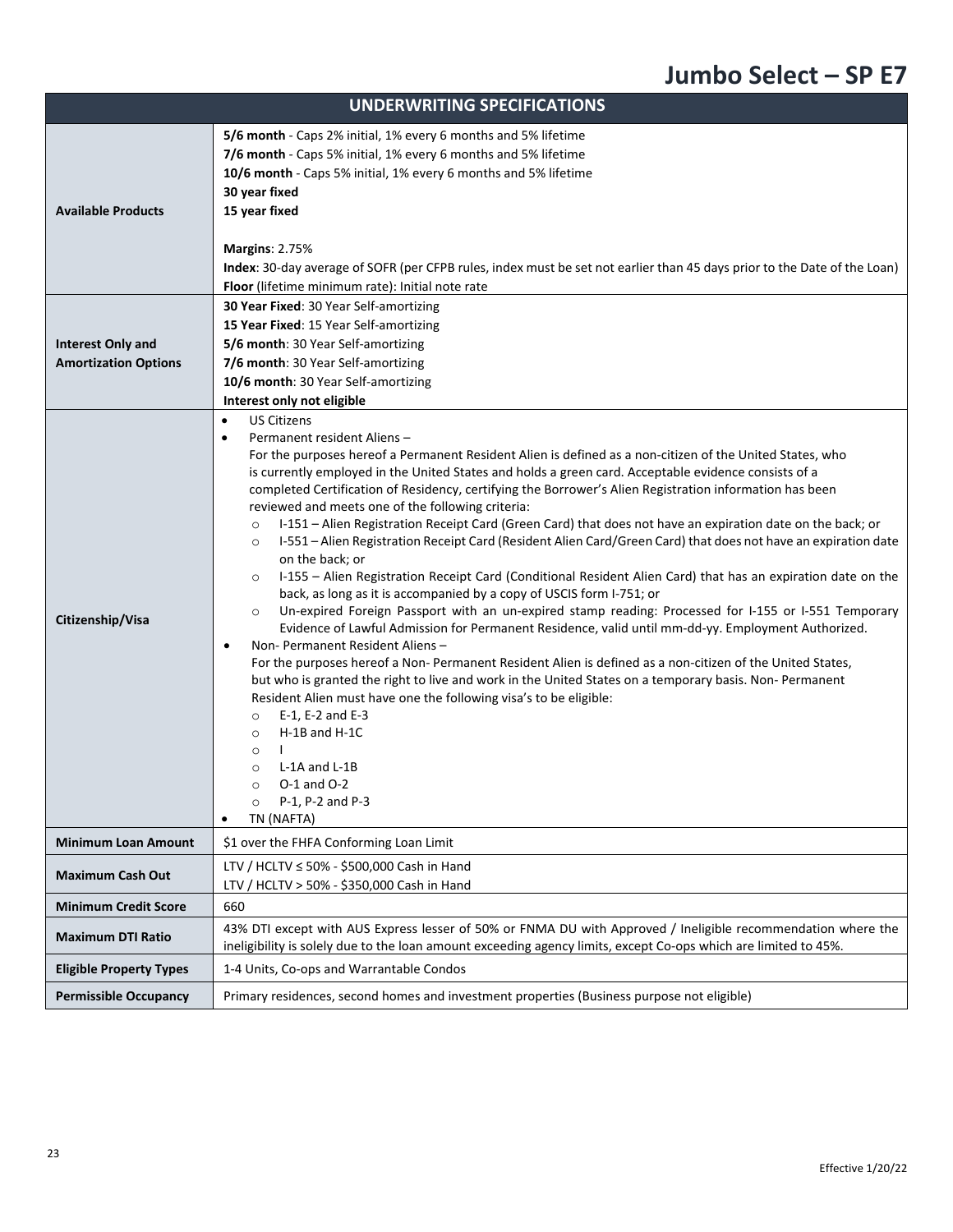|                               |                                                                                                                                                                                                                                       | LTV/CLTV<br>$\leq 80\%$                                                                                                                                                                         | <b>Reserves</b><br>6 Months |  |  |  |
|-------------------------------|---------------------------------------------------------------------------------------------------------------------------------------------------------------------------------------------------------------------------------------|-------------------------------------------------------------------------------------------------------------------------------------------------------------------------------------------------|-----------------------------|--|--|--|
|                               |                                                                                                                                                                                                                                       | $> 80\%$ and $\leq 85\%$                                                                                                                                                                        | 9 Months                    |  |  |  |
|                               |                                                                                                                                                                                                                                       | > 85%, 2-4 Units, Second                                                                                                                                                                        | 12 Months                   |  |  |  |
|                               |                                                                                                                                                                                                                                       | Homes, Investment                                                                                                                                                                               |                             |  |  |  |
| <b>Required Reserves</b>      |                                                                                                                                                                                                                                       | Properties and Loan Amount                                                                                                                                                                      |                             |  |  |  |
|                               |                                                                                                                                                                                                                                       | $>$ \$1,000,000                                                                                                                                                                                 |                             |  |  |  |
|                               |                                                                                                                                                                                                                                       | Borrowers with other financed properties, which is not the subject property, are required to document an additional six                                                                         |                             |  |  |  |
|                               | (6) months PITIA for each property.                                                                                                                                                                                                   |                                                                                                                                                                                                 |                             |  |  |  |
|                               |                                                                                                                                                                                                                                       |                                                                                                                                                                                                 |                             |  |  |  |
|                               | Cash-out proceeds are not permitted                                                                                                                                                                                                   | All 50 States and DC (territories not permitted); Wholesale verify currently licensed states except Co-ops - Co-ops are                                                                         |                             |  |  |  |
| <b>Eligible States</b>        | only permitted in New York                                                                                                                                                                                                            |                                                                                                                                                                                                 |                             |  |  |  |
| <b>Gifts</b>                  |                                                                                                                                                                                                                                       | Gifts permitted after Borrower's minimum down payment of 3%.                                                                                                                                    |                             |  |  |  |
|                               |                                                                                                                                                                                                                                       |                                                                                                                                                                                                 |                             |  |  |  |
| <b>Income Documentation</b>   | Refer to Section 21.5 of the Sales Guide                                                                                                                                                                                              |                                                                                                                                                                                                 |                             |  |  |  |
| <b>Credit History</b>         | past seven (7) years.                                                                                                                                                                                                                 | No Foreclosure, Bankruptcy, Deed in Lieu of Foreclosure, Short Sale, Pre-Foreclosure Sale or Loan Modification in the                                                                           |                             |  |  |  |
| <b>Mortgage and Rental</b>    | Maximum permitted delinquency:                                                                                                                                                                                                        |                                                                                                                                                                                                 |                             |  |  |  |
| <b>History</b>                | 0x30 previous 6 months<br>$\bullet$                                                                                                                                                                                                   |                                                                                                                                                                                                 |                             |  |  |  |
|                               | 1x30 previous 24 months<br>$\bullet$                                                                                                                                                                                                  |                                                                                                                                                                                                 |                             |  |  |  |
| <b>Forbearance</b>            | Refer to Section 21.4.5 of the Sales Guide                                                                                                                                                                                            |                                                                                                                                                                                                 |                             |  |  |  |
| <b>Subordinate Financing</b>  | Subordinate financing permitted provided (1) that the debt service on subordinate financing is included in the DTI<br>calculation, and (2) that the terms of the subordinate financing conform to Fannie Mae requirements.            |                                                                                                                                                                                                 |                             |  |  |  |
| <b>Appraisal Requirements</b> | Loan amount < \$1,500,000 requires 1 appraisal + Secondary Valuation (Refer to Section 21.9.7 of the Sales Guide)<br>$\bullet$<br>Loan amount $>$ \$1,500,000 requires 2 appraisals<br>$\bullet$                                      |                                                                                                                                                                                                 |                             |  |  |  |
|                               |                                                                                                                                                                                                                                       | Investor requires that loans include a provision mandating escrow accounts (impound) for the payment of real estate                                                                             |                             |  |  |  |
|                               | taxes, hazard insurance and flood insurance. Initial escrow balances must (i) include sufficient funds, so that, when                                                                                                                 |                                                                                                                                                                                                 |                             |  |  |  |
|                               | added to the collection of monthly escrow deposits, Investor will have funds to pay required tax and insurance                                                                                                                        |                                                                                                                                                                                                 |                             |  |  |  |
|                               | disbursements, plus (ii) the maximum escrow cushion permitted (1/6 of estimated annual escrow distributions).<br>The form of Investor's escrow waiver agreement (a template of which is set forth in section 18.2) is executed by the |                                                                                                                                                                                                 |                             |  |  |  |
|                               |                                                                                                                                                                                                                                       |                                                                                                                                                                                                 |                             |  |  |  |
| <b>Escrows</b>                | Borrowers. Notwithstanding the foregoing, Investor will permit an escrow waiver:<br>> 80% LTV impounds required unless prohibited by state law (> 90% LTV in CA)<br>$\bullet$                                                         |                                                                                                                                                                                                 |                             |  |  |  |
|                               | < 80% LTV impounds not are required<br>$\bullet$                                                                                                                                                                                      |                                                                                                                                                                                                 |                             |  |  |  |
|                               | Flood insurance premiums are required to be escrowed on mortgages made, increased, extended or renewed after Jan.                                                                                                                     |                                                                                                                                                                                                 |                             |  |  |  |
|                               |                                                                                                                                                                                                                                       | 1, 2016, for customers in special flood hazard areas, as designated on Federal Emergency Management Agency maps.                                                                                |                             |  |  |  |
|                               |                                                                                                                                                                                                                                       | Loans secured by properties that are covered by a blanket condo, HOA or similar group policy are not subject to escrow                                                                          |                             |  |  |  |
|                               |                                                                                                                                                                                                                                       | provided the policy meets the requirements under the BiggertWaters Flood Insurance Reform Act of 2012 ("Biggert-<br>Waters") and Homeowner Flood Insurance Affordability Act of 2014 ("HFIAA"). |                             |  |  |  |
|                               | Refer to Section 21.5.1 of the Sales Guide<br>$\bullet$                                                                                                                                                                               |                                                                                                                                                                                                 |                             |  |  |  |
| <b>AUS</b>                    | <b>ACORN</b><br>$\bullet$                                                                                                                                                                                                             |                                                                                                                                                                                                 |                             |  |  |  |
| <b>Pre-Payment Penalty</b>    | Ineligible                                                                                                                                                                                                                            |                                                                                                                                                                                                 |                             |  |  |  |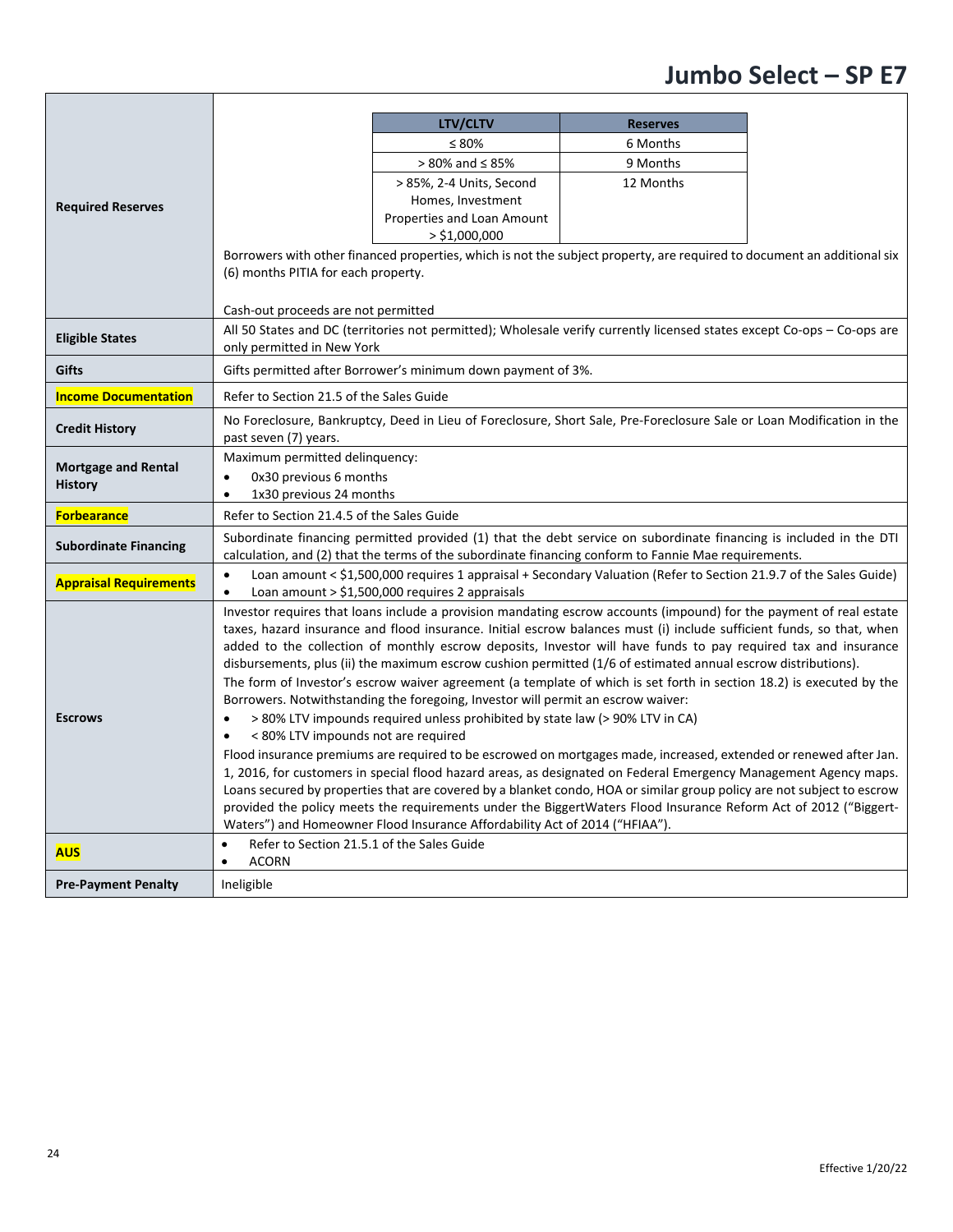#### <span id="page-24-0"></span>1.8. SP E8 – Full Doc – Fixed 30 and 15

| SP E8 - Premier Jumbo Full Doc                   |                   |                                             |                              |                            |
|--------------------------------------------------|-------------------|---------------------------------------------|------------------------------|----------------------------|
| <b>Amortized Fixed - Primary Residence</b>       |                   |                                             |                              |                            |
| Transaction Type <sup>1</sup>                    | Property Type 1   | <b>Minimum Credit</b><br>Score <sup>1</sup> | <b>Maximum</b><br><b>LTV</b> | <b>Maximum Loan Amount</b> |
| <b>Purchase and Rate &amp; Term</b><br>Refinance | 1-2 Unit<br>Condo | 740                                         | 75%                          | \$2,000,000                |
|                                                  |                   | 720                                         | 80%                          | \$1,500,000                |
|                                                  |                   | 700                                         | 80%                          | \$1,000,000                |
|                                                  |                   | 680                                         | 80%                          | \$850,000                  |
| $ $ <sup>1</sup> FTHB are limited to:            |                   |                                             |                              |                            |
| Min fico 740,                                    |                   |                                             |                              |                            |
|                                                  |                   |                                             |                              |                            |

• 1 – unit, \$1,500,000 Max Loan Amount;

• 2 – units are limited to min fico 740, max LTV 65% to \$2,000,000

| <b>Amortized Fixed - Second Homes</b>            |                      |                                       |                              |                            |
|--------------------------------------------------|----------------------|---------------------------------------|------------------------------|----------------------------|
| <b>Transaction Type 1</b>                        | <b>Property Type</b> | <b>Minimum Credit</b><br><b>Score</b> | <b>Maximum</b><br><b>LTV</b> | <b>Maximum Loan Amount</b> |
| <b>Purchase and Rate &amp; Term</b><br>Refinance | 1 Unit<br>Condos     | 740                                   | 70%                          | \$2,000,000                |
| <sup>1</sup> First Time Homebuyers ineligible    |                      |                                       |                              |                            |

| <b>Amortized Fixed - Investment Homes</b>        |                      |                                       |                              |                            |
|--------------------------------------------------|----------------------|---------------------------------------|------------------------------|----------------------------|
| Transaction Type <sup>1</sup>                    | <b>Property Type</b> | <b>Minimum Credit</b><br><b>Score</b> | <b>Maximum</b><br><b>LTV</b> | <b>Maximum Loan Amount</b> |
| <b>Purchase and Rate &amp; Term</b><br>Refinance | 1-2 Unit<br>Condo    | 740                                   | 65%                          | \$2,000,000                |
| <sup>1</sup> First Time Homebuyers ineligible    |                      |                                       |                              |                            |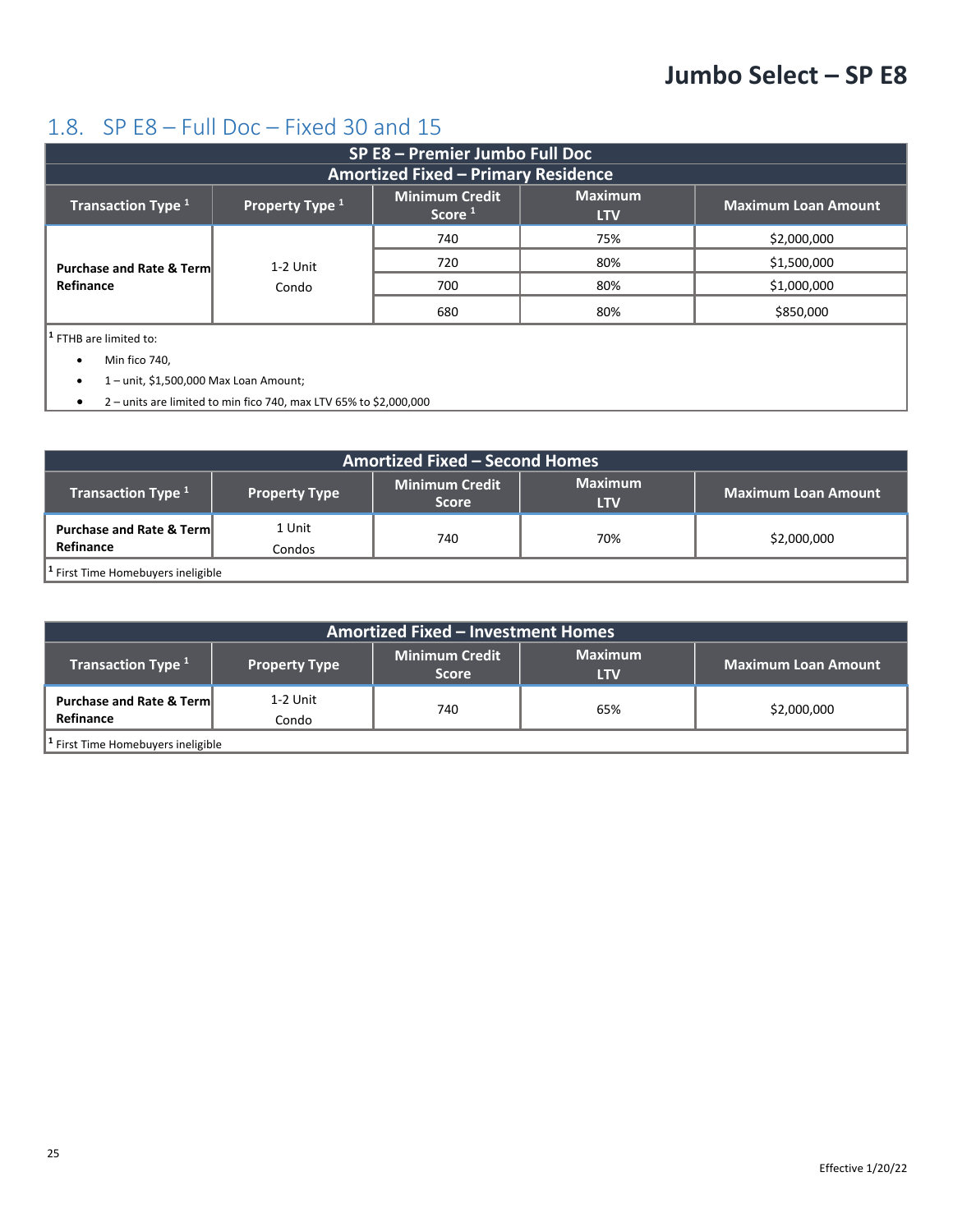| <b>UNDERWRITING SPECIFICATIONS</b> |                                                                                                                                                                                                                                                                                                                                                                                                                                                                                                                                                                                                                                                                                                                                                                                                                                                                                                                                                                                                                                                                                                                                                                                                                                                                                                                                                                                                                                                                                                                                                                                                                                                                          |  |  |  |
|------------------------------------|--------------------------------------------------------------------------------------------------------------------------------------------------------------------------------------------------------------------------------------------------------------------------------------------------------------------------------------------------------------------------------------------------------------------------------------------------------------------------------------------------------------------------------------------------------------------------------------------------------------------------------------------------------------------------------------------------------------------------------------------------------------------------------------------------------------------------------------------------------------------------------------------------------------------------------------------------------------------------------------------------------------------------------------------------------------------------------------------------------------------------------------------------------------------------------------------------------------------------------------------------------------------------------------------------------------------------------------------------------------------------------------------------------------------------------------------------------------------------------------------------------------------------------------------------------------------------------------------------------------------------------------------------------------------------|--|--|--|
|                                    | 30 year fixed                                                                                                                                                                                                                                                                                                                                                                                                                                                                                                                                                                                                                                                                                                                                                                                                                                                                                                                                                                                                                                                                                                                                                                                                                                                                                                                                                                                                                                                                                                                                                                                                                                                            |  |  |  |
| <b>Available Products</b>          | 15 year fixed                                                                                                                                                                                                                                                                                                                                                                                                                                                                                                                                                                                                                                                                                                                                                                                                                                                                                                                                                                                                                                                                                                                                                                                                                                                                                                                                                                                                                                                                                                                                                                                                                                                            |  |  |  |
| <b>Interest Only and</b>           | 30 Year Fixed: 30 Year Self-amortizing                                                                                                                                                                                                                                                                                                                                                                                                                                                                                                                                                                                                                                                                                                                                                                                                                                                                                                                                                                                                                                                                                                                                                                                                                                                                                                                                                                                                                                                                                                                                                                                                                                   |  |  |  |
| <b>Amortization Options</b>        | 15 Year Fixed: 15 Year Self-amortizing                                                                                                                                                                                                                                                                                                                                                                                                                                                                                                                                                                                                                                                                                                                                                                                                                                                                                                                                                                                                                                                                                                                                                                                                                                                                                                                                                                                                                                                                                                                                                                                                                                   |  |  |  |
|                                    | Interest only not eligible<br><b>US Citizens</b><br>$\bullet$                                                                                                                                                                                                                                                                                                                                                                                                                                                                                                                                                                                                                                                                                                                                                                                                                                                                                                                                                                                                                                                                                                                                                                                                                                                                                                                                                                                                                                                                                                                                                                                                            |  |  |  |
| Citizenship/Visa                   | Permanent resident Aliens -<br>$\bullet$<br>For the purposes hereof a Permanent Resident Alien is defined as a non-citizen of the United States, who<br>is currently employed in the United States and holds a green card. Acceptable evidence consists of a<br>completed Certification of Residency, certifying the Borrower's Alien Registration information has been<br>reviewed and meets one of the following criteria:<br>I-151 - Alien Registration Receipt Card (Green Card) that does not have an expiration date on the back; or<br>$\circ$<br>I-551 - Alien Registration Receipt Card (Resident Alien Card/Green Card) that does not have an expiration date<br>$\circ$<br>on the back; or<br>I-155 - Alien Registration Receipt Card (Conditional Resident Alien Card) that has an expiration date on the<br>$\circ$<br>back, as long as it is accompanied by a copy of USCIS form I-751; or<br>Un-expired Foreign Passport with an un-expired stamp reading: Processed for I-155 or I-551 Temporary<br>$\circ$<br>Evidence of Lawful Admission for Permanent Residence, valid until mm-dd-yy. Employment Authorized.<br>Non- Permanent Resident Aliens -<br>$\bullet$<br>For the purposes hereof a Non-Permanent Resident Alien is defined as a non-citizen of the United States,<br>but who is granted the right to live and work in the United States on a temporary basis. Non- Permanent<br>Resident Alien must have one the following visa's to be eligible:<br>E-1, E-2 and E-3<br>$\circ$<br>H-1B and H-1C<br>$\circ$<br>$\circ$<br>L-1A and L-1B<br>$\circ$<br>$O-1$ and $O-2$<br>$\circ$<br>P-1, P-2 and P-3<br>$\circ$<br>TN (NAFTA)<br>$\bullet$ |  |  |  |
| <b>Number of Borrowers</b>         | Maximum of four (4) borrowers per loan                                                                                                                                                                                                                                                                                                                                                                                                                                                                                                                                                                                                                                                                                                                                                                                                                                                                                                                                                                                                                                                                                                                                                                                                                                                                                                                                                                                                                                                                                                                                                                                                                                   |  |  |  |
| Minimum Req<br>Investment          | 5% Down payment from the borrower's own funds                                                                                                                                                                                                                                                                                                                                                                                                                                                                                                                                                                                                                                                                                                                                                                                                                                                                                                                                                                                                                                                                                                                                                                                                                                                                                                                                                                                                                                                                                                                                                                                                                            |  |  |  |
| <b>Minimum Loan Amount</b>         | \$1 over the FHFA Conforming Loan Limit                                                                                                                                                                                                                                                                                                                                                                                                                                                                                                                                                                                                                                                                                                                                                                                                                                                                                                                                                                                                                                                                                                                                                                                                                                                                                                                                                                                                                                                                                                                                                                                                                                  |  |  |  |
| <b>Maximum Cash Out</b>            | Not Eligible                                                                                                                                                                                                                                                                                                                                                                                                                                                                                                                                                                                                                                                                                                                                                                                                                                                                                                                                                                                                                                                                                                                                                                                                                                                                                                                                                                                                                                                                                                                                                                                                                                                             |  |  |  |
| <b>Minimum Credit Score</b>        | 680                                                                                                                                                                                                                                                                                                                                                                                                                                                                                                                                                                                                                                                                                                                                                                                                                                                                                                                                                                                                                                                                                                                                                                                                                                                                                                                                                                                                                                                                                                                                                                                                                                                                      |  |  |  |
| <b>Maximum DTI Ratio</b>           | 43%; w/ Gift 40% and FTHB 38%                                                                                                                                                                                                                                                                                                                                                                                                                                                                                                                                                                                                                                                                                                                                                                                                                                                                                                                                                                                                                                                                                                                                                                                                                                                                                                                                                                                                                                                                                                                                                                                                                                            |  |  |  |
| <b>Eligible Property Types</b>     | 1-2 Units and Warrantable Condos; Leaseholds are ineligible                                                                                                                                                                                                                                                                                                                                                                                                                                                                                                                                                                                                                                                                                                                                                                                                                                                                                                                                                                                                                                                                                                                                                                                                                                                                                                                                                                                                                                                                                                                                                                                                              |  |  |  |
| <b>Permissible Occupancy</b>       | Primary residences, second homes and investment properties (Business purpose not eligible)                                                                                                                                                                                                                                                                                                                                                                                                                                                                                                                                                                                                                                                                                                                                                                                                                                                                                                                                                                                                                                                                                                                                                                                                                                                                                                                                                                                                                                                                                                                                                                               |  |  |  |
| <b>Required Reserves</b>           | <b>Reserves</b><br><b>Occupancy</b><br>Primary ≤ \$1,500,000<br>6 Months<br>Primary >\$1,500,000, FTHB<br>12 Months<br>Primary 2 - unit, Second Home<br>18 Months<br>and Investment<br>Borrowers with other financed properties, which is not the subject property, are required to document an additional six<br>(6) months PITIA for each property.                                                                                                                                                                                                                                                                                                                                                                                                                                                                                                                                                                                                                                                                                                                                                                                                                                                                                                                                                                                                                                                                                                                                                                                                                                                                                                                    |  |  |  |
|                                    | Cash-out proceeds are not permitted                                                                                                                                                                                                                                                                                                                                                                                                                                                                                                                                                                                                                                                                                                                                                                                                                                                                                                                                                                                                                                                                                                                                                                                                                                                                                                                                                                                                                                                                                                                                                                                                                                      |  |  |  |
| <b>Eligible States</b>             | All 50 States and DC (territories not permitted); Wholesale verify currently licensed states                                                                                                                                                                                                                                                                                                                                                                                                                                                                                                                                                                                                                                                                                                                                                                                                                                                                                                                                                                                                                                                                                                                                                                                                                                                                                                                                                                                                                                                                                                                                                                             |  |  |  |
| Gifts                              | Only Primary, 1- unit, 40% DTI; Gift of equity are ineligible.                                                                                                                                                                                                                                                                                                                                                                                                                                                                                                                                                                                                                                                                                                                                                                                                                                                                                                                                                                                                                                                                                                                                                                                                                                                                                                                                                                                                                                                                                                                                                                                                           |  |  |  |
| <b>Eligible Income Types</b>       | Wage Earners only; Self-employed borrower are ineligible                                                                                                                                                                                                                                                                                                                                                                                                                                                                                                                                                                                                                                                                                                                                                                                                                                                                                                                                                                                                                                                                                                                                                                                                                                                                                                                                                                                                                                                                                                                                                                                                                 |  |  |  |